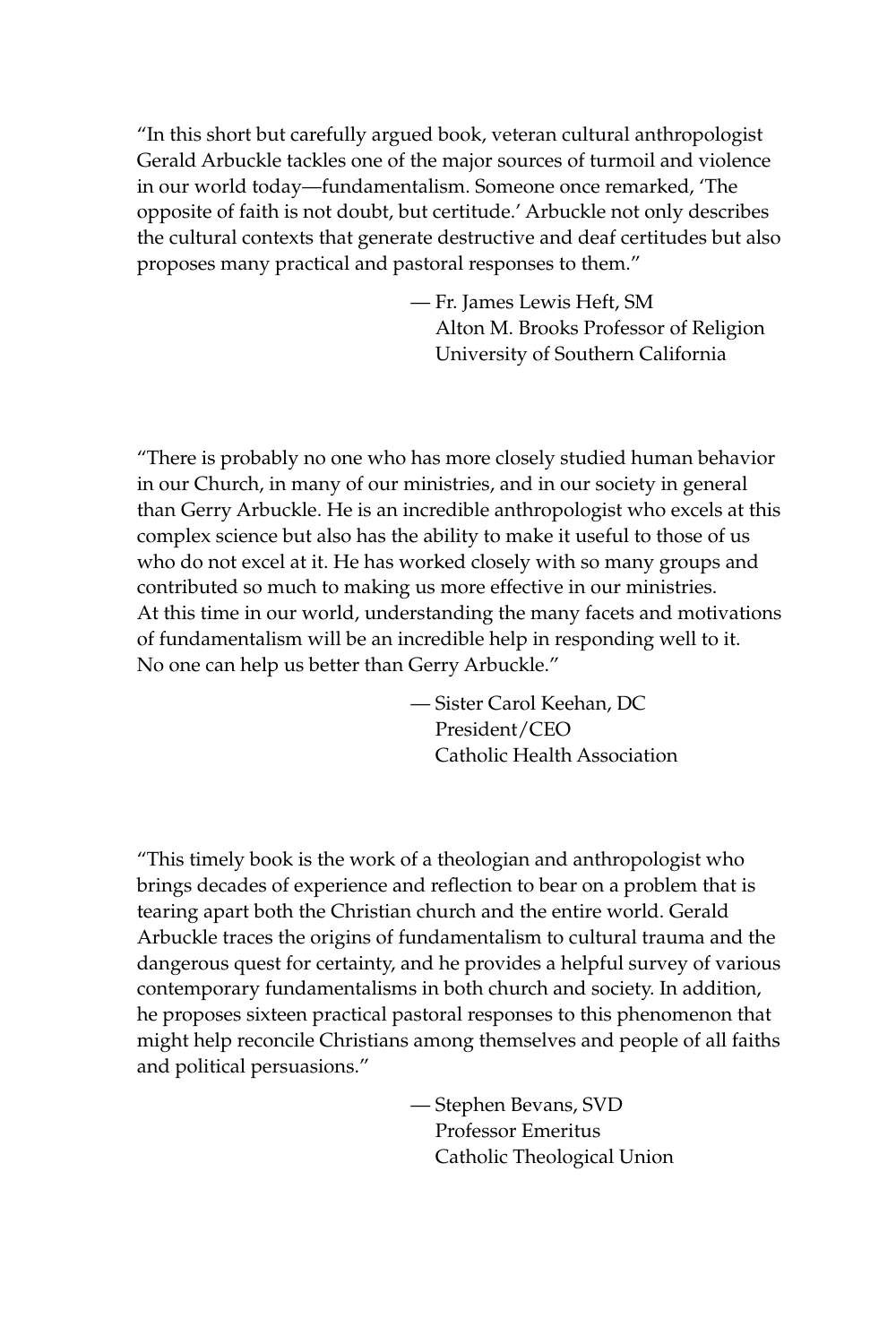"*Fundamentalism at Home and Abroad* should be a great resource for courses in political theology, social ethics, and ecclesiology. It addresses complex questions without becoming complicated. For both theology classrooms and adult study groups, *Fundamentalism* offers a clear and engaging analysis of those forces and events that are shaping the political and religious climate of our time. It moves in the same direction that Pope Francis is guiding the hope and imagination of so many of us."

> — William Reiser, SJ Holy Cross College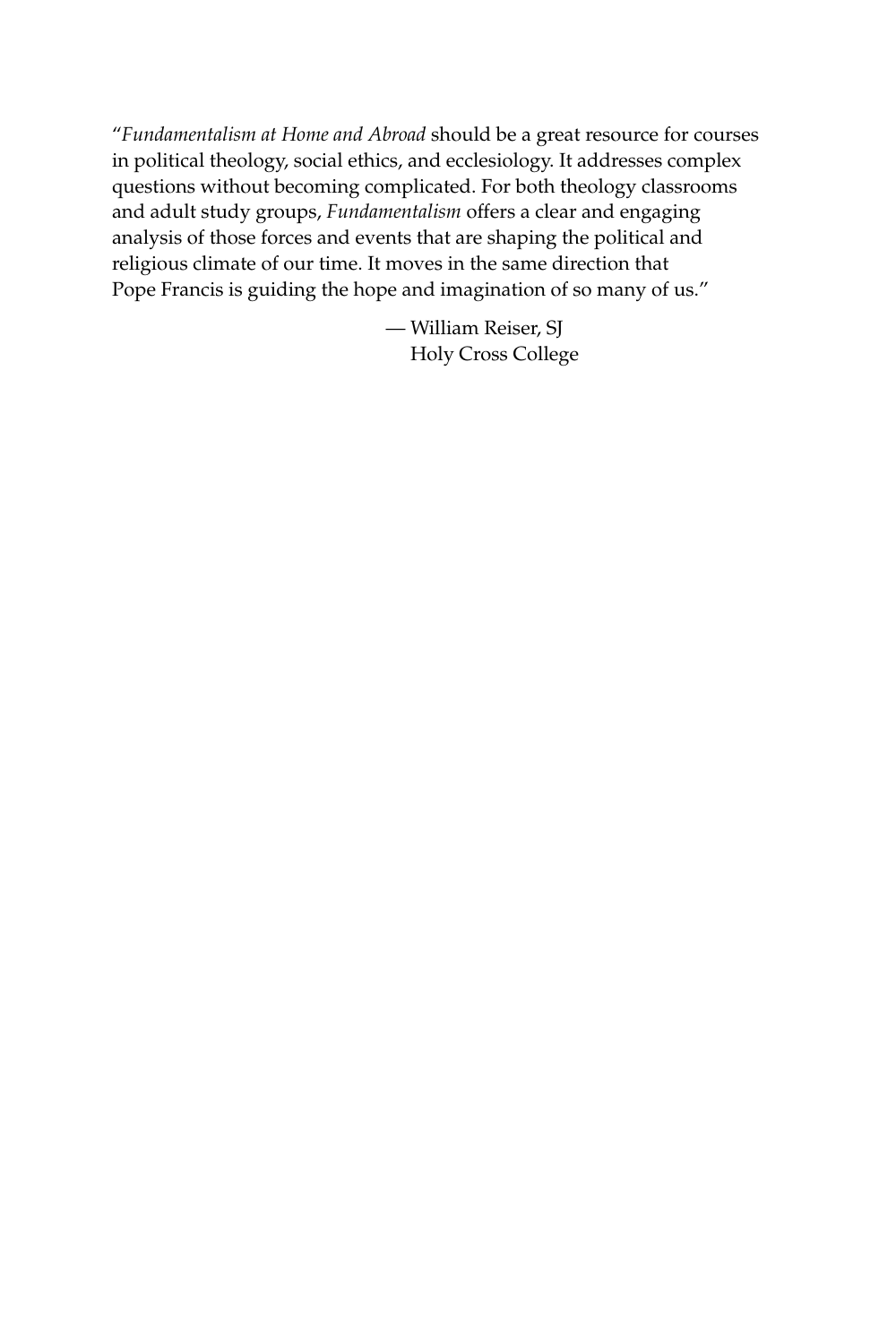# **Fundamentalism at Home and Abroad**

Analysis and Pastoral Responses

*Gerald A. Arbuckle, SM*



A Michael Glazier Book

#### **LITURGICAL PRESS Collegeville, Minnesota**

**www.litpress.org**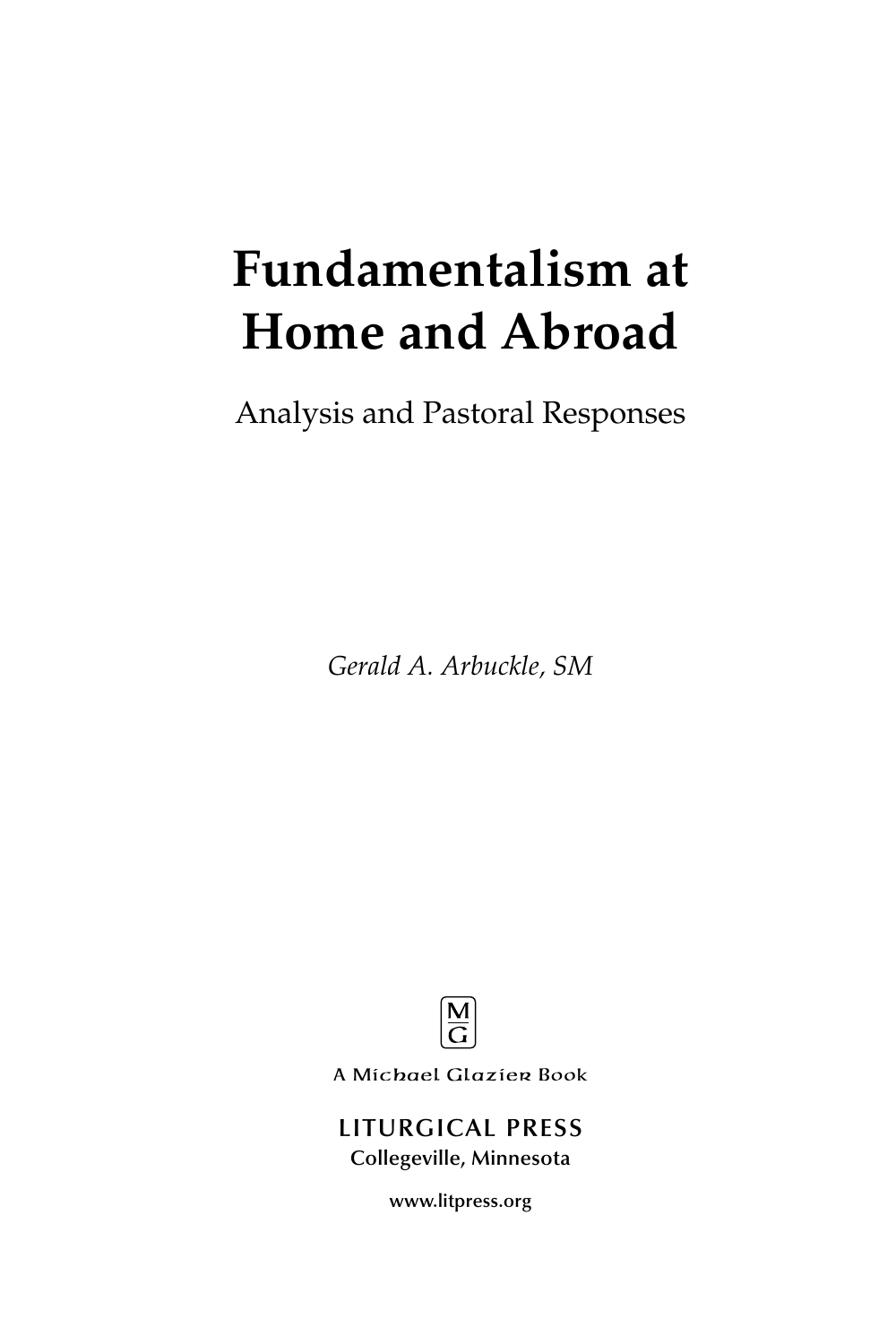A Michael Glazier Book published by Liturgical Press

Cover design by Monica Bokinskie. Cover image courtesy of Thinkstock.

© 2017 by Order of Saint Benedict, Collegeville, Minnesota. All rights reserved. No part of this book may be reproduced in any form, by print, microfilm, microfiche, mechanical recording, photocopying, translation, or by any other means, known or yet unknown, for any purpose except brief quotations in reviews, without the previous written permission of Liturgical Press, Saint John's Abbey, PO Box 7500, Collegeville, Minnesota 56321-7500. Printed in the United States of America.

|  |  |  | $\begin{array}{cccccccccccccccccc} 1 & 2 & 3 & 4 & 5 & 6 & 7 & 8 & 9 \end{array}$ |  |
|--|--|--|-----------------------------------------------------------------------------------|--|
|  |  |  |                                                                                   |  |

#### **Library of Congress Cataloging-in-Publication Data**

Names: Arbuckle, Gerald A., author. Title: Fundamentalism at home and abroad : analysis and pastoral responses / Gerald A. Arbuckle, SM. Description: Collegeville, Minnesota : Liturgical Press, 2017. | "A Michael Glazier book." | Includes bibliographical references and index. | Description based on print version record and CIP data provided by publisher; resource not viewed. Identifiers: LCCN 2016052529 (print) | LCCN 2017010513 (ebook) | ISBN 9780814684498 (ebook) | ISBN 9780814684245 Subjects: LCSH: Violence—Religious aspects—Catholic Church. | Fundamentalism. | Religious fundamentalism. | Catholic Church— **Doctrines** Classification: LCC BX1795.V56 (ebook) | LCC BX1795.V56 A725 2017 (print) | DDC 200.9/051—dc23

LC record available at https://lccn.loc.gov/2016052529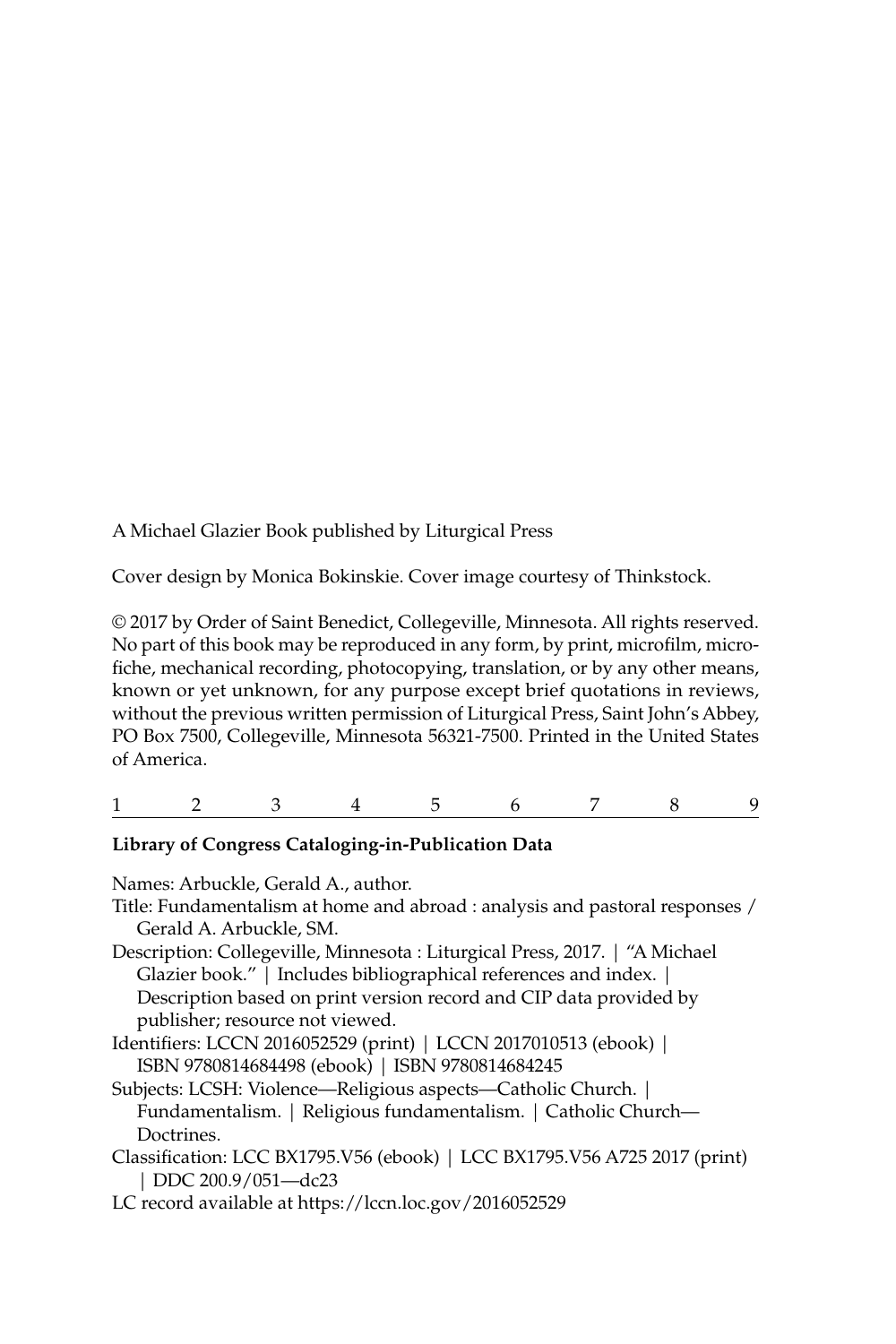*For*

Pope Francis—

A challenger of fundamentalism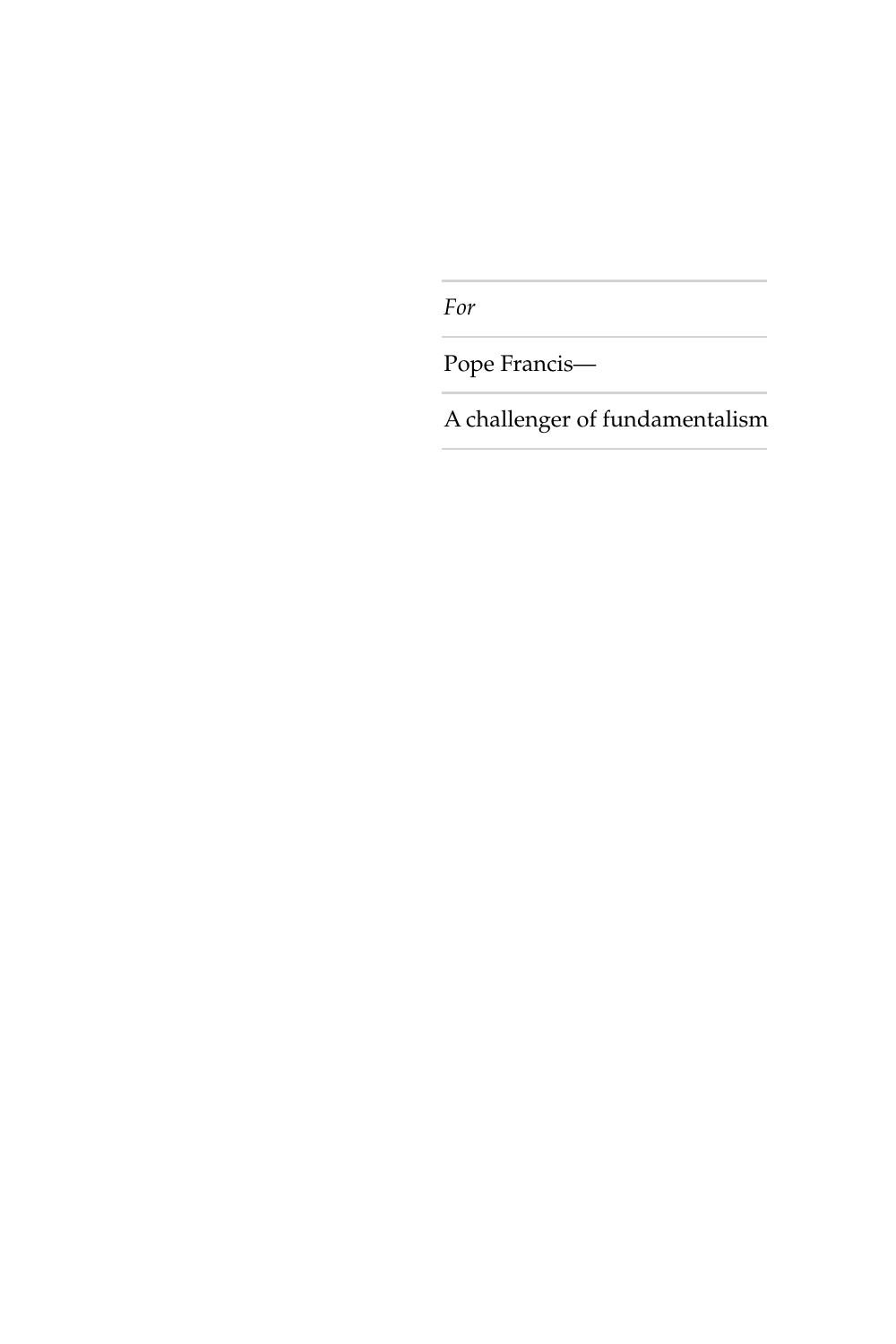#### **By the Same Author**

*The Chatham Islands in Perspective: A Socio-Economic Review* (Wellington: Hicks Smith, 1971)

*Strategies for Growth in Religious Life* (Alba House / St Pauls Publications, 1987)

*Out of Chaos: Refounding Religious Congregations* (Paulist Press / Geoffrey Chapman, 1988) (USA Catholic Press Award)

*Earthing the Gospel: An Inculturation Handbook for Pastoral Workers* (Geoffrey Chapman / Orbis Books / St Pauls Publications, 1990) (USA Catholic Press Award)

*Grieving for Change: A Spirituality for Refounding Gospel Communities* (Geoffrey Chapman / St Pauls Publications, 1991)

*Refounding the Church: Dissent for Leadership* (Geoffrey Chapman / Orbis Books / St Pauls Publications, 1993) (USA Catholic Press Award)

*From Chaos to Mission: Refounding Religious Life Formation* (Geoffrey Chapman / Liturgical Press, 1996)

*Healthcare Ministry: Refounding the Mission in Tumultuous Times* (Liturgical Press, 2000) (USA Catholic Press Award)

*Dealing with Bullies: A Gospel Response to the Social Disease of Adult Bullying* (St Pauls Publications, 2003)

*Confronting the Demon: A Gospel Response to Adult Bullying* (Liturgical Press, 2003)

*Violence, Society, and the Church: A Cultural Approach* (Liturgical Press, 2004)

*Crafting Catholic Identity in Postmodern Australia* (Catholic Health Australia, 2007)

*A 'Preferential Option for the Poor': Application to Catholic Health and Aged Care Ministries in Australia* (Catholic Health Australia, 2008)

*Laughing with God: Humor, Culture, and Transformation* (Liturgical Press, 2008)

*Culture, Inculturation, and Theologians: A Postmodern Critique* (Liturgical Press, 2010)

*Catholic Identity or Identities? Refounding Ministries in Chaotic Times* (Liturgical Press, 2013) (USA Association of Catholic Publishers Award, 2014)

*Humanizing Healthcare Reforms* (Jessica Kingsley, 2013)

*The Francis Factor and the People of God: New Life for the Church* (Orbis Books, 2015)

*Intentional Faith Communities in Catholic Education: Challenge and Response* (St Pauls Publications, 2016)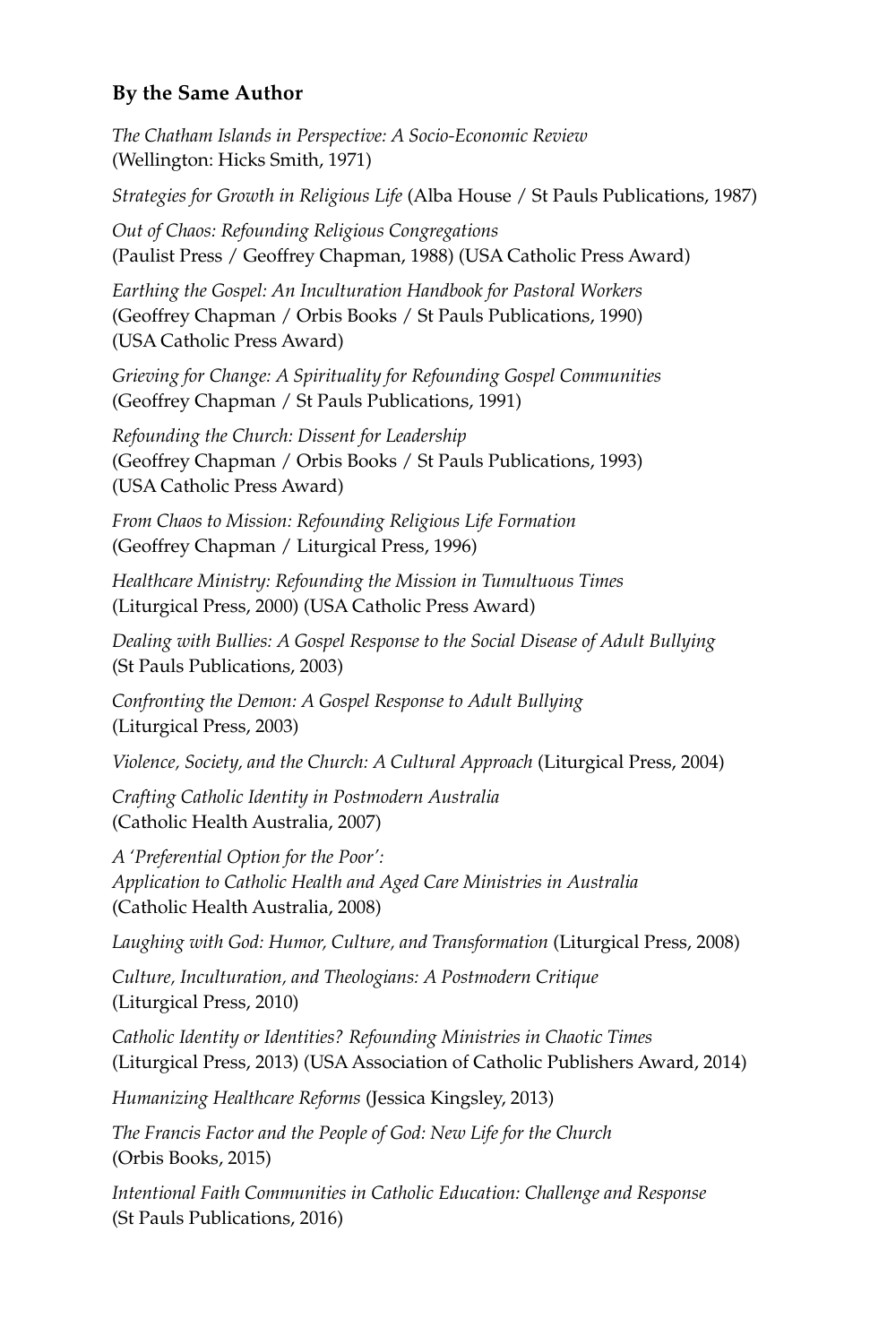**Contents** 

Acknowledgments ix

Introduction xi

Chapter 1 Defining Fundamentalism in Our Contemporary World 1

Chapter 2

Understanding the Cultures of Fundamentalism: The Power of Mythology 30

Chapter 3 From Cultural Trauma to Fundamentalism: The Role of Religion 62

Chapter 4 Catholic Fundamentalism: An Analysis 97

Chapter 5 Islamic Fundamentalism: Responding to Cultural Trauma 125

Chapter 6 Fundamentalism: Pastoral Responses 162

Index 185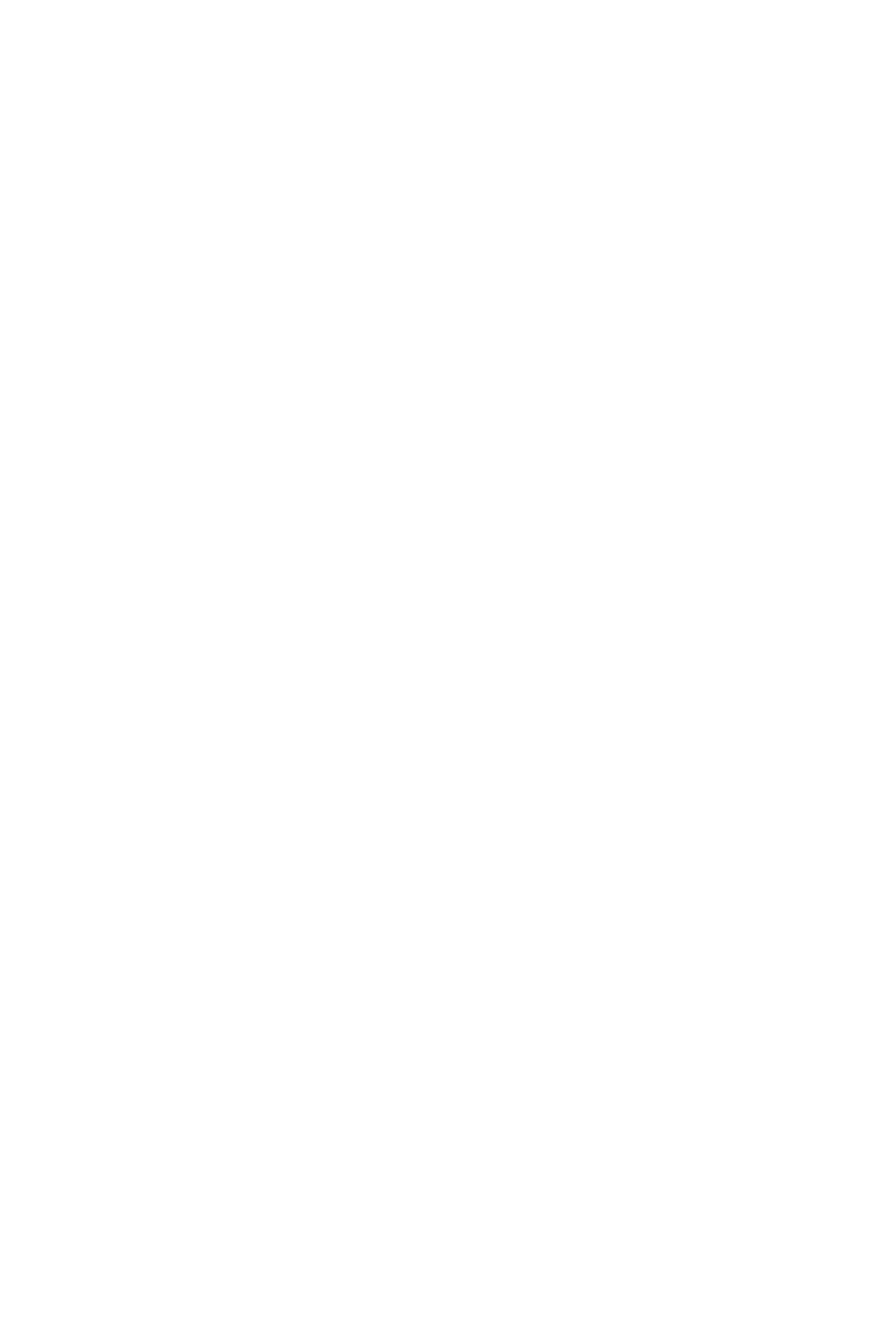# Acknowledgments

This book is a sequel to *Violence, Society, and the Church: A Cultural Approach* (Liturgical Press, 2004) in which I briefly referred to fundamentalist movements. Since then I have spoken to many people about fundamentalism in our modern world and their comments have been of significant help in shaping this book. In particular, I wish to thank Hans Christoffersen, editorial director at Liturgical Press, Anthony Maher, Brian Cummings, SM, and Jan Snijders, SM, but I alone am responsible for the book's shortcomings. My thanks to Robert Ellsberg, Orbis Books, for permission to use and adapt material from chapter 6 of my book *The Francis Factor and the People of God* (2015). The community of Campion Hall, Oxford University, once more provided a hospitable atmosphere in which to plan and commence the research for this book.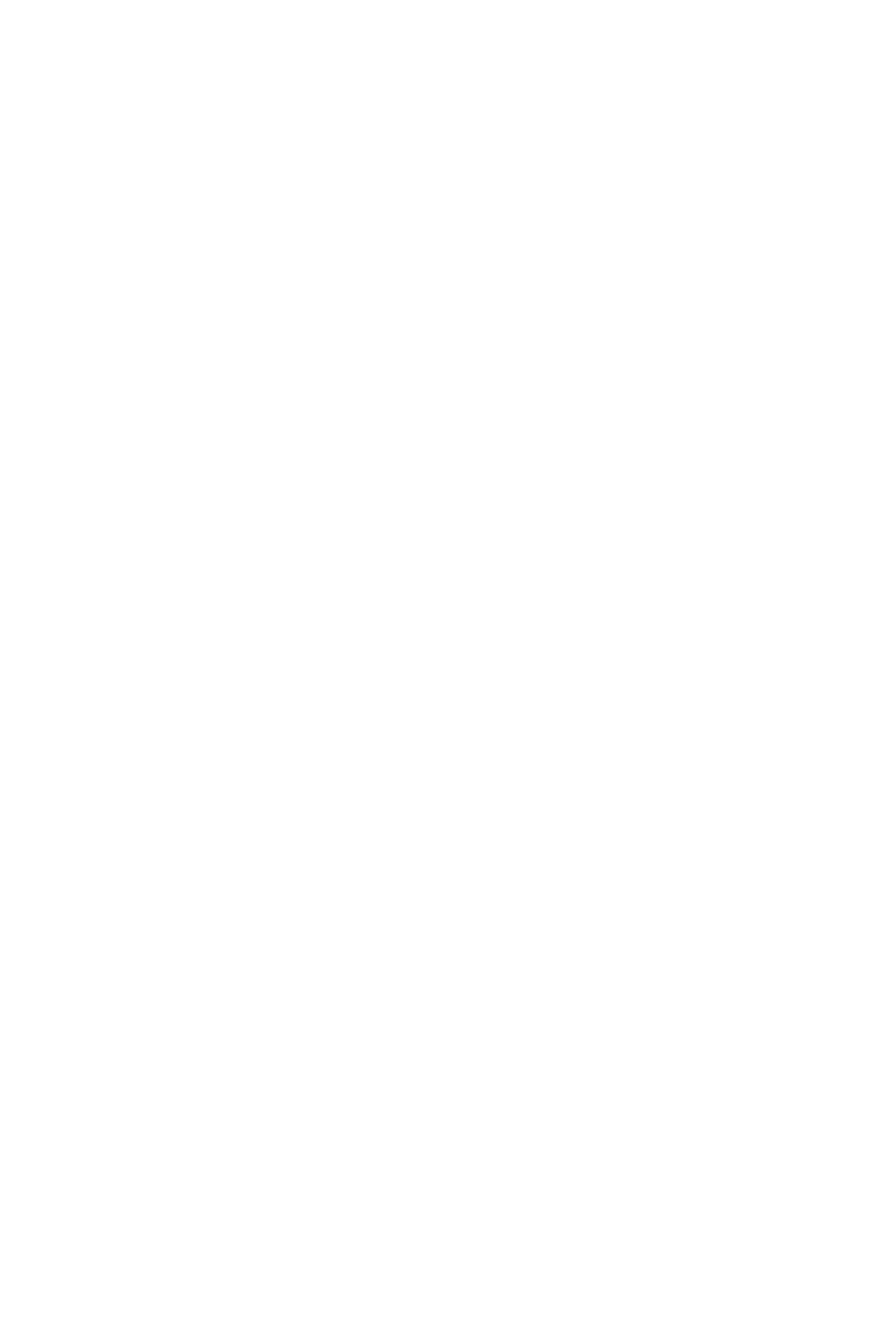Introduction

Fundamentalism is a sickness that is in all religions. . . . Religious fundamentalism is not religious, because it lacks God. It is idolatry, like idolatry of money. $1$ 

—Pope Francis

A person who thinks only about building walls, wherever they may be, and not building bridges, is not Christian. This is not the gospel.2

—Pope Francis

Fundamentalism in its multiple different expressions is a global reality. It is today vigorously alive at home and abroad and Pope Francis is right: "Fundamentalism is a sickness that is in all religions." Fundamentalists are people who are outraged when they see the world around them abandoning the religious values they hold dear. They are fighting back in the cause of what they consider truth. They are reacting to threats to their identity in militant ways, whether in the use of words and ideas or ballots or, in extreme cases, bullets and bombs. The responses to these threats are simplistic and those who question them are branded intolerantly as enemies of the truth.

<sup>1</sup> Pope Francis, comments to journalists on the plane returning from Africa, November 30, 2015. www.lifesitenews.com/news/pope-francis-attacks-funda mentalist-catholics-dismisses-condom-ban-as-unimp (accessed March 26, 2016).

2 Pope Francis reacting to presidential candidate Donald Trump's declaration that a wall must be built to keep Mexicans from entering the United States. ww.edition.cnn.com/2016/02/18/politics/pope-francis-trump-christian-wall (accessed July 28, 2016).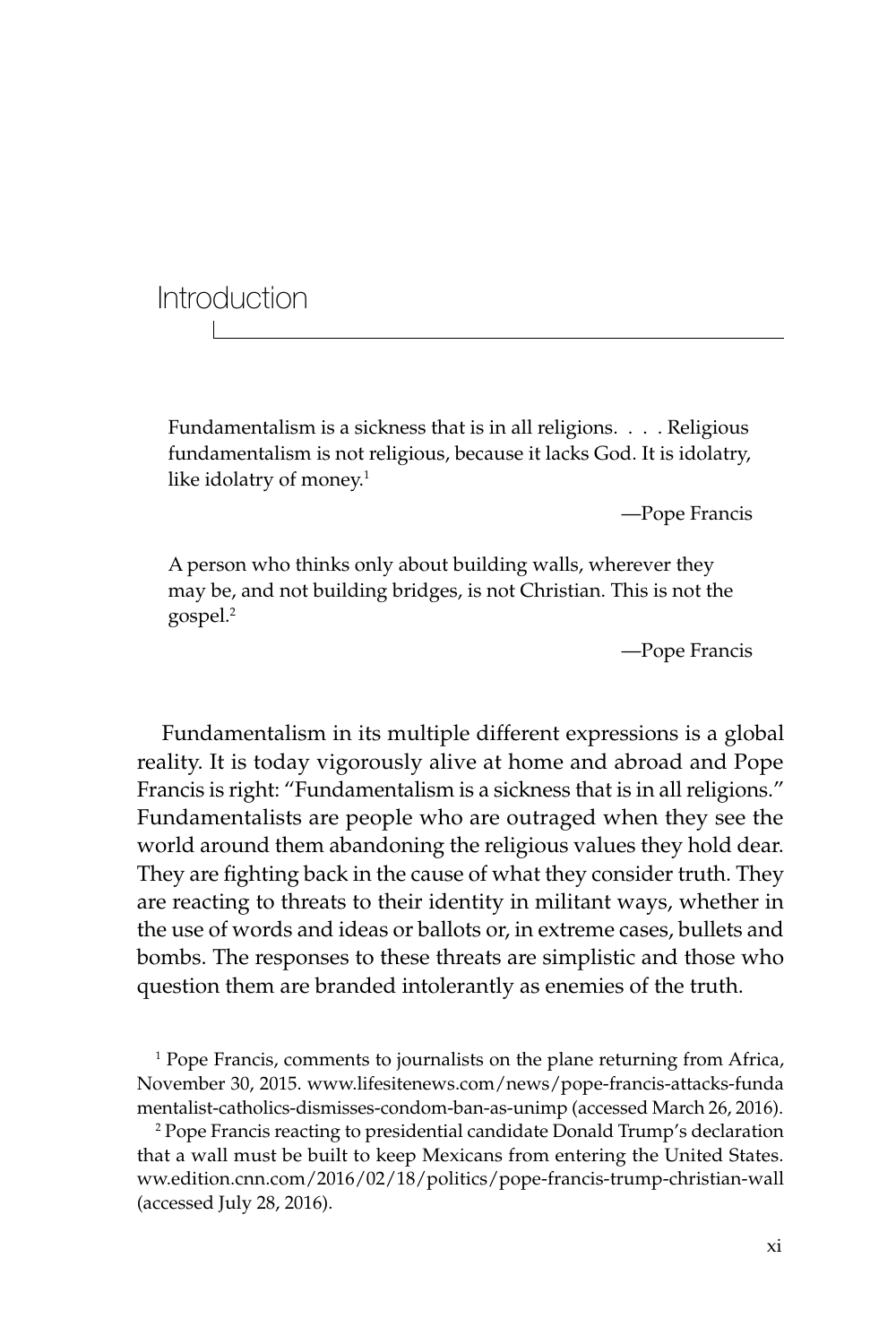This book is intended to assist people in all walks of life who are increasingly puzzled and concerned about contemporary fundamentalist attitudes and movements and who wish to understand their nature: why they arise and how they themselves can constructively respond to them.

The disturbing fact is that every individual and culture is capable of fundamentalist attitudes and actions. Christ once used an incident to help his disciples understand how they themselves had unconsciously become trapped in fundamentalist thinking. The disciple John said to Jesus, "Teacher, we saw someone casting out demons in your name, and we tried to stop him because he was not following us" (Mark 9:38). John, like a good fundamentalist, thought that only the disciples could have such noble power, but Jesus is quick to respond: "Do not stop him; for no one who does a deed of power in my name will be able soon afterward to speak evil of me. Whoever is not against us is for us" (Mark 9:39-40).

#### *Fundamentalism: Response to Cultural Trauma*

Fundamentalist movements are most active and culturally apparent whenever there are periods in which radical political, social, or economic changes cause cultural trauma in a nation as a whole or in smaller institutions or communities.<sup>3</sup> These changes threaten to destroy cherished personal and cultural identities and esteemed moral values. Widespread feelings of bewilderment and frustration result. People then desperately search for quick explanations of what is happening and ways out of their overwhelming confusion. The atmosphere is ripe for the unsophisticated solutions offered by fundamentalist populist and charismatic leaders.

For most people fundamentalism in the modern world has become synonymous with a radical form of Islam. Islamic fundamentalism has supplanted communism as the ghost haunting the Western consciousness—a ghost that looms ever larger following the terrorist

<sup>3</sup> See Nancy T. Ammerman, "North American Protestant Fundamentalism," in *Fundamentalisms Observed*, ed. Martin E. Marty and R. Scott Appleby (Chicago: University of Chicago Press, 1991), 56.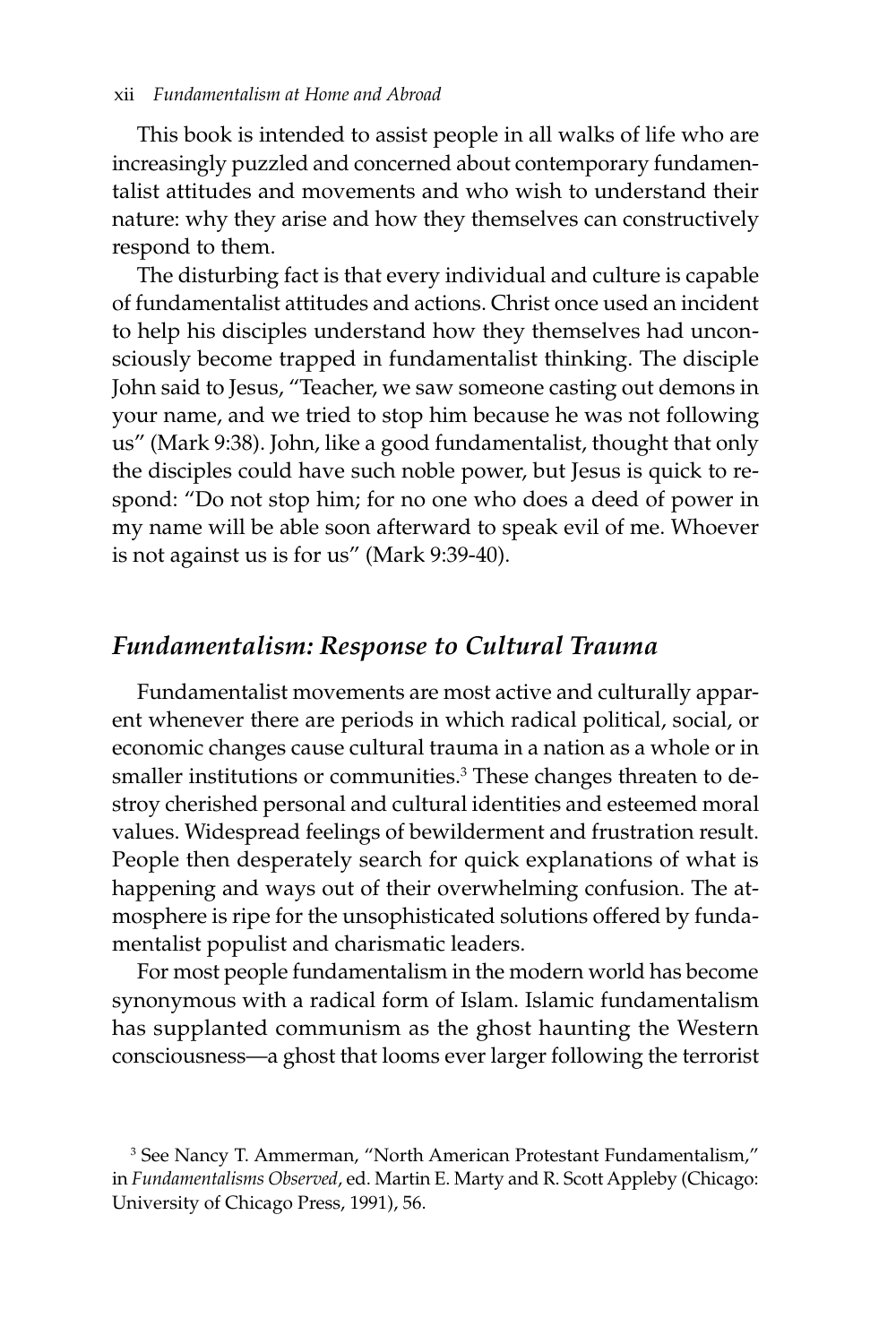attacks on New York and Washington, DC, on September 11, 2001;<sup>4</sup> the recent appalling terrorist assaults in London, Paris, Brussels, Orlando, Istanbul, Baghdad, Dhaka, Nice, and Saint-Etienne-du-Rouvray; and the ostensible incapacity of the Western powers to destroy the shadowy, furtive, and murderous al-Qaeda network and the public butchering cruelty of the Islamic State (ISIS). In the Middle East, Islamic extremists are slaughtering fellow Muslims and persecuting, even murdering, Christians and other minorities. The West, however, has yet to realize that the military response may provide interim solutions to terrorism but in the long term they intensify religious anger and inspire more fanaticism. We first need to understand the multifaceted political, economic, and social causes of Islamic fundamentalism.

Yet Islamic fundamentalist movements have received a disproportionate amount of media attention in recent times due to the physically violent nature of their actions.<sup>5</sup> This is unfortunate because fundamentalism in many shapes and forms is very much present in our Western societies though most often less observably physically violent. Yes, fundamentalist economic, political, nationalistic, religious movements are aplenty in the West. Right-wing, populist, antiimmigrant movements are on the rise in Europe, the United States, Australia, and elsewhere. We in the West have to stop thinking of ourselves as "angelic and that Islam is the Devil incarnate."<sup>6</sup> After all, the Western world has significantly contributed to the rise of Islamic fundamentalism.

#### *Fundamentalism and Religion*

Religion has resurfaced as a global social force in the rise of fundamentalist movements. Since religion is an important basis of moral certainty, people frequently and passionately turn to it as a motivating

5 See David C. Rapoport, "Comparing Militant Fundamentalist Movements," in *Fundamentalisms and the State*, ed. Martin E. Marty and R. Scott Appleby (Chicago: University of Chicago Press, 1993), 445–46.

6 Chris Barker, *Cultural Studies: Theory and Practice* (London: Sage, 2012), 274.

<sup>4</sup> See Stuart Sim, *Fundamentalist World: The New Dark Age of Dogma* (Cambridge: Icon Books, 2004), 3–12.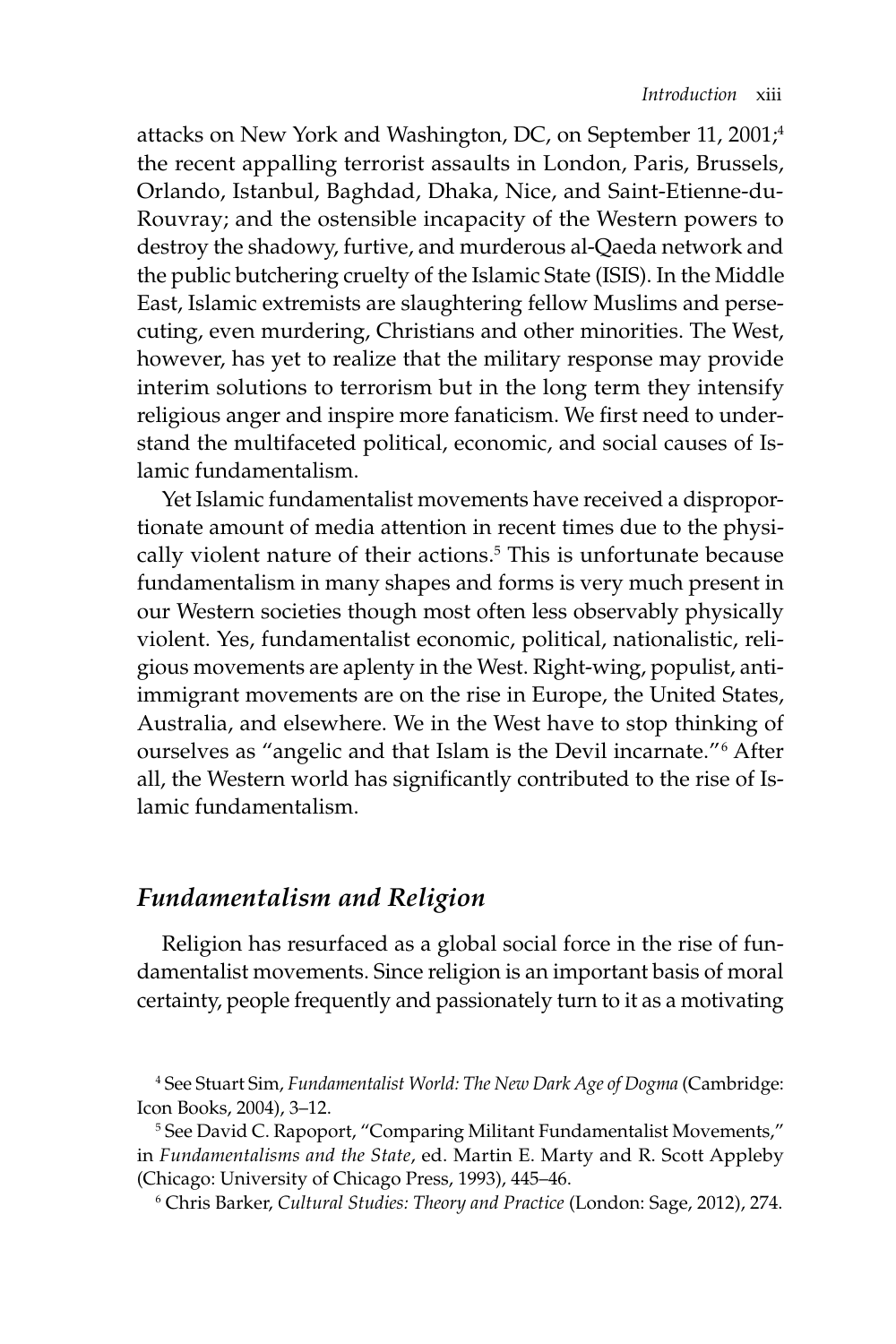force in shaping identity, values, and movements. Religion has commonly been defined as "the belief in Spiritual Beings," 7 but we must broaden our understanding of religion.<sup>8</sup> Thomas Luckmann defines religion *functionally* as "the capacity of the human organism to transcend its biological nature through the construction of objective, morally binding and all-embracing universes of meaning."<sup>9</sup> Thus religion offers people a means of interpreting the world in which they live. Understood in this sense, people can change any belief into a religion.10 "For where your treasure is, there your heart is also" (Matt 6:21). For example, people can become so attached to free market economics, that is, markets unrestrained by government interference, or to nationalism that they turn them into religions. They become idolatrous, a substitute for God, as Pope Francis has said. In a number of countries, where traditional institutional religions are weakly present, civil religions powerfully influence the development and maintenance of fundamentalist groupings, as we can see, for example, in the United States (see chapter 3).

#### *The Wisdom of "Not-Knowing"*

Fundamentalists have an exaggerated and haunting desire for absolute certainties in areas of life where this may not be immediately possible. Pope Francis warns Christians against this fundamentalist thinking: "If the Christian . . . [wants] everything clear and safe, they will find nothing. . . . Those who today always look for disciplinarian solutions, those who long for an exaggerated doctrinal 'security,' those who stubbornly try to recover a past that no longer exists—they

7 Edward B. Tylor, "Notes on the Modern Survival of Ancient Amulets against the Evil Eye," *Journal of the Royal Anthropological Institute of Great Britain and Ireland*, no. 19 (1890): 54.

8 See Andre Droogers, "Defining Religion: A Social Science Approach," in *The Oxford Handbook of the Sociology of Religion*, ed. Peter B. Clarke (New York: Oxford University Press, 2011), 263–79.

9 Thomas Luckmann, cited by Arthur L. Greil and Lynn Davidman, "Religion and Identity," in *Sociology and Religion*, ed. James A. Beckford and N. J. Demerath (London: Sage, 2007), 554.

10 See Bhikhu Parekh, *A New Politics of Identity: Political Principles for an Interdependent World* (Basingstoke: Palgrave Macmillan, 2008), 140.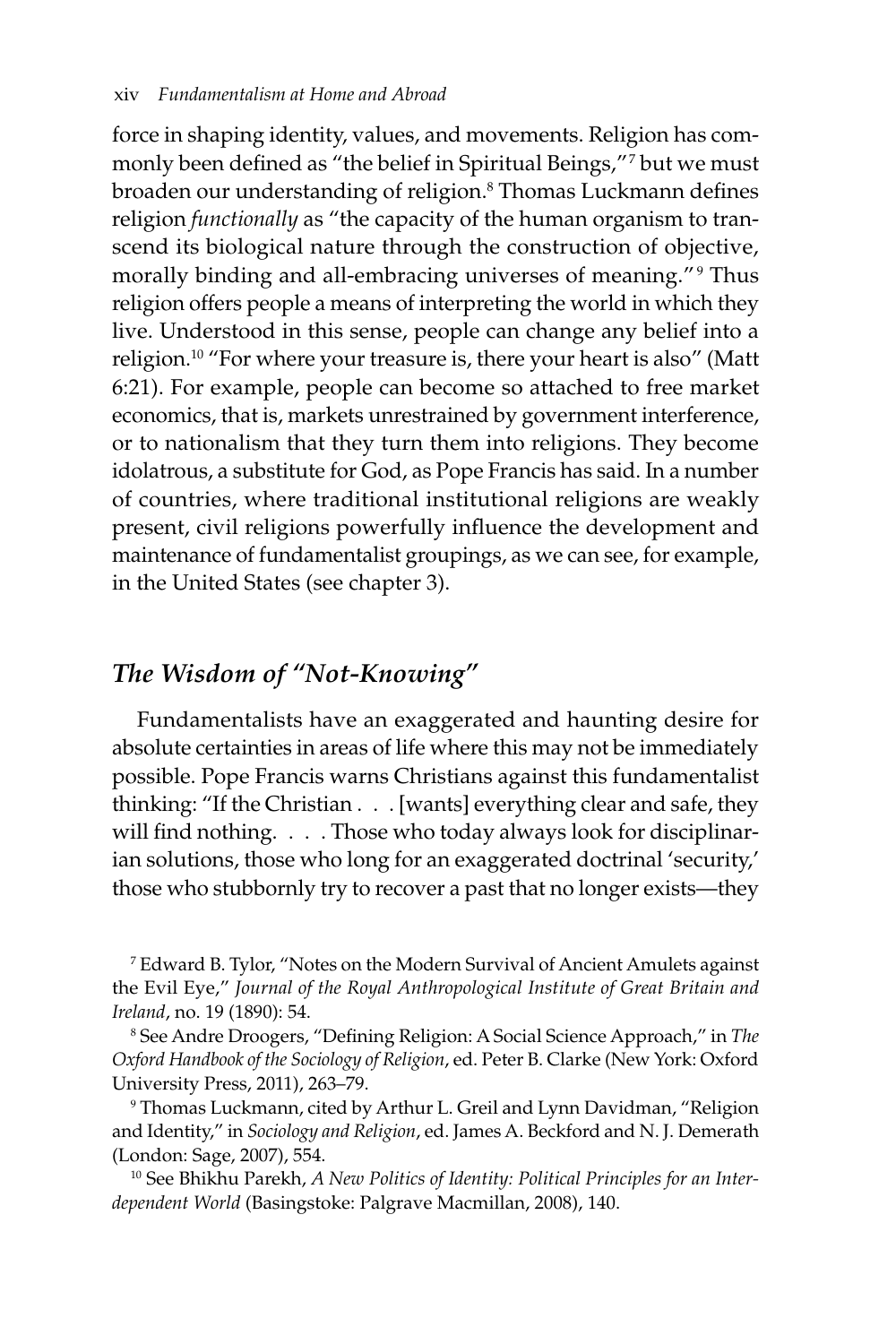have a static and inward-directed view of things."<sup>11</sup> In fact, in the mystery of God's plan, the way to true wisdom is also through submitting to the darkness of "not-knowing." For example, let us reflect on the story of Job. His secure world suddenly disintegrated when he lost everything: wealth, health, and family. He confesses the chaos and his inability to understand the reasons for his afflictions: "so I am allotted months of emptiness, and nights of misery are apportioned to me" (Job 7:3). He refuses to accept the simplistic answers his friends give for his afflictions. Yet while sitting in the gloom of the "not-knowing," Job discovers an energizing hope beyond human imagination: "For I know that my Redeemer lives, and that at last he will stand upon the earth" (Job 19:25).

Likewise, Jesus in his agony in Gethsemane acknowledges his own "not-knowing" in the midst of an incredible darkness of soul. What is the Father asking of him? Why do his chosen disciples not understand his agony of darkness and offer him consolation? Jesus rests in the chaos of desolation and discovers newness and confidence in response to his prayer: "The hour has come. . . . Get up, let us be going. See, my betrayer is at hand" (Mark 14:41-42). Not surprisingly, therefore, the advice of the fourteenth-century author of *The Cloud of Unknowing* remains just as relevant for today's Christian when we are tempted to find simplistic solutions to the world's present turmoils: "So set yourself to rest in this darkness as long as you can, always crying out after him whom you love. For if you are to experience him or to see him at all, insofar as it is possible here, it must be in this cloud." 12

#### *Structure and Overview*

There are six chapters in this book. Chapter 1, "Defining Fundamentalism in Our Contemporary World," offers several definitions of fundamentalism and describes the various characteristics of

<sup>&</sup>lt;sup>11</sup> Pope Francis, www.americamagazine.org/pope-interview (accessed October 1, 2013).

<sup>12</sup> Anonymous, *The Cloud of Unknowing*, ed. James Walsh (New York: Paulist Press, 1981), 121.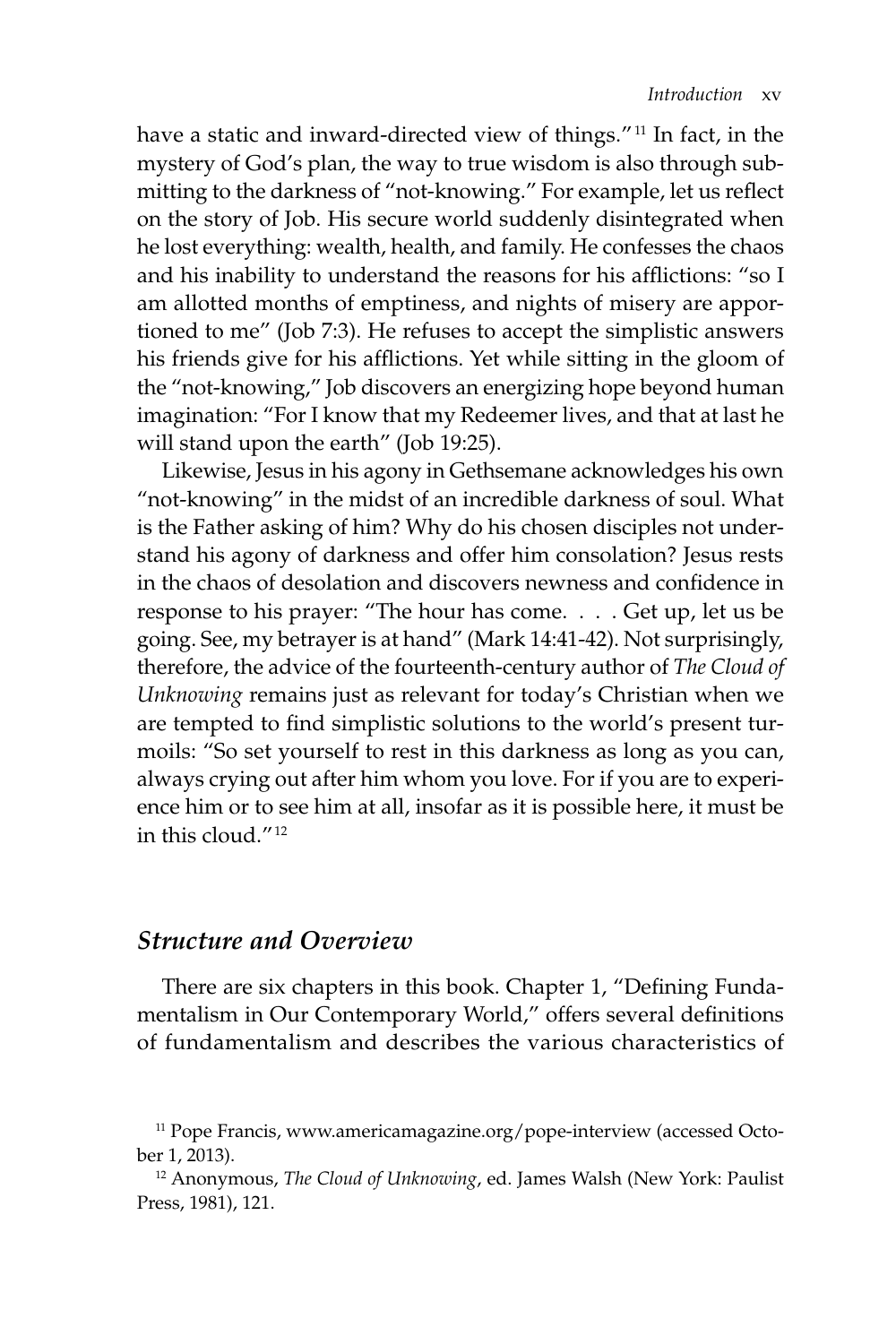fundamentalist movements; examples of different types of fundamentalism are reviewed and explained. Chapter 2, "Understanding the Cultures of Fundamentalism," evaluates the critical role of mythologies in the development of identities in fundamentalist movements. For example, although the two major branches of Islam, Sunni and Shia, accept the Prophet Muhammad as the founder of Islam, they developed different founding mythologies that significantly affect how they relate to each other, often in a conflicted manner. Thus, second-generation Muslim immigrants to Western countries frequently find themselves in a mythological no-man's-land, making them susceptible to the voices of radical leaders.

The third chapter, "From Cultural Trauma to Fundamentalism: The Role of Religion," explains how cultural crises and their resulting trauma can be catalysts for the rise of fundamentalist movements. When people feel they do not control their lives or share in the benefits of globalization, they strike out, often in fundamentalist ways. The power of religion as a motivating and justifying force in these movements is analyzed with examples from different parts of the world: Japan, Iran, Australia, and the United States. One section of the chapter is devoted to the history and role of civil religion in fundamentalist groups in the United States.

Chapter 4, "Catholic Fundamentalism: An Analysis," highlights the factors that led to the cultural trauma following Vatican II. Once the secure mythology of any culture is questioned or undermined, cultural trauma with all its de-energizing and confusing emotions commonly results. The culture of the Catholic Church is no exception, as Pope Francis has pointed out: "We Catholics have some [fundamentalists]—and not some, many—who believe in the absolute truth and go ahead dirtying the other with calumny, with disinformation, and doing evil."<sup>13</sup> Particular Catholic fundamentalist movements are listed and examined.

Chapter 5, "Islamic Fundamentalism: Responding to Cultural Trauma," offers an overview of the historical rise of schisms within the Islamic faith. Contemporary Islamic fundamentalist movements like Wahhabism, Muslim Brotherhood, Al-Qaeda, Taliban, and ISIS are examined in their political and social contexts. There is also a

<sup>13</sup> Pope Francis (November 30, 2015).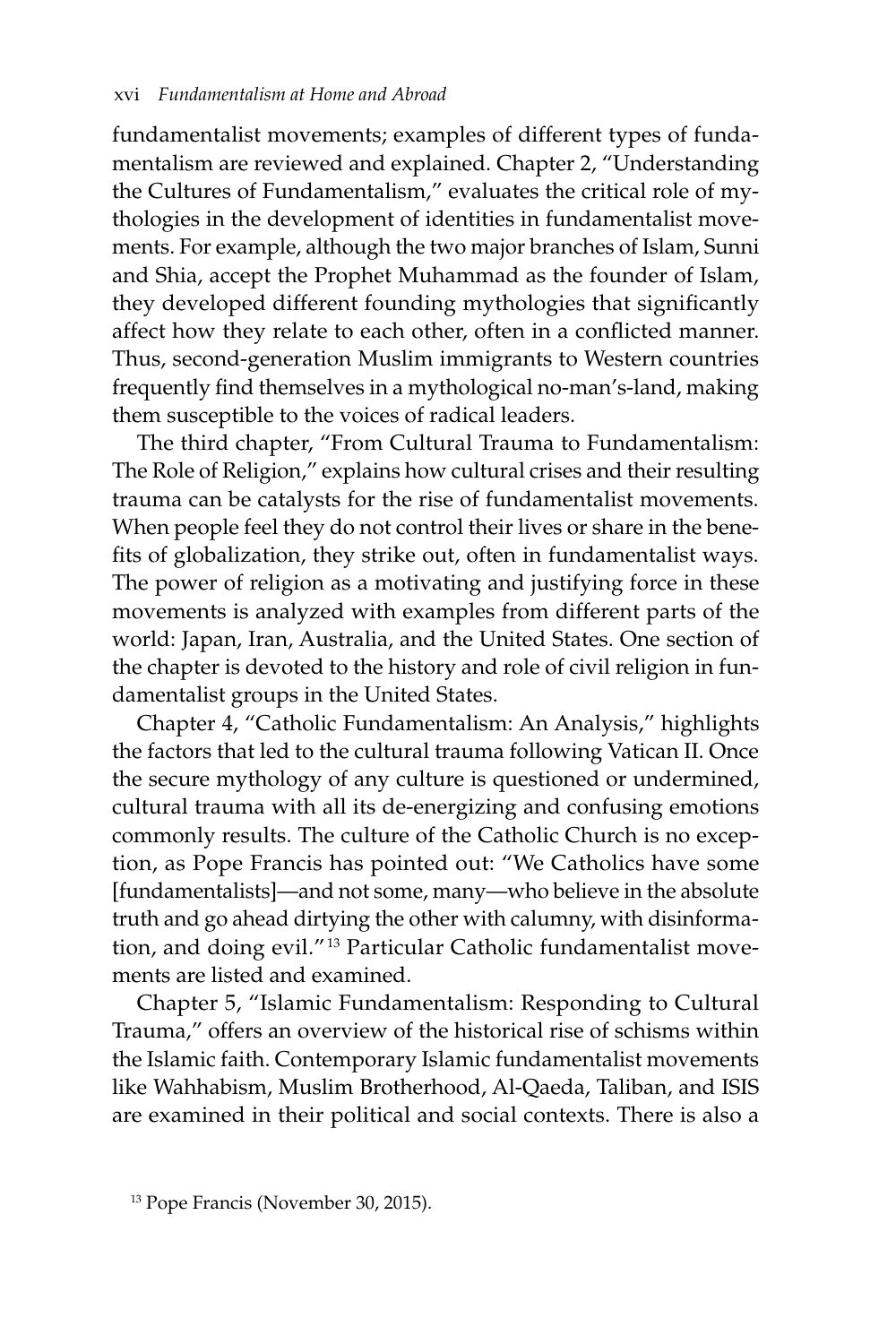focus on the recent development of the suicide-martyrdom phenomenon among Islamic fundamentalists. Chapter 6, "Fundamentalism: Pastoral Responses," explains various ways we can respond constructively and pastorally to fundamentalism at home and abroad.

### *Anthropological Lens*

Pope Francis frequently reminds us that as evangelizers we must be aware of the complexities of contemporary cultures. We need, he writes, the professional insights of social scientists.<sup>14</sup> Hence, while I draw on the multidisciplinary research of many authors, this book looks at fundamentalism through the particular lens of cultural anthropology. No previous knowledge of this academic discipline is required. The major mission and contribution of anthropology has long been, and continues to be, to enhance our awareness of the power and reality of culture in people's lives. Fundamentalist movements are cultures and the study of cultures is the special task of cultural anthropology. The unique task of anthropologists is to unearth what is hidden from the consciousness of people about how they culturally interact with one another.<sup>15</sup> Sociologists mainly concentrate on the present, while anthropologists recognize that an understanding of the past is necessary to better grasp what is happening in the present: "Remember the days of old, consider the years long past; ask your father, and he will inform you; your elders, and they will tell you" (Deut 32:7).

To be an anthropologist one needs to be "humbly curious, ready to question, criticize, explore, and challenge ideas, the status quo, to look at the world with fresh eyes and think about the classification systems and cultural patterns that we take for granted."<sup>16</sup> Cultural anthropology has been called by anthropologist Raymond Firth "an inquisitive, challenging, uncomfortable discipline, questioning established positions . . . peering into underlying interests, if not

<sup>14</sup> See Pope Francis, Encyclical *The Joy of the Gospel* (*Evangelii Gaudium*) (Strathfield, Australia: St. Pauls, 2013), par. 40.

<sup>15</sup> See Gerald A. Arbuckle, *Earthing the Gospel: An Inculturation Handbook for Pastoral Workers* (Maryknoll, NY: Orbis Books, 1990), 1.

<sup>16</sup> Gillian Tett, *The Silo Effect* (London: Little Brown, 2015), 48.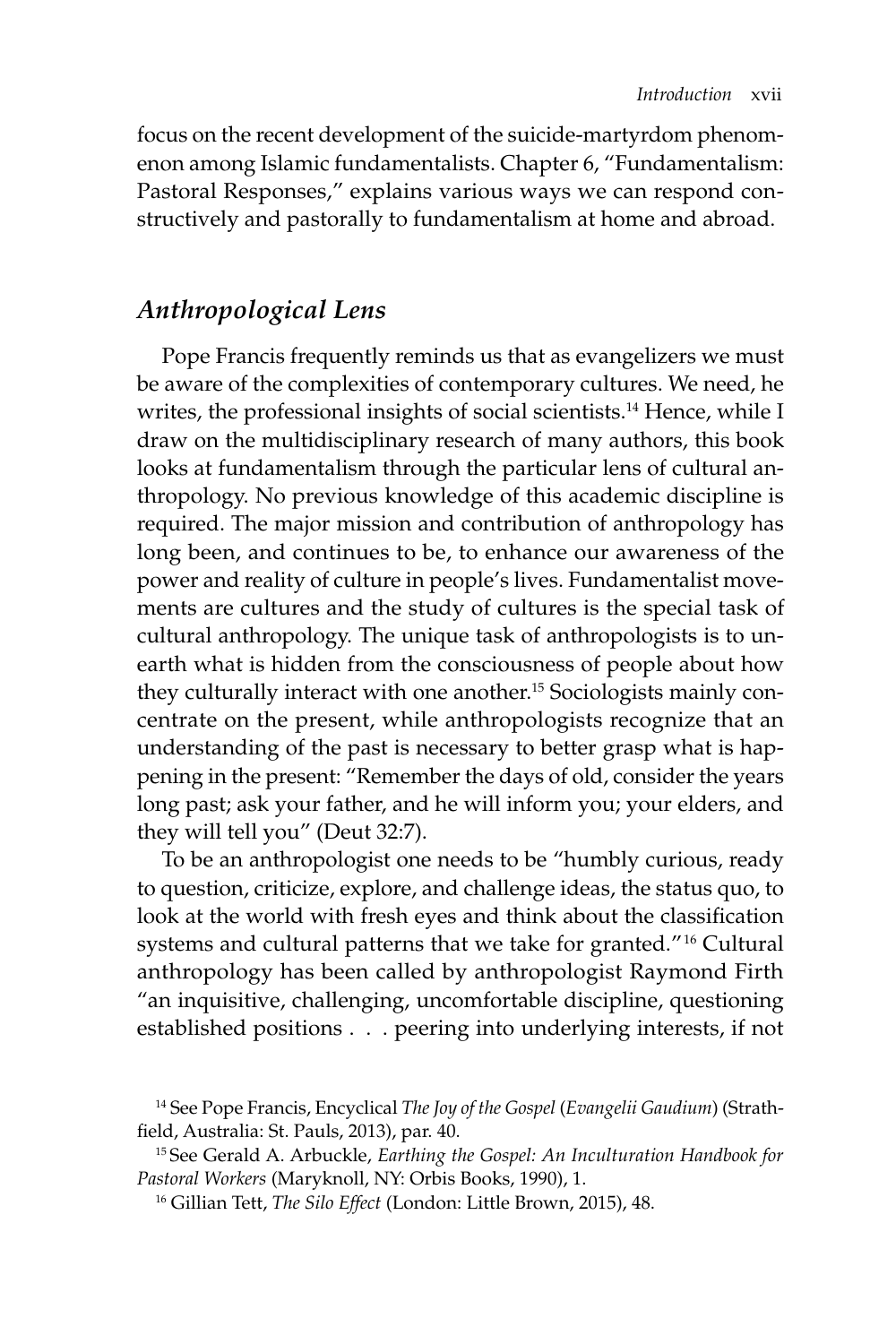destroying fictions and empty phrases . . . at least exposing them."<sup>17</sup> Anthropologists are preoccupied with the gap between rhetoric and reality; they "can never take anything entirely at face value, but are compelled to constantly ask: *why*." 18 Hopefully readers may find that the following pages testify to the accuracy of this description.

<sup>17</sup> Raymond Firth, "Engagement and Detachment: Reflections on Applying Social Anthropology to Social Affairs," *Human Organization* 40 (1981): 200. Anthropologist Richard T. Antoun writes that anthropologists should aim for empathy rather than sympathy in their research, that is, to feel with the people they are studying but all the time trying to avoid "judging their 'truth' or 'falsity,'" but this "does not imply that one has to surrender one's own beliefs, but it does imply that one has to appreciate other perspectives." *Understanding Fundamentalism: Christian, Islamic, and Jewish Movements* (Lanham: Rowman and Littlefield, 2008), vii.

18 Tett, *The Silo Effect*, 251, 50.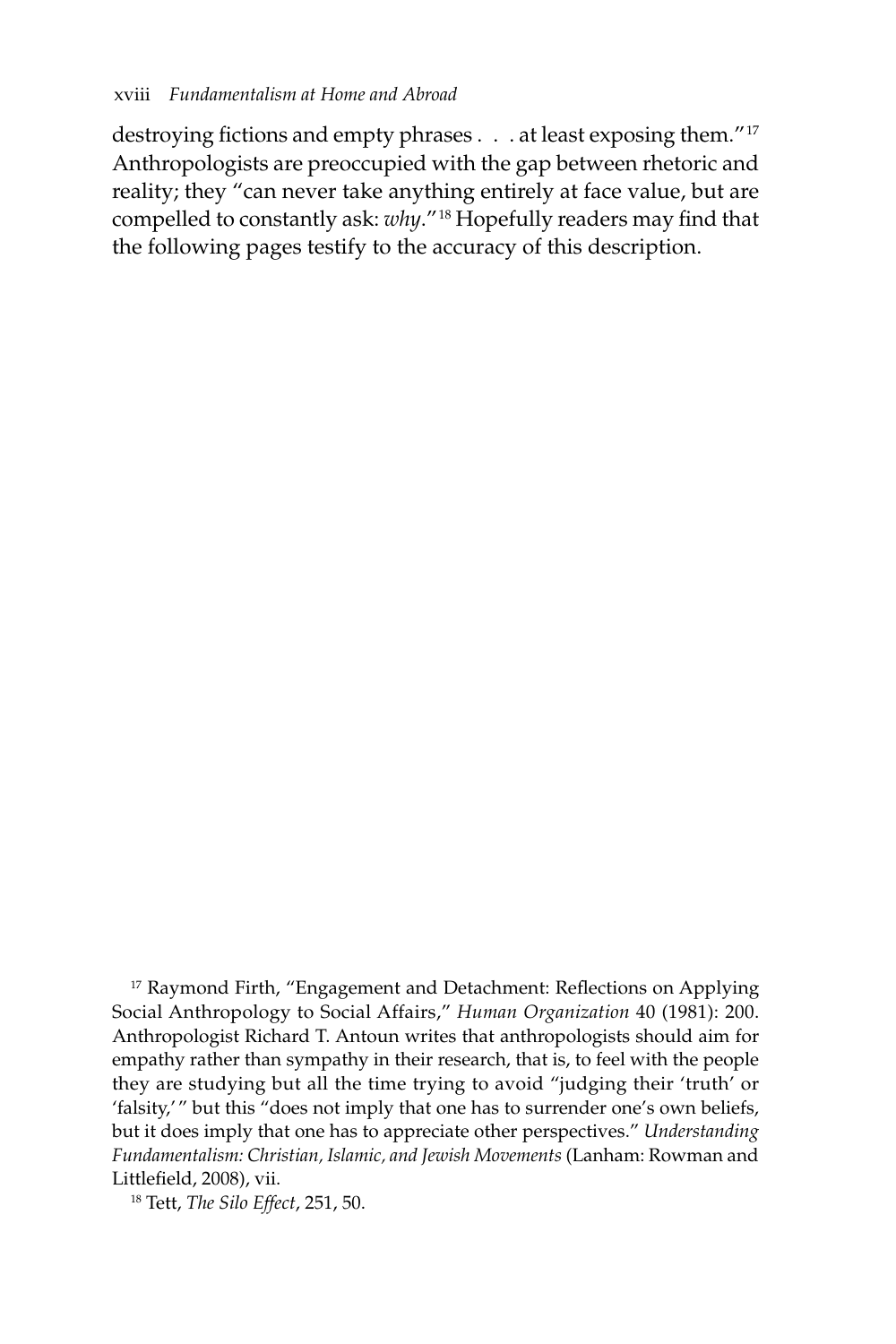Chapter 1

# **Defining Fundamentalism in Our Contemporary World**

[Fundamentalists fear that their identity is threatened in a world that is] stifling, chaotic and dangerously out of control.<sup>1</sup>

—Oliver McTernan

Fundamentalism has become a religion of rage.<sup>2</sup>

—Karen Armstrong

## **Key Points**

- Change in the meaning of "fundamentalism"
- Definitions of contemporary fundamentalism
- General characteristics of fundamentalist movements
- Types of fundamentalist movements
- The aims and strategies of contemporary terrorism

1 Oliver McTernan, *Violence in God's Name: Religion in an Age of Conflict* (London: Darton, Longman and Todd, 2003), 35.

2 Karen Armstrong, *The Battle for God: Fundamentalism in Judaism, Christianity and Islam* (London: HarperCollins, 2001), 216.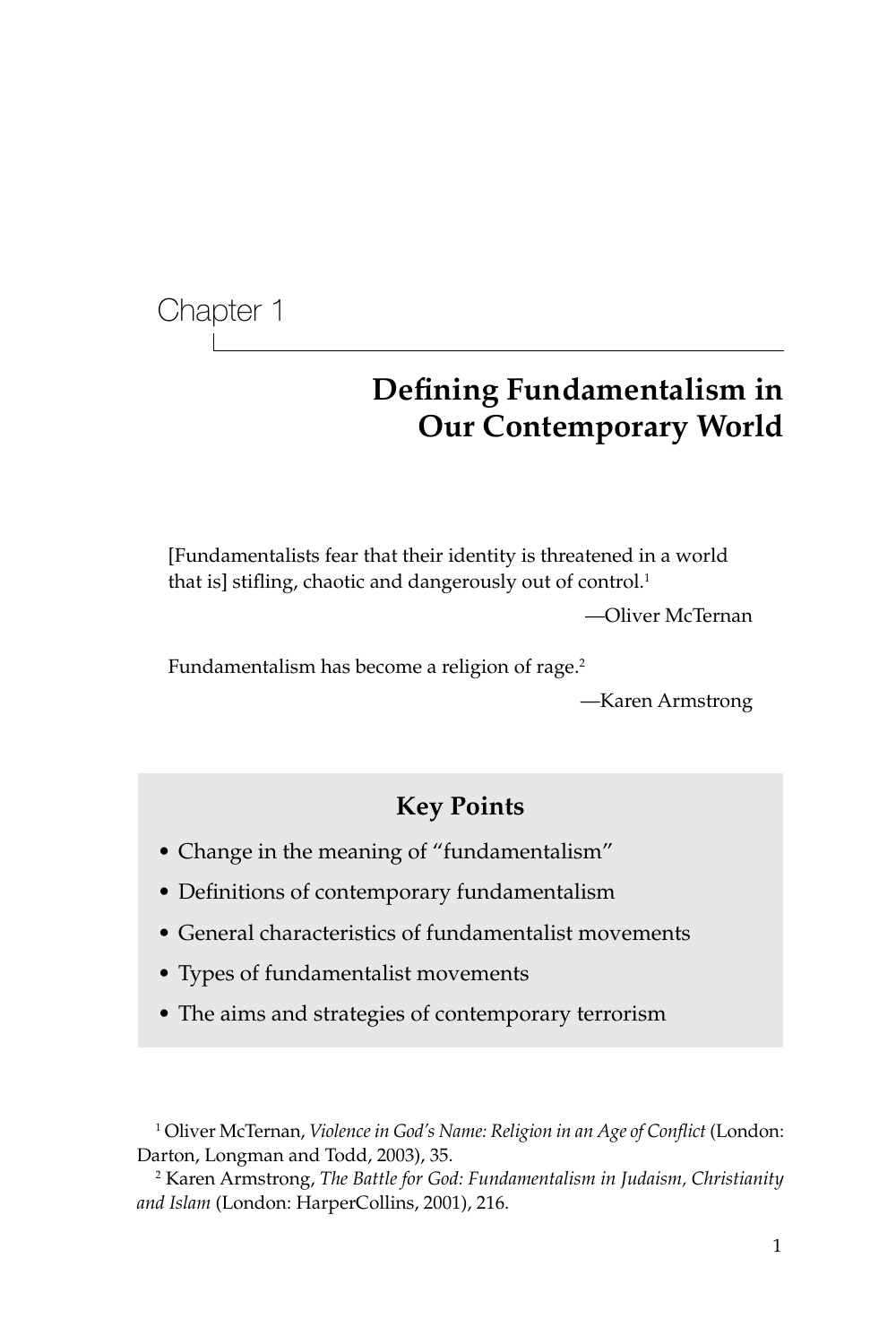#### 2 *Fundamentalism at Home and Abroad*

Since the word "fundamentalism" evokes strong global and local emotional reactions the purpose of this introductory chapter is simply to summarize the ways in which significant authors define the term. We will see that despite the differences in the definitions there are nonetheless a number of strikingly similar emphases, which will be explained. Subsequent chapters, for example, those that describe Catholic and Islamic fundamentalist movements, build on the clarifications and insights of this foundational chapter.

The word "fundamentalist" was first used in 1920 to describe supporters of *The Fundamentalists*, a version of essential beliefs published and distributed by two devout Christian brothers, Lyman and Milton Stewart, who were also Californian oil millionaires.3 Protestant theologians were deeply concerned that liberalism would undermine religious faith, so they detailed five principals, or "fundamentals" of faith, that must be adhered to: "1. the inerrancy of Scripture, 2. the Virgin Birth of Christ, 3. his substitutionary atonement, 4. his bodily resurrection, and 5. the authenticity of his miracles." 4 For adherents, the Scriptures were held to be literally true, "the absolute transcript of God's mind."<sup>5</sup> Those who accepted these principles were called fundamentalists.

The term "fundamentalist" did not originally have a pejorative connotation, but this has radically changed. It now has a disparaging quality. It has been extended to define people who adhere to fundamentalism, that is, an historically recurring negative tendency particularly within Judeo-Christian-Muslim traditions, which occurs as an authoritarian religious reaction particularly to the fears of anomie or chaos evoked by postmodernism and globalization. But the term has also become the metaphor of choice to describe radical forms of nationalism and other forms of ideological expression, for example, market economics. Fundamentalism today, however, "is not a single monolithic phenomenon or movement," 6 and individuals will have

5 James M. Gray, cited by Marsden, *Fundamentalism and American Culture*, 122.

6 Jack D. Eller, *Introducing Anthropology of Religion*, 2nd ed. (London: Routledge, 2015), 285.

<sup>3</sup> See George Marsden, *Fundamentalism and American Culture: The Shaping of Twentieth Century Evangelicalism, 1870–1925* (New York: Oxford University Press, 1980), 118–19.

<sup>4</sup> Ibid., 117.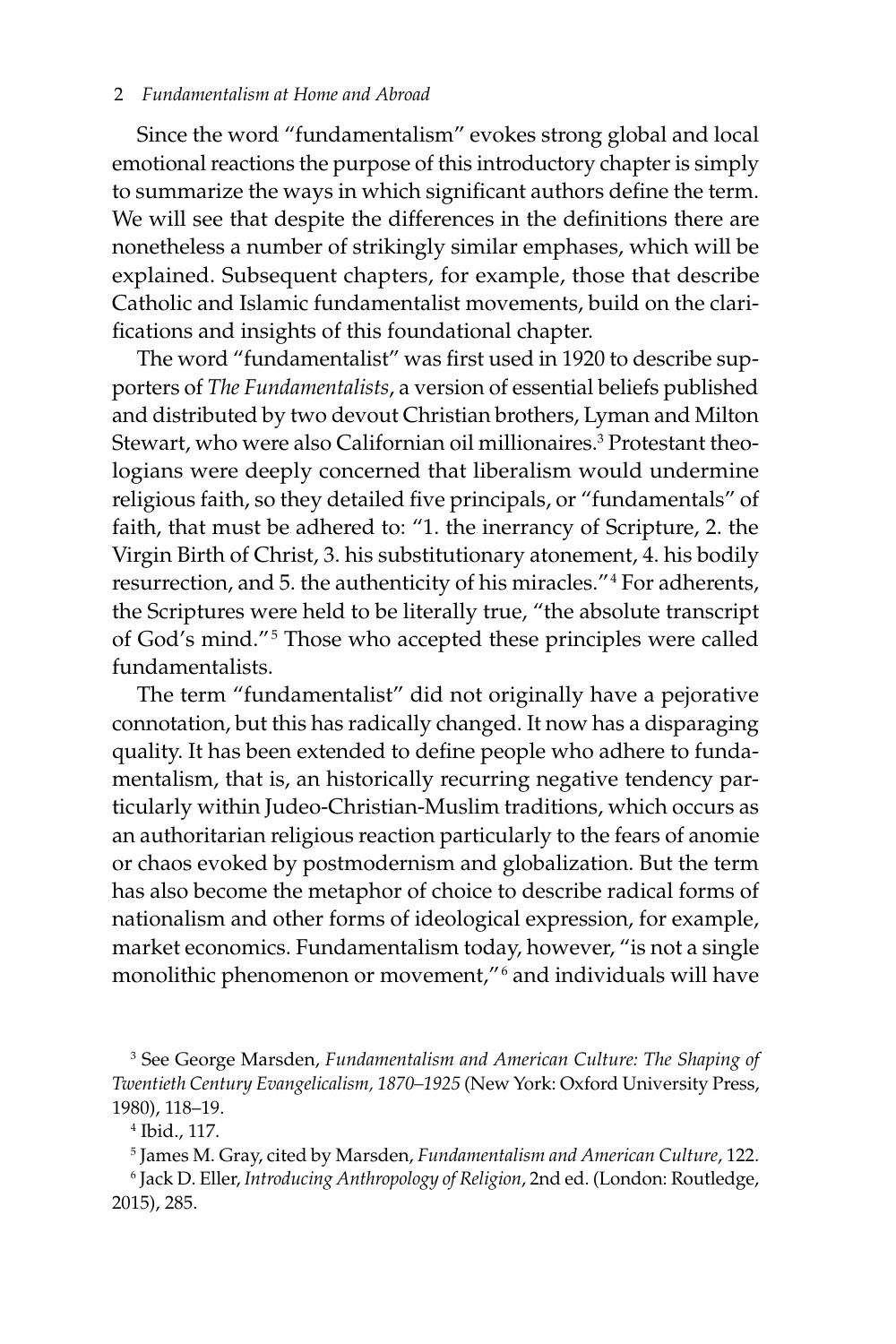different levels of commitment to the goals of a particular movement.<sup>7</sup> Moreover, because no one definition satisfies all authors, it is preferable to list a number of definitions. Readers will notice that while the authors stress some common themes they also differ in their emphasis on specific points.

[Fundamentalists fear their identity is threatened in a world that is] stifling, chaotic and dangerously out of control.<sup>8</sup>

An aggressive and marginalized religious movement which, in reaction to the perceived threat of modernity seeks to return its home religion and nation to traditional orthodox principles, values, and texts through the co-option of the central executive and legislative power of both the religion itself and the modern national state.9

[Fundamentalisms] are embattled forms of spirituality, which have emerged as a response to a perceived crisis. They are engaged in a conflict with enemies whose secularist policies and beliefs seem inimical to religion itself.<sup>10</sup>

Movements of religiously inspired reaction to aspects of global processes of modernization and secularization . . . the struggle to assert or reassert the norms and beliefs of "traditional religion" in the public order.<sup>11</sup>

[Fundamentalism is] a specifiable pattern of religious militancy by which self-styled true believers attempt to arrest the erosion of religious identity, fortify the borders of the religious community, and create viable alternatives to secular structures and processes.12

7 See Rhys H. Williams, "Movements Dynamics and Social Change: Transforming Fundamentalist Ideology and Organizations," in *Accounting for Fundamentalisms*, ed. Martin E. Marty and R. Scott Appleby (Chicago: University of Chicago Press, 1994), 824.

8 McTernan, *Violence in God's Name*, 35.

9 Patrick Arnold, "The Rise of Catholic Fundamentalism," *America* (April 11, 1987): 298.

10 Armstrong, *The Battle for God*, xi.

11 Martin Marty and R. Scott Appleby, eds., *Fundamentalisms and the State* (Chicago: University of Chicago Press, 1993), 2, 5.

12 R. Scott Appleby, *The Ambivalence of the Sacred: Religion, Violence, and Reconciliation* (Oxford: Rowman and Littlefield, 2000), 86.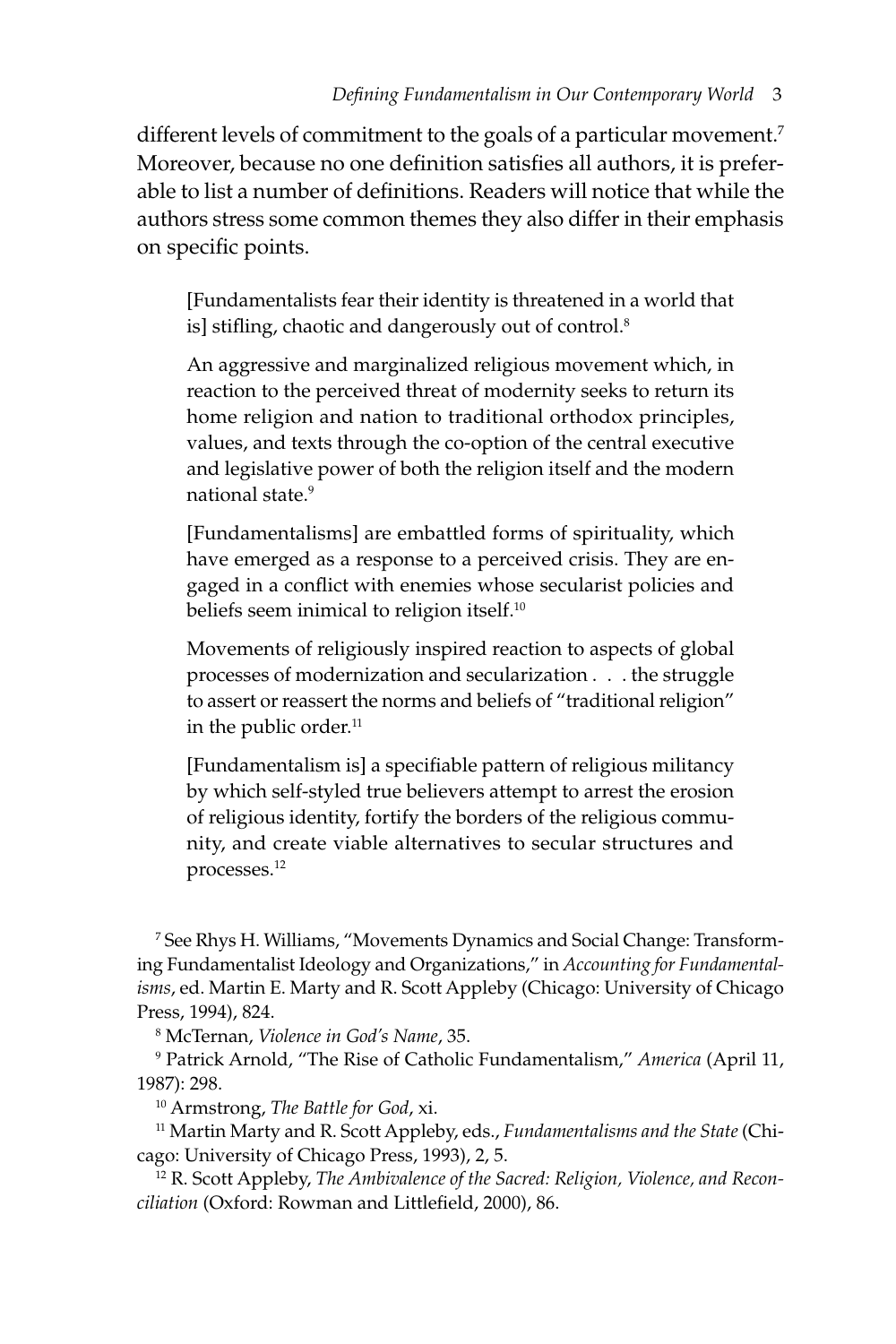#### 4 *Fundamentalism at Home and Abroad*

[Fundamentalism is] a proclamation of reclaimed authority over a sacred tradition which is to be reinstated as an antidote for a society perceived to have strayed from its cultural moorings.<sup>13</sup>

[Fundamentalism argues] that society has become degenerate because it has lost its moral moorings, that this is caused by the corrosive climate of secularism and scepticism brought about by globalization and rationalist influences, and that it can only be regenerated by reconstituting it on religious foundations.14

[Fundamentalisms] are radical revisions of the past provoked by changes that threaten the continuity of the tradition. . . . The goal of resistance is to re-create the excitement and commitment of the original believing community.15

Fundamentalism is best understood as both a religious response to the marginalization of religion and an accompanying pattern of religious activism with certain specifiable characteristics.<sup>16</sup>

Fundamentalism . . . is a distinct phenomenon whose various components hang together well enough to give it a clear identity. It arises in a society with a deep and pervasive sense of disorientation and degeneration, and consists in using the institutions of the state to reconstitute it on a religious basis.<sup>17</sup>

Broadly understood, fundamentalism includes a literalized doctrine, religious or political, enclosed upon itself by the immutable words of the holy books. The doctrine is rendered both sacred in the name of a past of perfect harmony that never was, and the center of a quest for collective revitalization . . . a reaction to the fear of chaos.<sup>18</sup>

James Hunter calls fundamentalism a form of "organized anger" and says that all fundamentalist groups "share the deep and worri-

13 Anson Shupe, "Religious Fundamentalism," in *The Oxford Handbook of The Sociology of Religion*, ed. Peter B. Clarke (Oxford: Oxford University Press, 2009), 481.

14 Bhikhu Parekh, *A New Politics of Identity: Political Principles for an Interdependent World* (London: Palgrave Macmillan, 2008), 142.

15 Steve Bruce, *Fundamentalism* (Cambridge: Polity, 2000), 14.

16 Appleby, *The Ambivalence of the Sacred*, 101.

17 Bhikhu Parekh, *A New Politics of Identity: Political Principles for an Interdependent World* (London: Palgrave Macmillan, 2008), 148.

18 Robert Jay Lifton, *The Protean Self: Human Resilience in an Age of Fragmentation* (New York: BasicBooks, 1993), 10–11.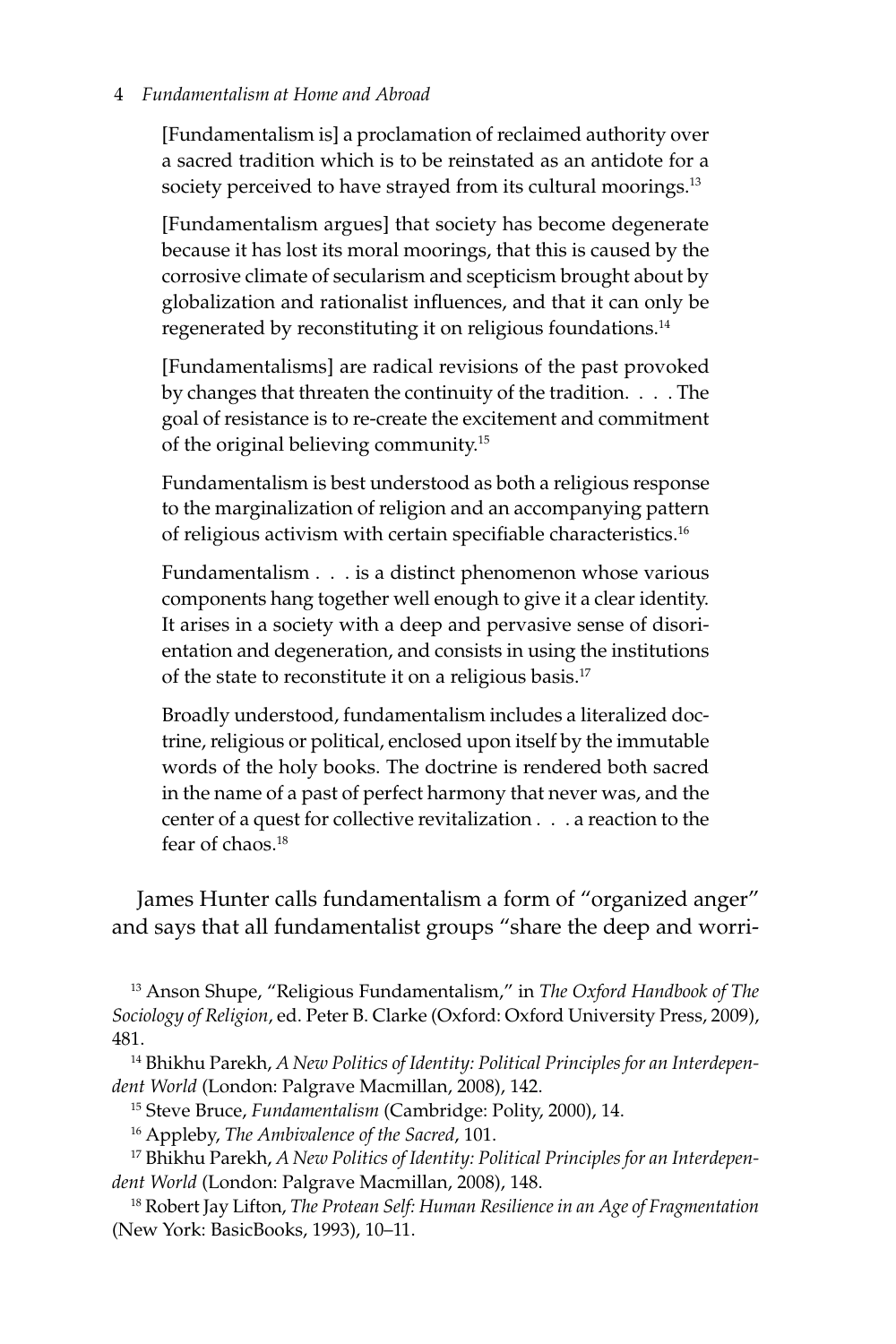some sense that history has gone awry,"<sup>19</sup> the consequence of modernity and postmodernity. Perhaps a more relevant word than anger is rage. Richard Antoun also emphasizes the emotional aspect of fundamentalism: it is "an orientation to the world, both cognitive and affective. The affective, or emotional, orientation indicates outrage and protest against (and also fear of) change and against a certain ideological orientation, the orientation of modernism." 20

#### **Al-Qaeda and Rage**

Islamic fundamentalism is ultimately motivated by outrage at the past and present impact of Western political and military domination, as well as cultural and economic dominance, which has come as the consequence of Western imperialism.<sup>21</sup> The present head of al-Qaeda, Ayman al-Zawahiri (see chapter 5), following the appalling London bombings of July 7, 2005, has said, "You made rivers of blood in our countries, so we blew up volcanoes of rage in yours." 22

Fundamentalist movements are *for* something, that is they are concerned to advocate what are perceived to be crucial elements of their belief, "the worldview *and the truth* for practitioners."<sup>23</sup> Evangelicals insist that the Bible must be taken literally: it is a totally truthful manuscript and the source of knowledge for daily living, and Christians who deny this have been seduced by secular values. Islam makes similar claims for the Koran just as Marxists rely on the texts of Marx and Lenin; and Scientologists focus uncritically on the writings of their founder L. Ron Hubbard.<sup>24</sup> Fundamentalism is also *against* something, that is, fundamentalists believe they are fighting

19 James Hunter, cited in *The Fundamentalist Phenomenon*, ed. Norman J. Cohen (Grand Rapids, MI: Eerdmans, 1990), 46.

20 Richard T. Antoun, *Understanding Fundamentalism: Christian, Islamic, and Jewish Movements* (Walnut Creek, CA: AltaMira Press, 2001), 3.

21 See ibid., 18.

22 Ayman al-Zawahiri, cited by John Kelsay, *Arguing the Just War in Islam* (London: Harvard University Press, 2007), 204.

23 Jack D. Eller, *Introducting Anthropology*, 281.

24 See Lawrence Wright, *Going Clear: Scientology, Hollywood, and the Prison of Belief* (New York: Knopf, 2012).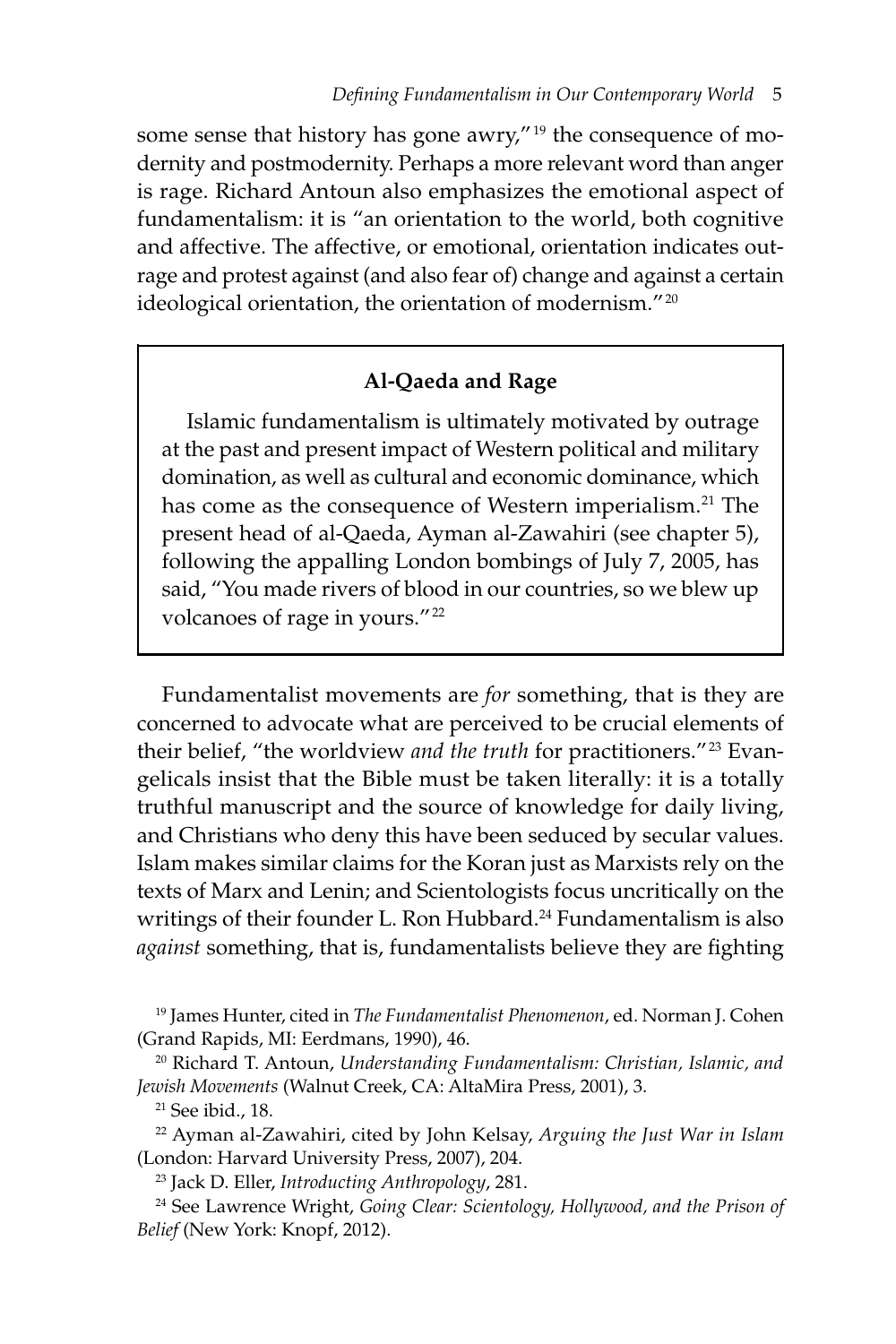in the cause of what they consider truth. Fundamentalists react to threats to their identity in aggressive ways, whether in the use of words and ideas or ballots or, in extreme incidents, bullets and bombs.25

#### *Fundamentalist Movements: General Qualities*

In light of these various descriptions of fundamentalism we are now able to list and briefly explain the qualities that are commonly found in fundamentalist movements. Since not all movements give the same degree of emphasis to individual qualities, subsequent chapters will further explain the significance of these characteristics.<sup>26</sup>

#### **Religion: The Driving Force**

There is a global religious resurgence and it is very significantly influencing the rise of contemporary fundamentalism.<sup>27</sup> For example, devotees of the Islamic religious rebirth vehemently demand that Islamic law and morality be forcefully followed. Without doubt, fundamentalists of all kinds are passionately committed to their religious beliefs. In fact, the ardent concern to preserve their religious heritage is *the* driving force motivating fundamentalists. The dramatic development of present-day, religiously inspired fundamentalist movements, however, indicate stressful changes in culture and society. In times of cultural trauma religion "in particular becomes the core set of values around which resentments cluster. Nationalism becomes a frequent accessory after the fact." 28 Judith Nagata correctly

 $25$  Fundamentalism is not the same as conservatism. The latter fulfils a necessary and constructive purpose because it is concerned with preserving a community's historical legacy, especially in times of cultural change. It encourages a cautious approach to change in order to preserve important values for society. See Patrick Arnold, *America* (April 11, 1987).

<sup>26</sup> Malise Ruthven speaks of "family resemblances" in fundamentalist movements despite their differences. *Fundamentalism: A Very Short Introduction* (Oxford: Oxford University Press, 2007), 6.

27 See Monica D. Toft, Daniel Philpott, and Timothy S. Shah, *God's Century: Resurgent Religion and Global Politics* (New York: Norton, 2009), 1–19.

28 Shupe, "Religious Fundamentalism," 487.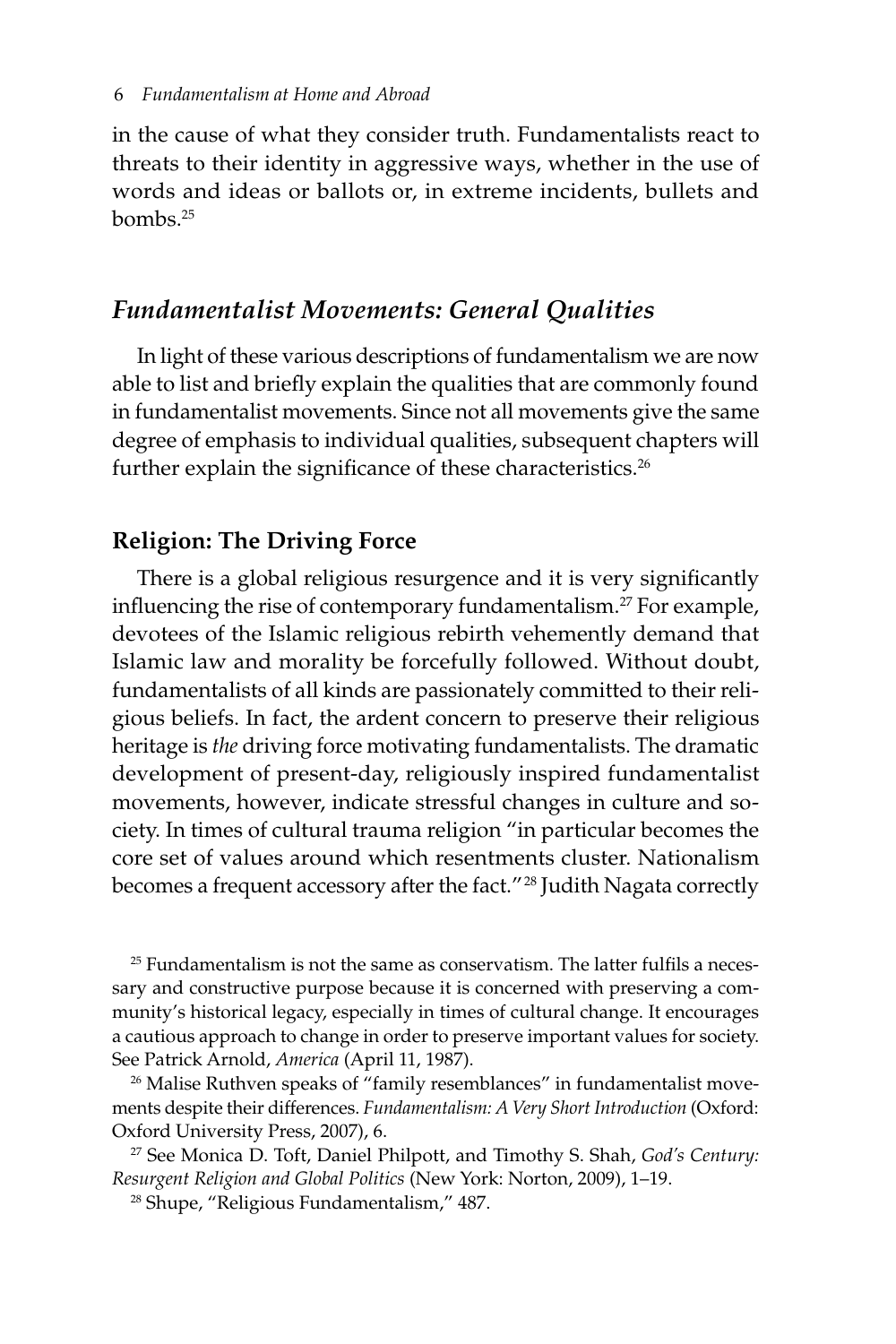noted, however, that fundamentalism, which originally referred to institutional religion but is now a "metaphor of choice" being applied "to an everwidening range of ideas and behaviors," $^{29}$  including nationalism, ethnicity, language, politics, and even the market and environment. Thus, as will be clarified in chapter 3, it is necessary to broaden the traditional notion of religion. For example, nationalism, dogmatic commitment to a particular type of economics or politics these can become functionally religions for their adherents.

#### **Crisis of Identity**

Fundamentalists achieve power in times of actual or perceived cultural trauma: "The sense of danger may be keyed to oppressive and threatening social, economic, or political conditions, but the ensuing crisis is perceived as a *crisis of identity* by those who fear extinction as a people or absorption into an overarching syncretistic culture to such a degree that their distinctiveness is undermined in the rush to homogeneity."<sup>30</sup> They see "themselves as lacking, or barely hanging on to, cultural hegemony, underdogs in a constantly threatening secularist world that wishes them at worst destroyed and at best rendered irrelevant." 31 They feel their identity is under siege.

#### **Decontextualized Scripture**

Indian sociologist, T. K. Oommem, defined fundamentalism as "text without context." $32$  This means that religious writings, which were always composed "in a particular historical, cultural context, are decontextualized and held to be applicable without consideration

29 Judith Nagata, "Beyond Theology: Toward an Anthropology of 'Fundamentalism,' " *American Anthropologist* 103, no. 2 (2001): 481. See also Stuart Sim, *Fundamentalist World: The New Dark Age of Dogma* (Cambridge: Icon Books, 2004), 12.<br><sup>30</sup> Martin Marty and R. Scott Appleby, "Conclusion: An Interim Report on a

Hypothetical Family," in *Fundamentalisms Observed*, ed. Martin E. Marty and R. Scott Appleby (Chicago: University of Chicago Press, 1991), 822–23.

31 Ibid., 486.

32 Cited by Kevin J. Christiano, William H. Swatos, and Peter Kivisto, *Sociology of Religion: Contemporary Developments* (Walnut Creek, CA: Altamira Press, 2002), 249.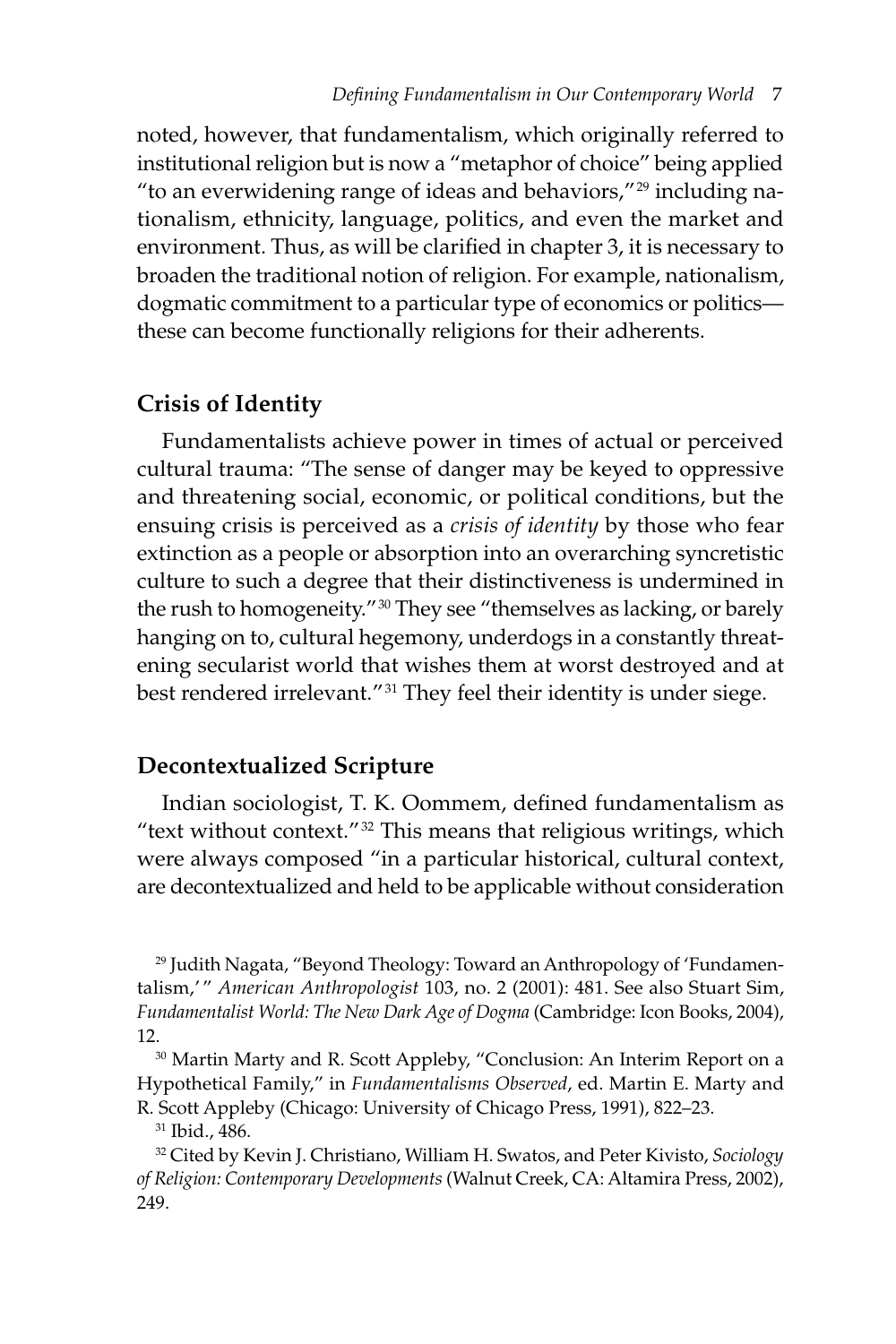to local circumstances; all other competing texts are rejected as having any corresponding claim to truth." 33 Fundamentalists, unlike the average conservative believers aiming to retain the whole of tradition, choose instead only those texts and events in history that support their belief of a "divine" command to act in a prejudiced manner.<sup>34</sup>

That is, fundamentalists actively cling to a particular faith that defines it in an absolutist and literalist fashion.<sup>35</sup> They choose particular statements from the sacred texts of their religion or tradition to legitimate their actions<sup>36</sup> and ignore other important points; they "treat the religious tradition as a resource to be retrieved selectively, and applied situationally, in competition with secularism." 37 Islamic fundamentalists selectively choose and interpret passages from the Koran to legitimate their violent actions (see chapter 5). Among Catholic fundamentalists there is also a highly selective approach to what fundamentalists think pertains to the Church's teaching (see chapter 4). Statements on ecclesiastical authority, private sexuality, or incidental issues are obsessively emphasized, but the papal or episcopal pronouncements on social questions are ignored or considered matters for debate only. After the publication of St. John Paul II's encyclical letter *Sollicitudo Rei Socialis* in 1987, and in the 1986 Catholic Bishops' (USA) Pastoral Letter on the US economy, which criticized liberal capitalism and Marxist collectivism, fundamentalists like Richard Neuhaus and Michael Novak denounced these documents for containing, they asserted, a swing toward, or acceptance of, leftist/Marxist thinking. These critics believe that the capitalist system must be defended as the only authentic method to protect the freedom of the people.38

33 Christiano, Swatos, and Kivisto, *Sociology of Religion*, 250.

34 See McTernan, *Violence in God's Name*, 34.

35 See John O. Voll, "Fundamentalism," in *The Oxford Encyclopedia of the Modern Islamic World Vol. II*, ed. John L. Esposito (New York: Oxford University Press, 1995), 32–34.

36 See Parekh, *A New Politics of Identity*, 149.

37 Appleby, *The Ambivalence of the Sacred*, 90.

38 See Gregory Baum, "Neo-Conservative Critics of the Churches," in *Neo-Conservatism: Social and Religious Phenomenon*, ed. Gregory Baum (New York: Seabury Press, 1981), 43–50. See also Gerald A. Arbuckle, *Violence, Society, and the Church: A Cultural Approach* (Collegeville, MN: Liturgical Press, 2004), 208–9.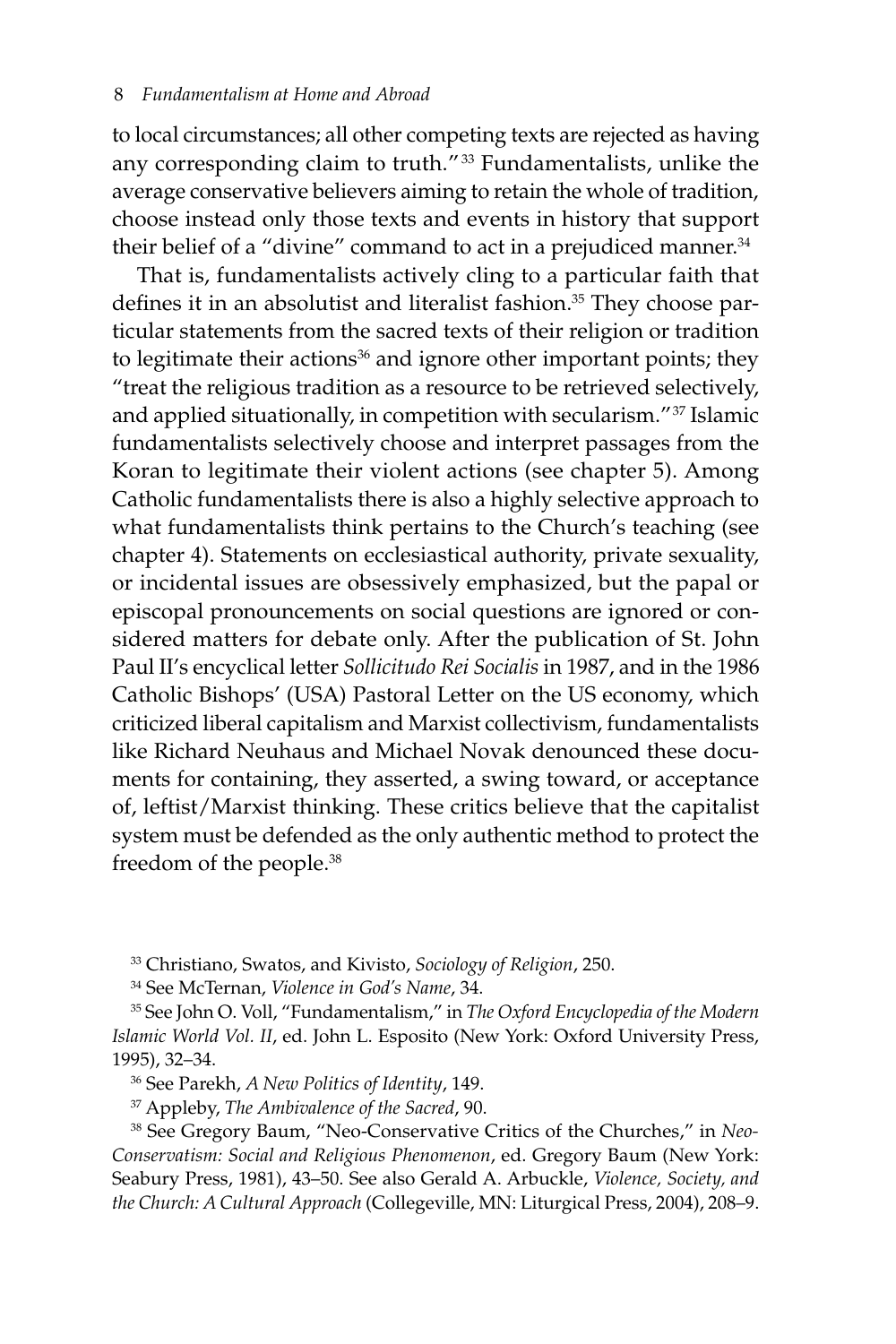#### **Simplistic Solutions**

Fundamentalism is a reaction to uncertainty, to the "excess of openness and choice" that accompanies modern life; it is a way of setting boundaries, an 'anti-hermeneutic' "<sup>39</sup> that claims to end uncertainty by definitively terminating all arguments over interpretation. Their interpretation of the problems of the world and their solutions admit of no ambiguity. For example, Donald Trump, when seeking the presidential nomination, repeatedly gave simplistic solutions to complex political and economic problems facing the United States. His naïve responses reassured his audiences that he could quickly resolve their anxieties. Trump scoffed at anyone who dared to question him. How different Trump's behavior has been from that Abraham Lincoln! At President Lincoln's Second Inauguration in 1865, and as victory for the Union was close at hand, he refused in his short speech to be trapped in the current Evangelical fundamentalist discourse. Many of his listeners wanted him to declare that God was surely on the side of the Union. They believed that weighty political issues could be simplistically construed into good or evil: the Union is good and the Confederates are evil. Lincoln, recognizing the complexity of the tragic civil war, did not agree: "let us judge not that we be not judged." 40

#### **Symbolic Identities**

Fundamentalists are boundary-setters. They are adept in symbolically marking themselves off from others by distinctive dress, customs, and conduct,<sup>41</sup> for example, earlocks, which are locks of hair worn in front of each ear by Hasidic and Yemenite Jewish males in accordance with the biblical prohibition against clipping the hair at the temples (Lev 19:27), and beards for orthodox Muslims. The symbols indicate rigid purity/impurity divisions between insiders and outsiders (see chapter 2).

39 Nagata, "Beyond Theology," 481.

40 Abraham Lincoln, cited by David Goldfield, *America Aflame: How the Civil War Created a Nation* (New York: Bloomsbury Press, 2011), 357.

41 See Martin E. Marty and R. Scott Appleby, "Introduction," in *Fundamentalisms and the State: Remaking Polities, Economics, and Militance*, ed. Martin E. Martin and R. Scott Appleby (Chicago: University of Chicago Press, 1993), 4.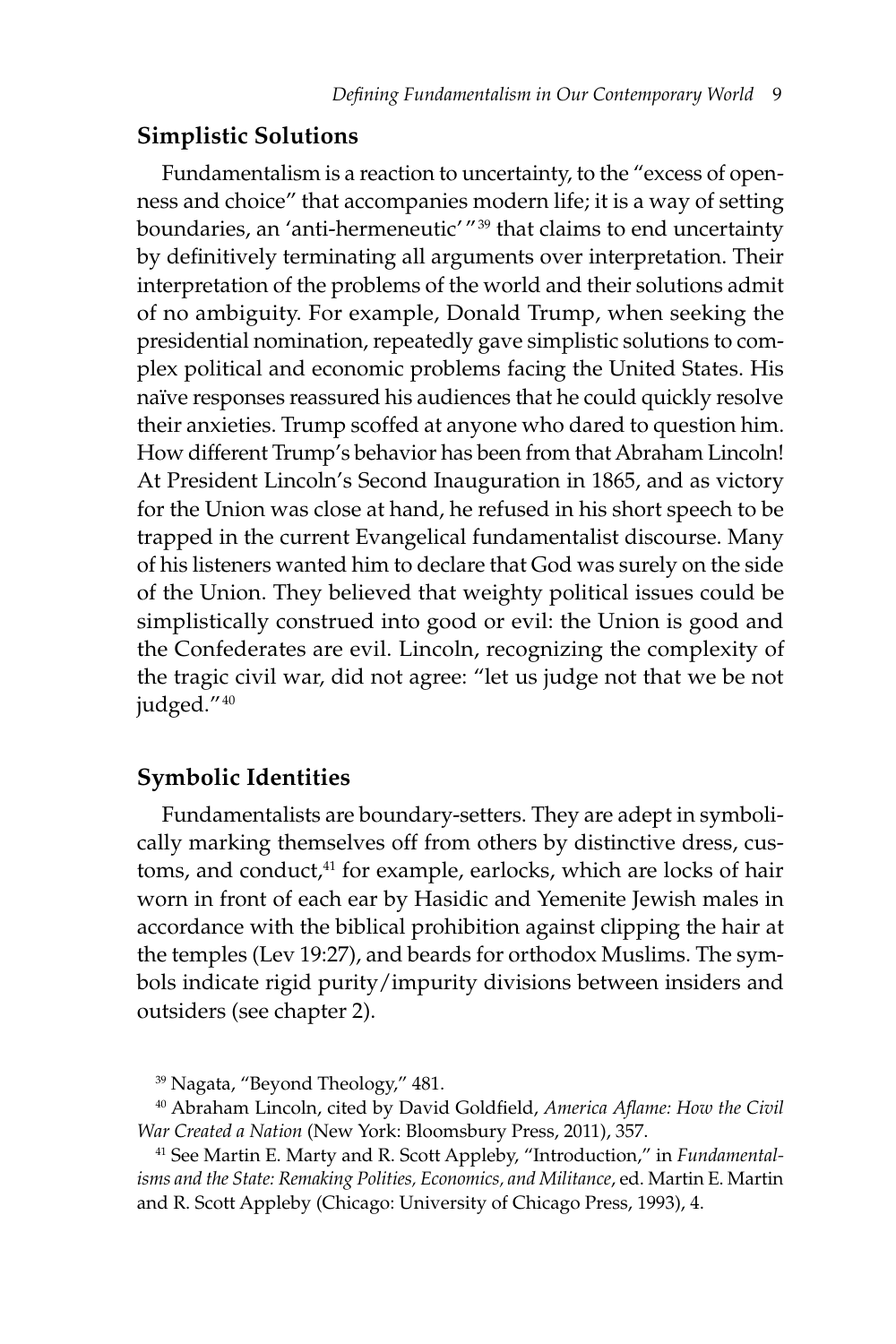#### **Militant Intolerance of Dissent**

The fundamentalist pattern of militancy starts as a reaction to what is thought to be the infiltration of the religious community by secular or religious outsiders.42 Fundamentalists believe their task is to make history accord with the orthodox principles of their traditional or civic religion. They are absolutely and intolerably certain they are right, demanding submission to "a totalitarian mindset which brooks of no opposition . . . an uncritical adherence to the creed."<sup>43</sup>

Their ideological intolerance of dissent<sup>44</sup> is expressed in various forms of physical, verbal, or political violence. For example, verbal violence is particularly evident in the Donald Trump campaign; his supporters feel so deeply threatened by dissenting voices that they encourage Trump to speak harshly of his opponents.<sup>45</sup> Violence "is the tool of consolidation in the name of reinstating a sacred regime. . . . It has become a highly probable, not just optional, strategy of choice." 46 George Marsden concludes that fundamentalist militancy typically happens when supporters of a formerly dominant religious culture feel endangered by cultural changes in society.<sup>47</sup> Not all fundamentalist movements are violent, but because they are intolerant of dissent, they have the potential to be violent. Terrorism is the worst form of violence; terrorists feel the need to express their violence through killing to "prove" their authentic commitment to the values they stand for.<sup>48</sup> We see this tragically evident today among the followers of al-Qaeda and ISIS.

#### **Political Aims**

Fundamentalists seek to dominate the central executive and legislative power either through democratic processes, for example, the Tea Party in the United States, *or* recourse to extreme violence, for

42 See Appleby, *The Ambivalence of the Sacred*, 87.

43 Sim, *Fundamentalist World*, 12.

44 See discussion by Henry Olsen and Dante J. Scala, *The Four Faces of the Republican Party* (London: Palgrave Macmillan, 2016), 22–28.

45 Ibid., 134–42.

46 Sim, *Fundamentalist World*, 486.

47 See Marsden, *Fundamentalism*, 240–41.

48 See Stuart W. Twemlow, Frank C. Sacco, and George Hough, "A Socio--Psychoanalytic Perspective on Group Dynamics, Cults and Terrorism," *Socio-Analysis* 5 (2003): 57–78.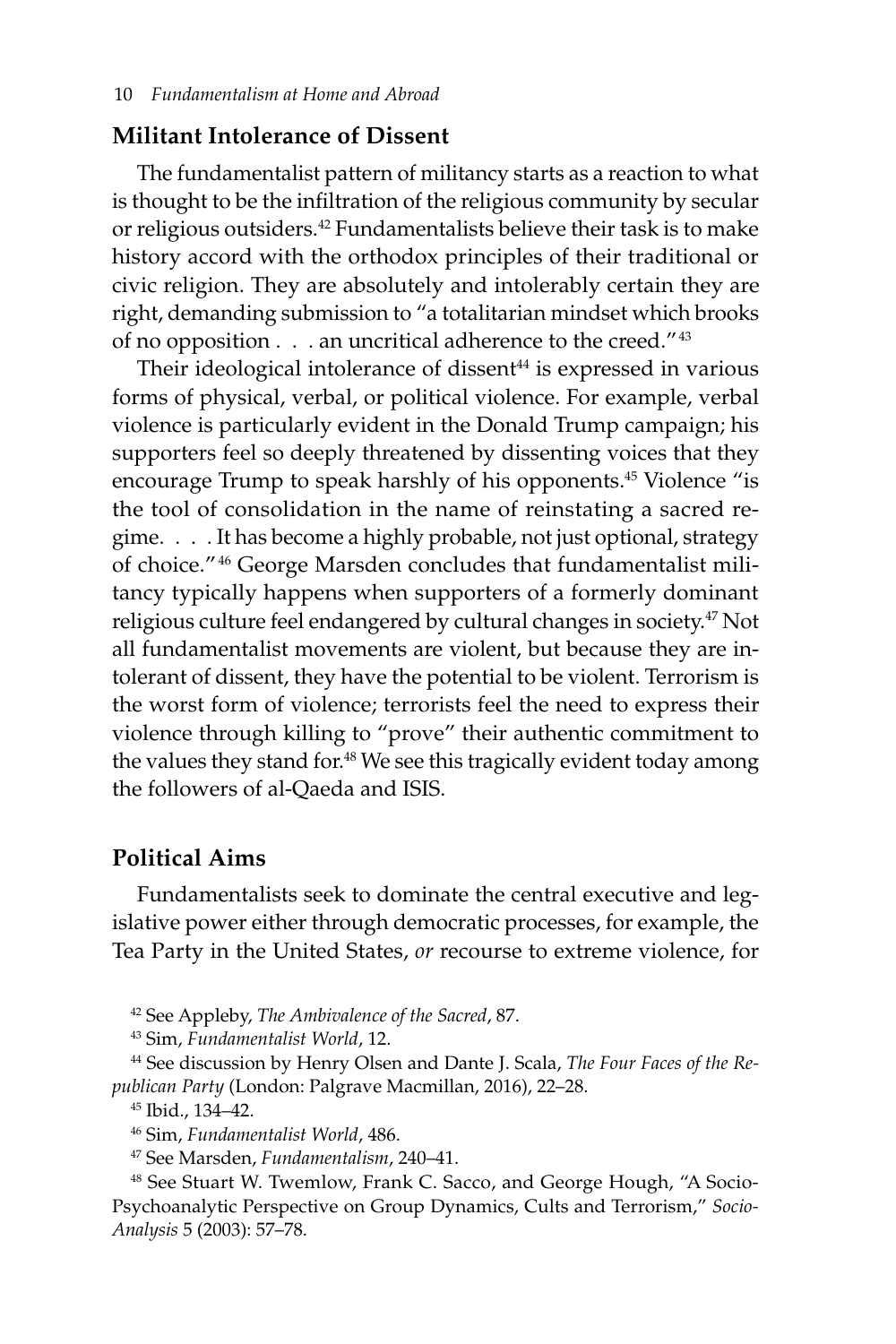example, the Islamic revolution in Iran and the United States' intervention in Nicaragua in the 1980s. The US-backed coup in Chile in 1973 that resulted in the ascent of General Augusto Pinochet is also an example of intervening in the political process.<sup>49</sup> In Afghanistan, as in many other parts of the Islamic world, Islamists believe that "a truly Islamic society could be established only through an 'Islamic State,' which presupposes a revolution .  $\dots$  to implement Sharia." $^{50}$ Fundamentalists frequently refuse to separate politics and religion; thus they seek political power to confront, capture, and use the state. They reject the authority of interpretive tradition, but nonetheless read sacred text in light of political objectives, seeking in the process to challenge and reconstruct the planet. Fundamentalist movements tend to draw their following from professional and working classes, although disproportionate numbers tend to come from among the young, educated, un-, or underemployed males.<sup>51</sup>

#### **Conspiracy-Oriented**

It is not unusual for fundamentalists to develop paranoid fantasies about the dangers their movements face. They see enemies where there are no enemies. For example, when Sunni fundamentalists occupied the sacred Kabah in Mecca, Khomeini in Iran denounced the sacrilege and blamed Israel and the United States.<sup>52</sup> Following Vatican II, Catholic fundamentalists alleged that a number of highranking bishops were closet Freemasons committed to destroying the Catholic Church.<sup>53</sup> Timothy McVeigh, the convicted bomber of the Oklahoma City federal building, firmly believed that the government was conspiring to undermine people's liberty.<sup>54</sup> Islamic fundamentalists commonly scapegoat activities, individuals, or groups of

49 See Noam Chomsky, *September 11* (Crows Nest, NSW: Allen and Unwin, 2001), 23–26, 43–54, and *Who Rules the World* (London: Hamish Hamilton, 2016), 75. Pinochet proceeded to execute some three thousand people. See Kenneth Roth, "A Case Against America," *The New York Review of Books* (June 9, 2016): 4.

50 Oliver Roy, "Has Islamism a Future in Afghanistan?" in *Fundamentalism Reborn? Afghanistan and the Taliban*, ed. William Maley (London: Hurst, 2001), 199.

51 See Appleby, *The Ambivalence of the Sacred*, 87–88.

52 See Armstrong, *The Battle for God*, 322.

53 See William D. Dinges, "Roman Catholic Traditionalism in the United States," in *Fundamentalists Observed*, ed. Marty and Appleby, 89–91.

54 See Appleby, *The Ambivalence of the Sacred*, 167–68.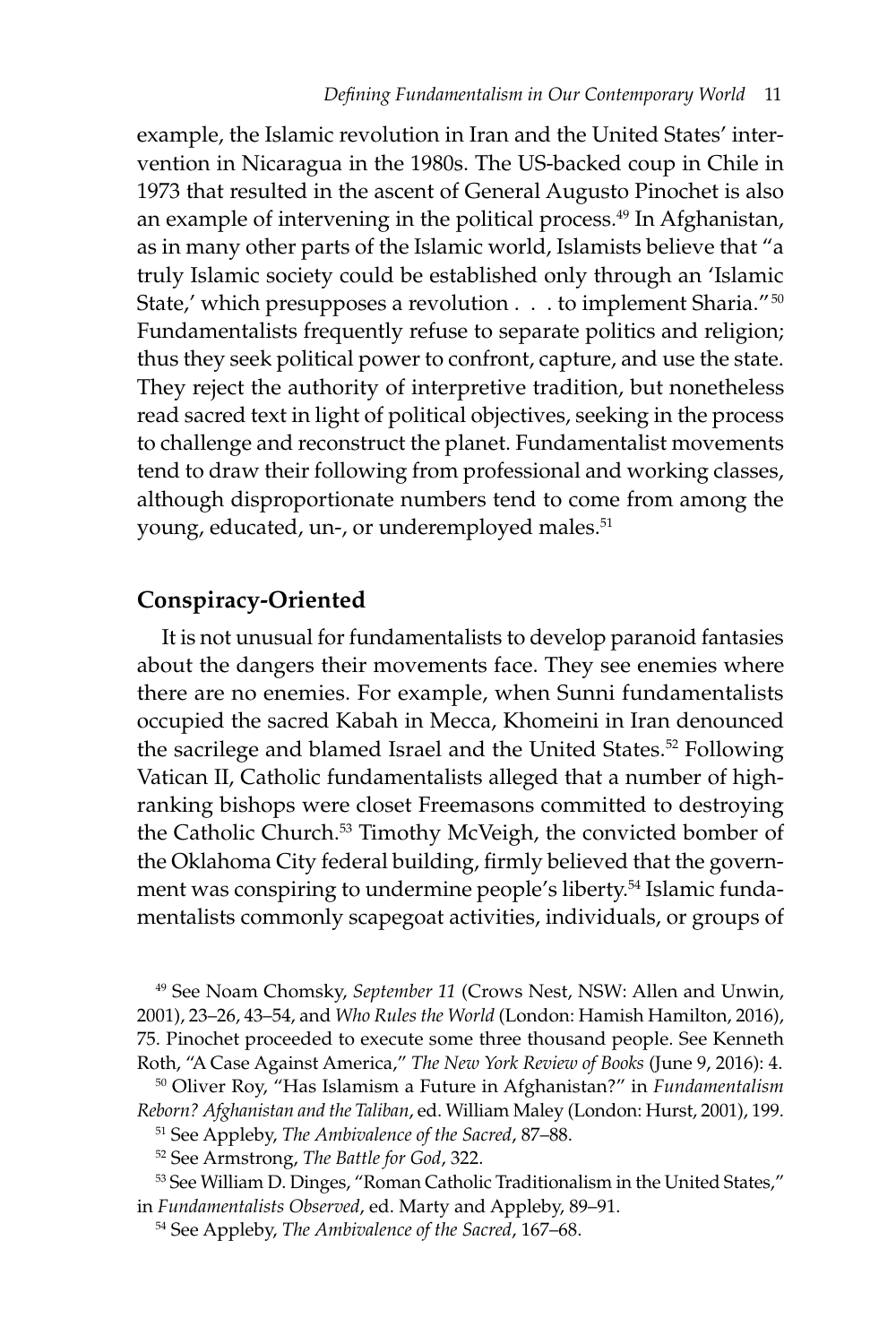people for the breakdown of so-called orthodoxy, for example, card playing, video machines, Hollywood, and feminists demanding equality. Modernity and postmodernity in their many forms are the "Great Satan." In a reaction to the modernization and secularization that the mullahs believe have corrupted the purity of Islam, Ayatollah Khomeini outlawed as "satanic" modern and postmodern activities that symbolized corruption in Iran.

The Trump technique involved confiding in angry followers that they are victims of a plot to be resolved through Trump's leadership. In his narrative, conspiring foreign governments have outsmarted a self-interested political elite in Washington that preys on the generosity of Americans. He enlivened a long tradition of conspiracy thinking in America like, for example, the anti-Catholic, racist Know-Nothing Party in the mid-nineteenth century.<sup>55</sup> Similarly, in 1849 a fundamentalist anti-Catholic new group, the Order of the Star-Spangled Banner, was formed in New York to promote nativist candidates for elected positions. Among other things, they wanted to restrict the political rights of foreigners and their sons unless they had been educated in American schools. One order editor wrote, "We can have no peace in this country until the Catholics are exterminated." 56

#### **Nostalgia for a Utopian Past**

Nostalgia for an unreal utopian past is often a powerful factor in fundamentalist movements. People from "America to Austria" yearn for "a return to some hazily-remembered golden era before globalisation, offering jobs for life, upward mobility, and shared traditional values." 57 For Americans the golden era is the mid-twentieth century. For Republicans, this meant a world of secure marriages, deference for authority, and economic innovation; for Democrats, it was a period in history when a young person could leave school and go immediately into well-paid employment, assured of a pension and healthcare benefits. Forgotten in this nostalgia is that America and the world at large lived in fear of a nuclear disaster and a vast number of citizens

<sup>55</sup> See *The Economist* (July 25, 2016): 31; see also David Goldfield, *America Aflame: How the Civil War Created a Nation* (New York: Bloomsbury Press, 2011), 90.

<sup>56</sup> Quoted by Goldfield, *America Aflame*, 90.

<sup>57</sup> *The Economist* (July 16, 2016): 31.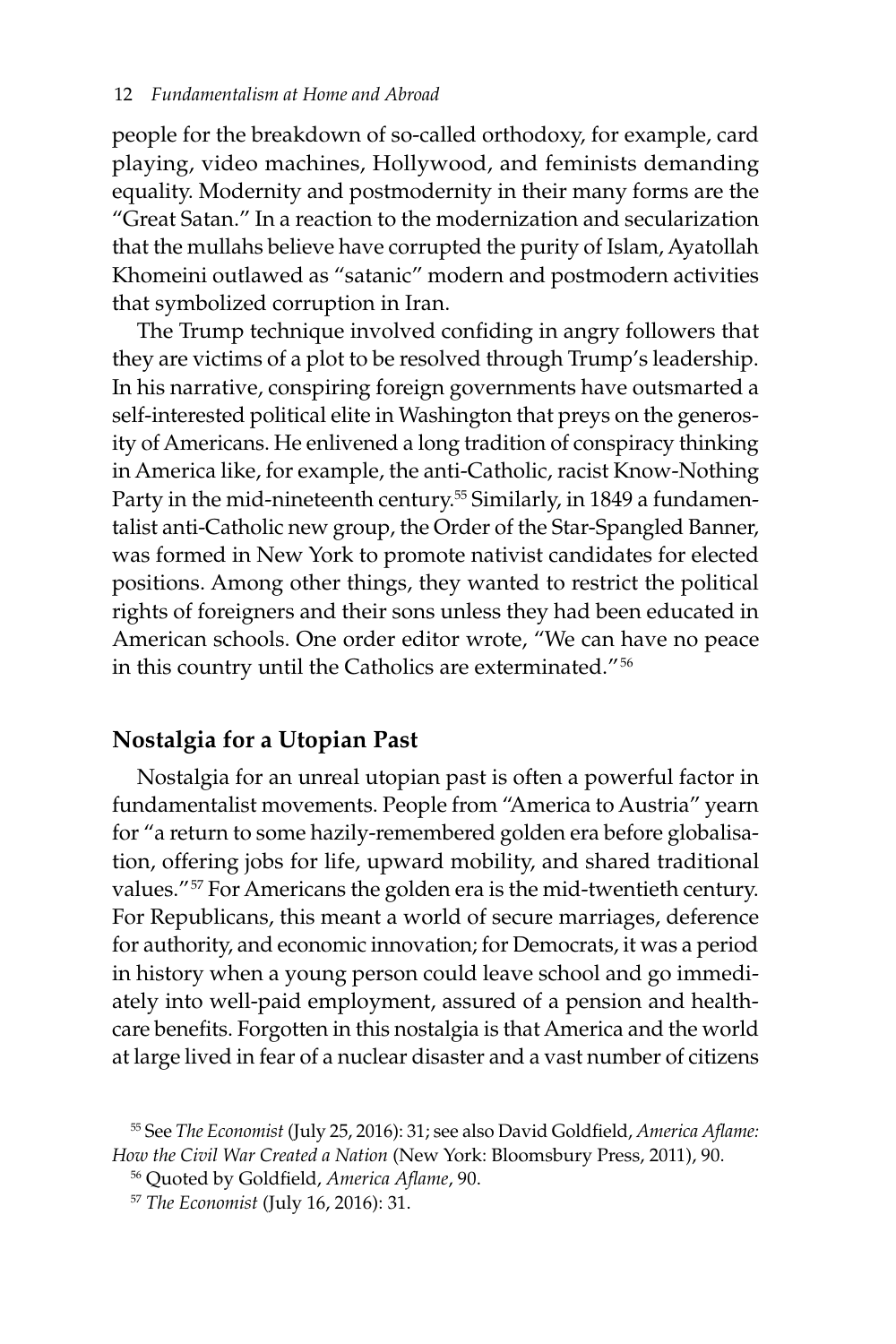lacked civil rights.<sup>58</sup> For older Catholic fundamentalists there is nostalgia for the security and power structures of the 1950s, and many vocations to religious life and the priesthood. Overlooked in this pre–Vatican II period is *inter alia* the inward-looking nature of the church's theology, its neglect of its calling of mission to a world in  $f$  $\ln x$ 

#### **Skilled Use of the Media**

Ironically fundamentalists often combine a commitment to a selectively imagined utopian past with a ready ability to use modern technology to propagate their beliefs. Fundamentalists, while rejecting modernity and postmodernity, can engage the most sophisticated Western methods of communication and force to spread their message, for example, the "Islamic State (i.e., ISIS) has been able to consolidate its ideological catchment with unprecedented stealth and efficiency. . . . By clever use of social media and digital film making it has eclipsed the counterweight mainstream media to broadcast its bloody deeds, its triumphs and its caliphate." 59 Following the tragic bombing in Brussels on March 22, 2016, ISIS effectively seized control of the world's media to circulate their admission of responsibility.<sup>60</sup>

#### **Millenarian**

Some fundamentalist movements are millenarian, for example, Islamic State followers expect the imminent and miraculous transformation of this world by supernatural means. Millenarianism is also an integral part of Western history. The Jewish religion centers on the hope of a future golden age and, of course, Christianity has reinforced this expectation with its teaching about Christ's second coming. The Christian hope of the age of perfect justice and love has

<sup>58</sup> See ibid., 66; Yuval Levin, *The Fractured Republic: Renewing America's Social Contract in the Age of Individualism* (New York: Basic Books, 2016).

<sup>59</sup> Abdel Bari Atwan, *Islamic State: The Digital Caliphate* (London: Saqi Books, 2015), 212.

 $60$  See Charlie Winter, "ISIS is Using the Media Against Itself," www.theatlantic .com/international/archive/2016/03/isis-propaganda-brussels/47 (accessed March 3, 2016).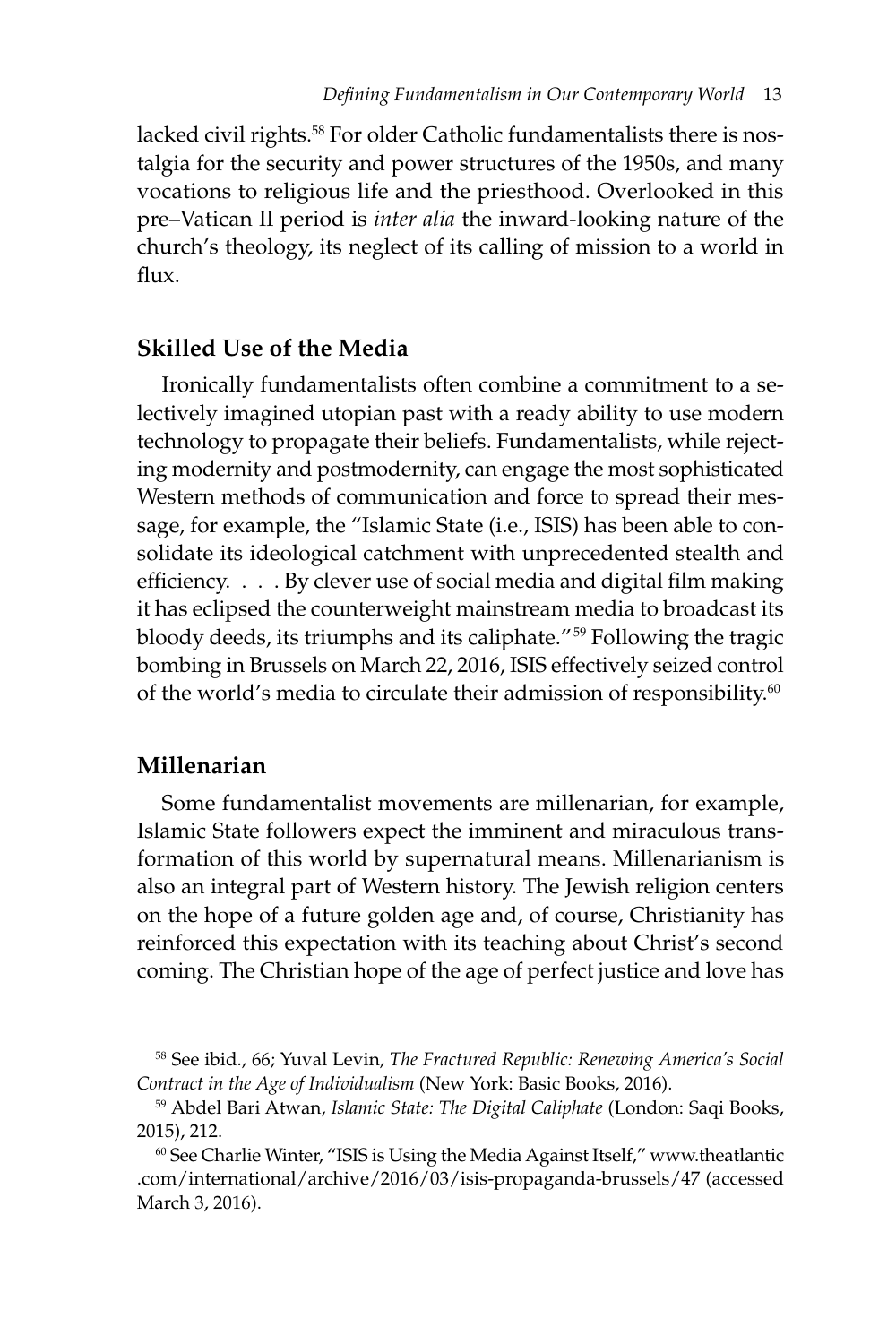over the centuries undergone many fundamentalist aberrations, especially in times of profound cultural and political trauma.<sup>61</sup> Marx and Lenin evolved the most powerful such aberration in recent centuries, with its emphasis on the utopian age of the classless society. Some Christians are called premillennialists, which means they believe the Day of Judgement will divide the saved from the damned *before* the expected thousand-year reign of the righteous; likewise it is common for Islamic fundamentalists to believe that the destruction of the world, the Armageddon, will precede the Day of Judgement. Others are postmillennialists, they believe Judgement Day will follow the millennium. In times of economic or social crisis the more pessimistic premillennialist view tends to prevail.

#### **Great Britain: Brexit**

A small but significant group of evangelical Protestants rejoiced when Britain voted to leave the European Union. For them the European Union was the evil empire of Babylon. They quoted from the Revelation to John: "Then I heard another voice from heaven saying: 'Come out of her, my people, so that you do not take part in her sins, and so that you do not share in her plagues'" (18:4). For them the Union represented the Antichrist, an "imposter whose appearance is a harbinger of the final battle before all earthly things come to an end."<sup>62</sup>

Most millenarian movements are also messianic. That is, salvation is to be directed by a human agent of the divine and the followers must commit themselves totally to this person and their teachings. For example, the Rastafarian fundamentalist movement, which was possibly the fastest-growing millenarian sect of the 1970s and 1980s, is a mixture of African and Christian concepts, drawing support from

 $62$  "For Hard-line Protestants, Leaving Europe is a Matter of Eschatology," www.economist.com/blogs/erasmus/2016/06/ulster-evangelicals-brexit (accessed July 5, 2016).

<sup>61</sup> See Norman Cohn, *The Pursuit of the Millennium: Revolutionary Millenarians and Mystical Anarchists of the Middle Ages* (New York: Oxford University Press, 1974); Malcolm Bull, ed., *Apocalypse Theory* (Oxford: Blackwell, 1995).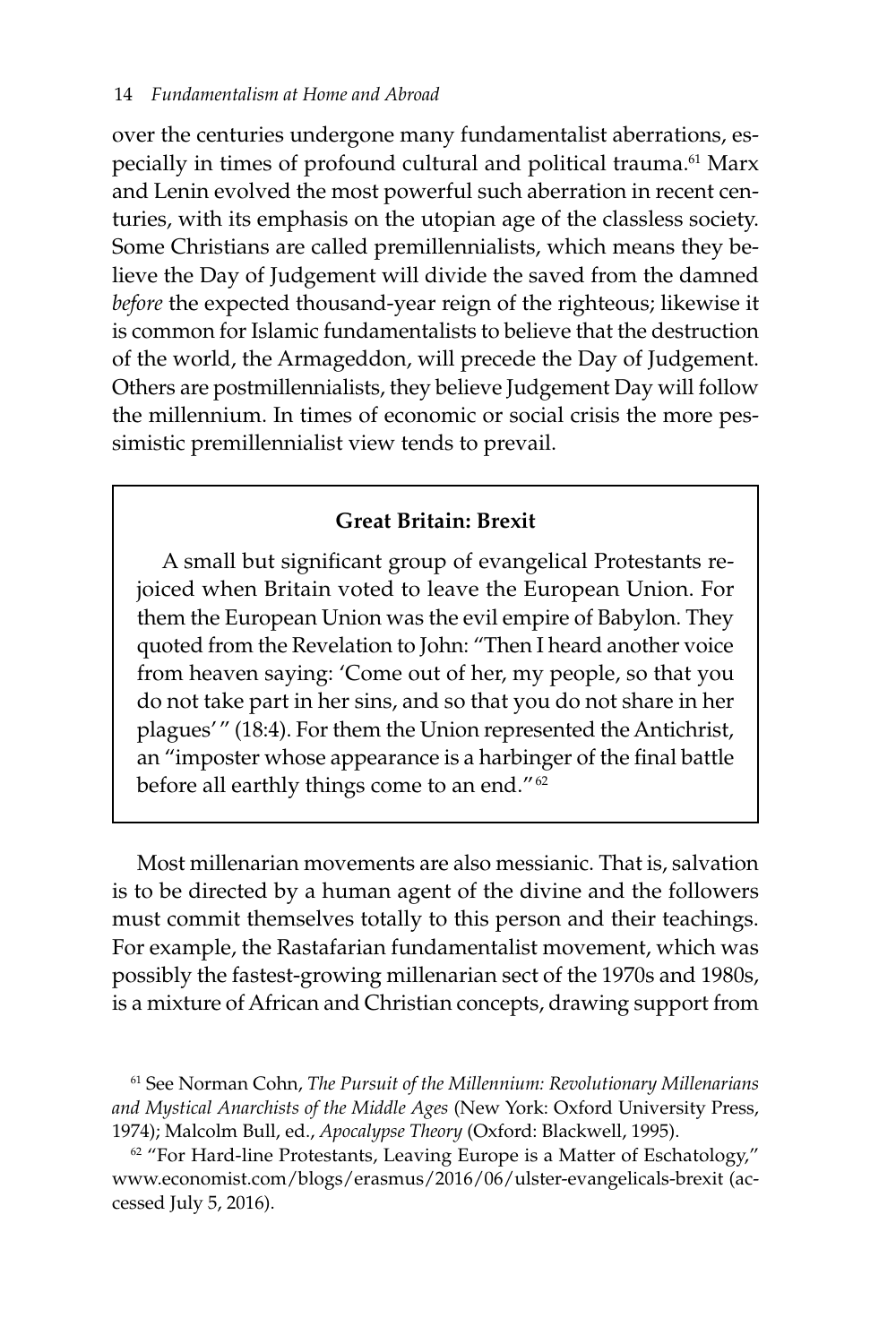dispossessed blacks yearning for a sense of self-pride and identity.<sup>63</sup> Its followers dream of a black messiah who will lead them back to Africa and a fullness of identity. It first appeared among people who are poor in Jamaica in the early 1930s and spread among black people in Britain, parts of Europe, Australasia, and North America. Many campaigning politicians also messianically promise their followers the return to an utopian past.

#### **Sects and Cults** <sup>64</sup>

Fundamentalists tend to form themselves into sects and/or cults (see chapter 2). They believe that people in an established religious or political group have lost their original truth and zeal, so their task is to purify the group. If resistance is too great, fundamentalists may form a schismatic assembly. Fundamentalism in the Western world has generally tended to be confined to the middle class, whereas in India and Israel its mix of nationalism and religion has attracted people from all sections of society. In Islamic countries fundamentalism has appeared as the mouthpiece for the oppressed and marginalized and as the scourge of the decadent and materialist West.<sup>65</sup> Bruce Lawrence points out that contemporary Islamic fundamentalists sects represent "a delayed reaction to the psychological hegemony of European rule." Hence, they have tended to arise in the majority of Muslim countries only "after they had become independent nationstates, that is, in most instances, after World War II." 66

#### **Charismatic Leaders**

A typical fundamentalist leader is a populist, homophobic, charismatic, authoritarian man who likes to bully.<sup>67</sup> The charismatic leader

63 See Gary D. Bouma and Rod Ling, "Religious Diversity," in *The Oxford Handbook of the Sociology of Religion*, ed. Clarke, 511.

<sup>64</sup> The distinction between a sect and a cult is explained in chapter 2.

65 See Walter Laqueur, *The New Terrorism: Fanaticism and the Arms of Mass Destruction* (London: Phoenix Press, 2001), 154.

66 Bruce B. Lawrence, *Defenders of God: The Fundamentalist Revolt Against the Modern Age* (San Francisco: Harper and Row, 1989), 100–101.

67 See Marty and Appleby, "Conclusion," in *Fundamentalisms Observed*, 830. Mark Juergensmeyer notes that "Virtually all radical religious movements of the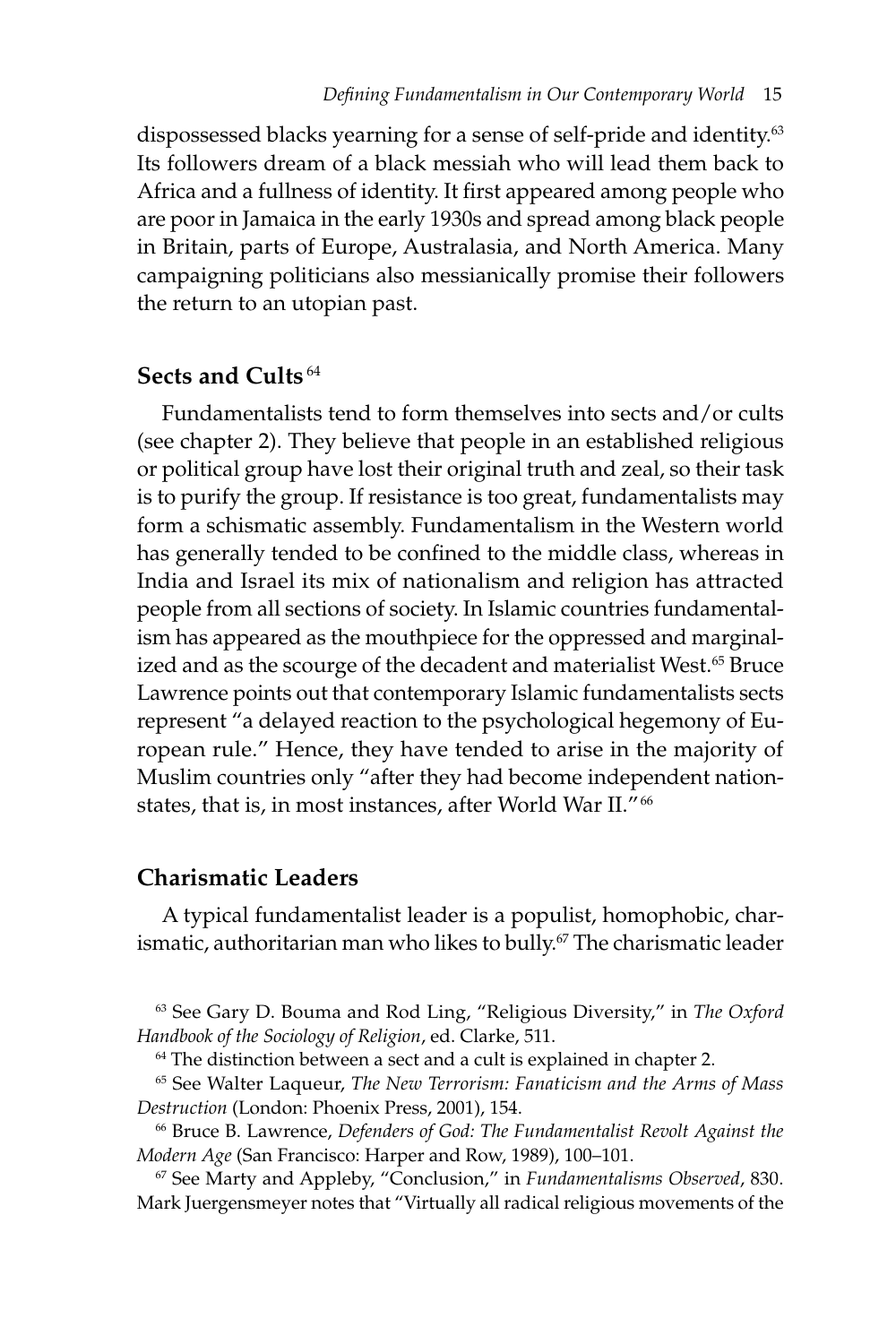is considered to be a prophet who must be faithfully obeyed *without question* for the common good, like, for example, Winston Churchill during World War II, or Hitler, Stalin, and the Ayatollah Khomeini. Followers see in their leaders all the qualities for which they yearn.<sup>68</sup> The fundamentalist leader browbeats followers into submission without permitting dialogue like a schoolyard bully.69 Further, most fundamentalists need a trustworthy person to interpret sacred texts and traditions in view of his or her political aims. Moreover, fundamentalist movements generally have a low level of political institutionalisation in which the resulting vacuum is filled by a cult of personality. For example, in communist systems cults of personality usually emerge when the party is weakly institutionalised: Mao Zedong in China, Ho Chi Minh in Vietnam, and Kim ll-Sung in North Korea.<sup>70</sup> Personality cults are also found in the Muslim world, with the most obvious example being the Ayatollah Khomeini in Iran.<sup>71</sup>

#### **America: McCarthyism**

During the late 1940s and early 1950s the identity of the American nation was under severe threat. People had become fearful of communism, thanks to the Soviet Union's acquisition of the atomic bomb, the Communist Party's ascendancy in China, the outbreak of the Korean war with the supporting involvement of China and Russia, while the alleged Soviet spy Alger Hiss had been convicted of perjury. "Midwesterners, long suspicious of the East Coast's foreign-policy class, and Catholics, bitter over Moscow's domination of their co-religionists in Eastern Europe, were particularly receptive to claims that Washing-

final decades of the twentieth century have had a homophobic twist." *The Terror in the Mind of God: The Global Rise of Religious Violence* (Berkeley: University of California Press, 2001), 202. The pattern is the same in contemporary Islamic fundamentalist movements.

<sup>68</sup> See Archie Brown, *The Myth of the Strong Leader: Political Leadership in the Modern Age* (London: Bodley Head, 2014), 6–7.

<sup>69</sup> See Gerald A. Arbuckle, *Confronting the Demon: A Gospel Response to Adult Bullying* (Collegeville, MN: Liturgical Press, 2003), 17–38.

<sup>70</sup> See Graeme Gill, "Personality Cult, Political Culture and Party Structure," *Studies in Comparative Communism* 17, no. 2 (1984): 111–21.

<sup>71</sup> See William Maley, "Interpreting the Taliban," *Fundamentalism Reborn?*, 18.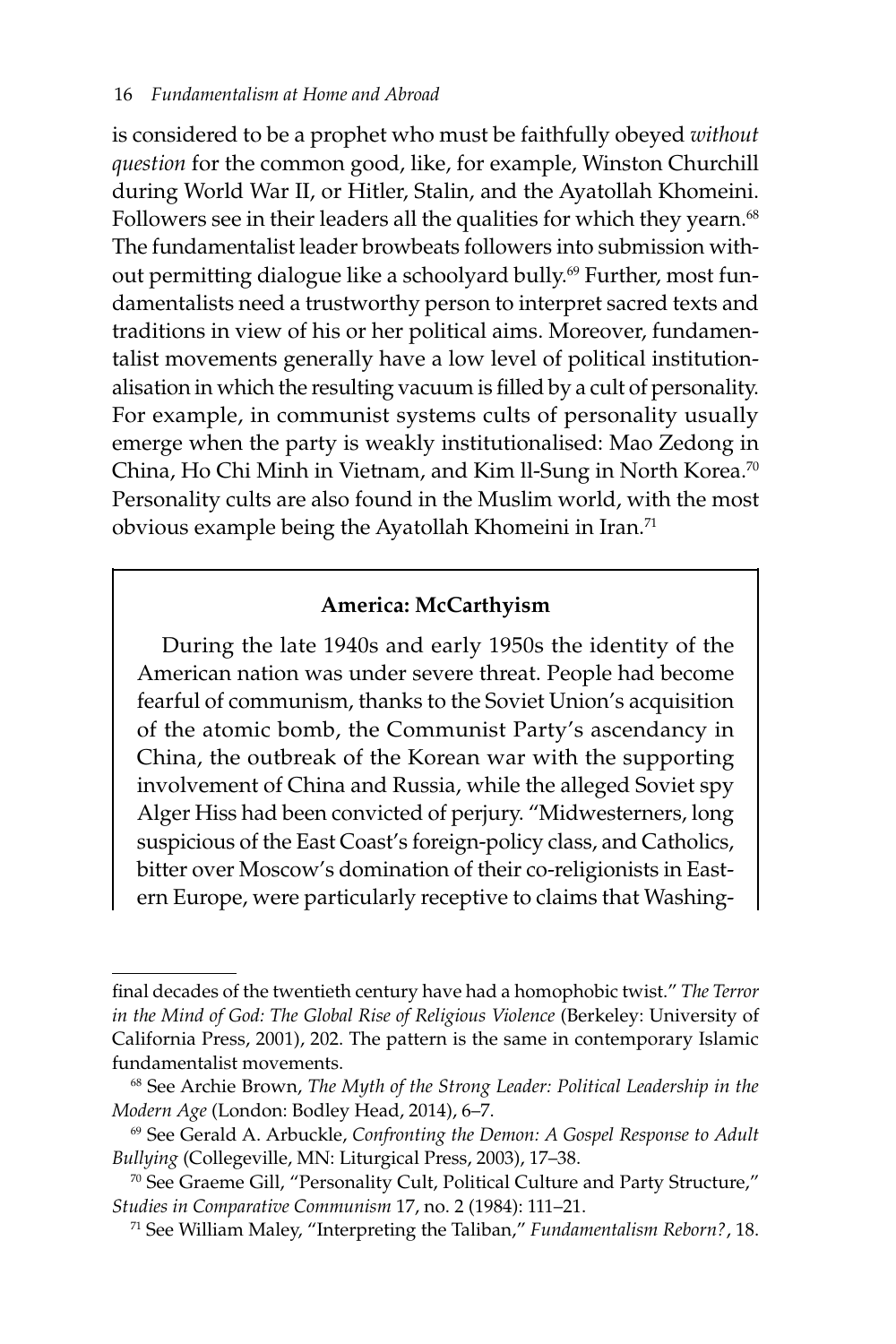ton had sold out America to the Soviet Union." 72 This provided an apt environment for the rise of the charismatic and demagogic anti-communist Republican senator Joseph McCarthy (1908–1957). On February 9, 1950, in an address to the Women's club of Wheeling, West Virginia, he claimed without proof that 205 members of the Communist Party were working in the State Department, Washington, DC: "I have in my hand a list of 205 that were known to the secretary of state as being members of the Communist Party and are still making and shaping the policy of the State Department." This began a national political witch-hunt that lasted almost five years during which many innocent people suffered as scapegoats. He described a war between "two diametrically opposed ideologies . . . our Christian world and the atheistic Communist world" in which "our only powerful potential enemy has sent men to invade our shores . . . because of the traitorous actions of those who have been treated so well by this nation."<sup>73</sup>

It is true that there already existed a fear of domestic subversion cultivated by the FBI Director, J. Edgar Hoover, and the established House of Representatives Un-American Activities Committee (HUAC). But McCarthy's "skill' was his charismatic and bullying ability to take advantage of the existing low morale of the American people and ruthlessly hound mainly innocent citizens.74 Six and a half million Americans were checked for loyalty. Hundreds lost their jobs and thousands more their reputations during the anti-communist witch-hunt. Accused officials benefited from neither judge nor jury—they were without legal recourse.75 Finally the Senate voted in late 1954 to censure him for conduct unbecoming a senator.

72 Peter Beinart, "The New McCarthyism of Donald Trump," *The Atlantic*, www .the atlantic.com/politics/archives/2015/07/donald-trump-joseph-mccarthy /399056/ (accessed March 3, 2016).

73 Joseph McCarthy, "Address at Wheeling" (February 9, 1950), www.history matters.gmu.edu/d/6456 (accessed January 1, 2016).

74 For a critical analysis McCarthyism, see Ted Morgan, *Reds: McCarthyism in Twentieth-Century America* (New York: Random House, 2003); and Mark S. Massa, *Catholics and American Culture* (New York: Crossroad, 1999), 57–81, 226–27.

75 See Terry H. Anderson, *The Movement and The Sixties* (New York: Oxford University Press, 1995), 3–20.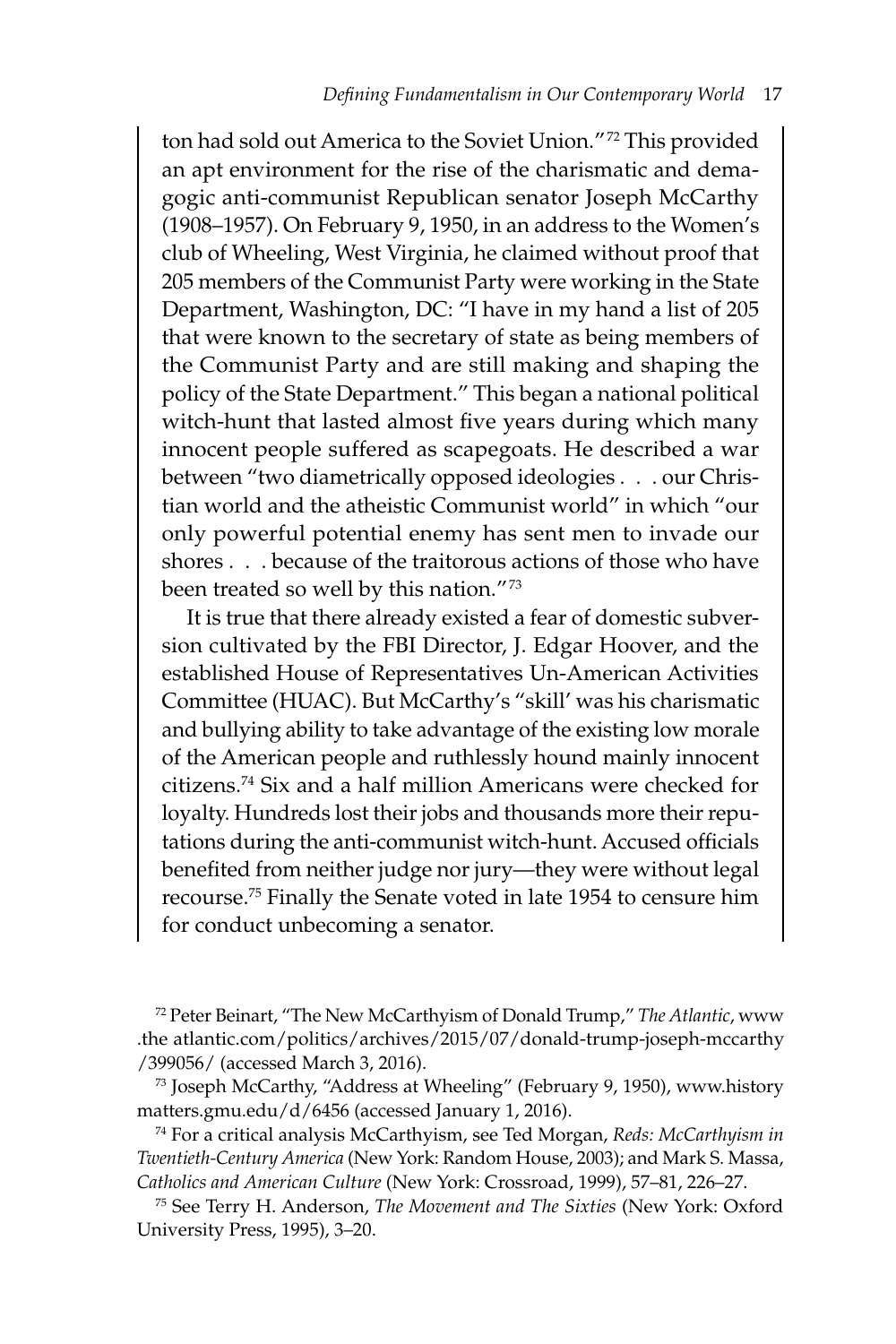#### **China: The Cultural Revolution**

Mao Zedong, Chairman of the Communist Party of China, initiated this socio-political movement in 1966 and sought to end it three years later. He alleged that bourgeois elements had subverted the government and society at large with the aim of restoring capitalism. Millions of people died in the Cultural Revolution. One of his motives was a "utopian one. He appeared to believe that people power, no matter how bloody, could turn China into a socialist paradise." 76

#### **Neocapitalism**<sup>77</sup>

Economic rationalism (or market capitalism, market economics, neoclassical capitalism, market liberalism) as a quasireligious faith has become a powerful mythology in the emerging New Right political culture. Its proponents, like Margaret Thatcher and Ronald Reagan, permit no dissent. Profit is the sole measure of value and the economic profession serves as its priesthood.78 It exalts unabashed greed, conspicuous consumption, and the widespread abandonment of civic virtue. It is based on the premise that anti-environmentalism, sustained economic growth, free markets, and economic globalization will benefit all. Neocapitalism wants lower taxation and reduced government spending and privatized government services.79 Businesses employ this mythology to oppose taxes, regulations, and other government measures that constrain their activities, while they simultaneously lobby for government hand-outs as they did, for example, during the financial crisis. Social and religious conservatives are reassured by its absolutism and emphasis on individual autonomy.<sup>80</sup> Contained in the fundamentalist mythology of the economic rationalist culture (its operational wing is called the "new managerialism") is the Social Darwinist

77 See Arbuckle, *Violence, Society*, 170–71.

78 See David C. Korten, *When Corporations Rule the World* (London: Earthscan, 1996), 103.

 $79$  Ibid.

80 See www.longviewinstitute.org/projects/marketfundamentalism (accessed March 1, 2016).

<sup>76</sup> *The Economist* (May 14, 2016): 69; see also Frank Dikotter, *The Cultural Revolution: A People's History 1962-1976* (London: Bloomsbury, 2016).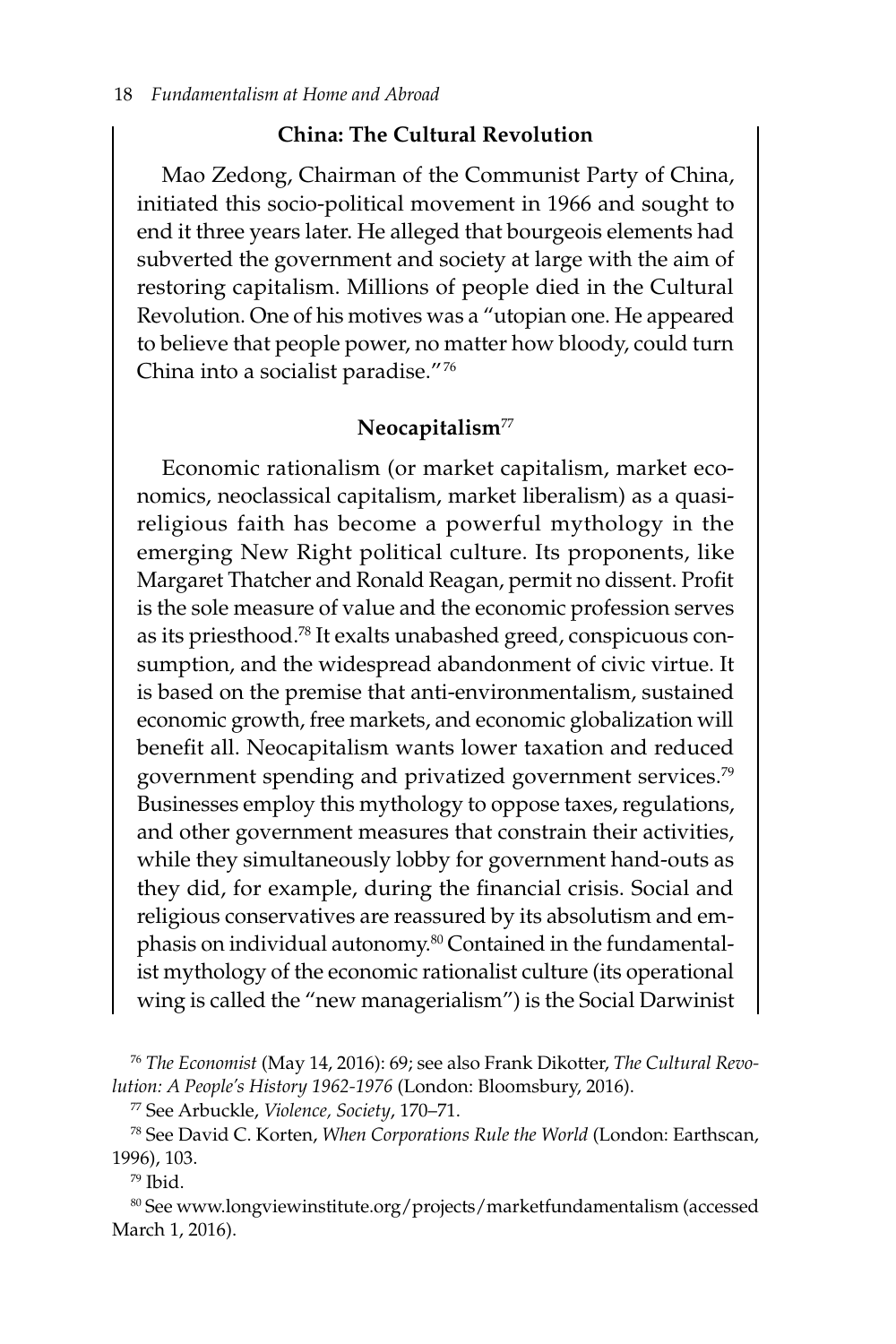assumption that the poor are poor through their own fault and that welfare services worsen poverty so they must be reduced. Economic rationalists also aim to change public institutions into pseudo-businesses,<sup>81</sup> for example healthcare is considered an economic commodity and must be subject to the principles of supply and demand of the marketplace. They tragically have, as Pope Francis says, "a blind confidence in technical changes."<sup>82</sup>

The dramatic rise of for-profit hospitals in the United States and Australia in recent years is an example of this economic ideology: financial return to shareholders, not the quality of services to patients, is the primary aim of healthcare services. The planners of healthcare reforms in many countries such as Britain, Australia, and New Zealand, are now more commonly economists or accountants, not people with a background in healthcare delivery.83 Pope Francis describes the impact that economic rationalists have on the environment: They "doggedly uphold the myth of progress and tell us that ecological problems will solve themselves simply with the application of new technology and without any need for ethical considerations or deep change." 84 Economic fundamentalists have conspiracy theories too, for example, they believe that people like President Obama who advocate government assistance for those without private insurance are conspiring to undermine effective economic rationalist policies. Like other fundamentalists, economic rationalists distrust history.85 As John Saul comments in the 1995 Canadian Massey Lectures, "we have come to so forget our own history that we are now compliantly acting in a suicidal manner, believing that economics can lead—where in the past it has

81 See Cris Shore and Susan Wright, "Coercive Accountability," in *Audit Cultures*, ed. Marilyn Strathern (London: Routledge, 2000), 63–85.

82 Pope Francis, Encyclical *On Care for Our Common Home* (Laudato si') (London: St Pauls Publications, 2015), par.14.

83 See Michael Pusey, *Economic Rationalism in Canberra: A Nation Building State Changes Its Mind* (Cambridge: Cambridge University Press, 1992), 59–75; and Robert Blank, *New Zealand Health Policy: A Comparative Study* (Auckland: Oxford University Press, 1994), 134; Gerald A. Arbuckle, *Humanizing Healthcare Reforms* (London: Jessica Kingsley, 2013), 90–101.

84 Pope Francis, *On Care*, par. 60.

85 For a critique of market economics see David Harvey, *A Brief History of Neoliberalism* (New York: Oxford University Press, 2005), 152–206.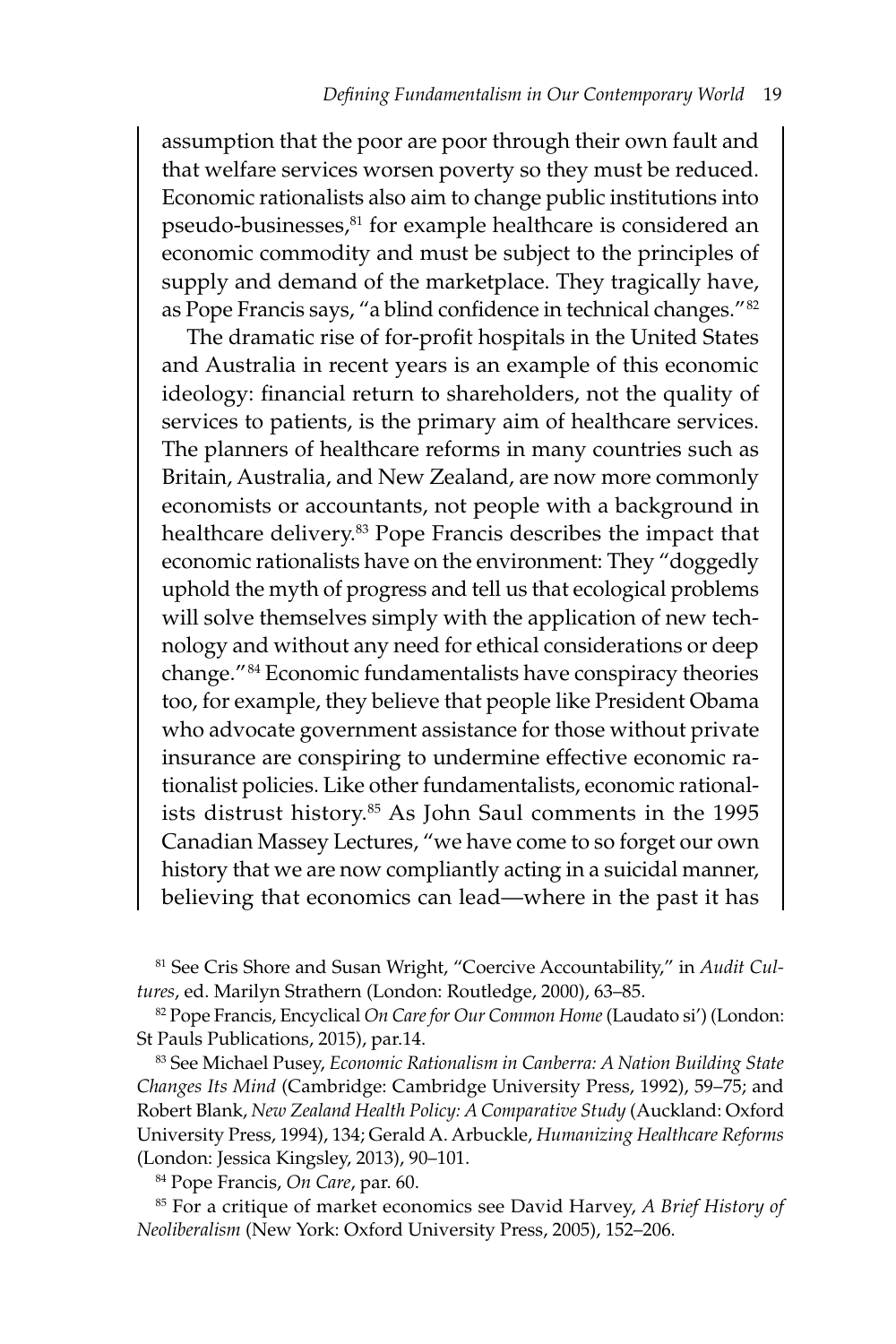always failed to do so. . . . We have fallen in love with an old ideology that has never paid off in the past."<sup>86</sup>

#### **"Siloism" in Healthcare**

"Siloism" is a fundamentalist attitude to be found in some organizations that occurs when departments or groups of people refuse to share information with other departments or groups.<sup>87</sup> The medical profession is very divided, with minimal corporate identity and little feeling of belonging to the healthcare systems they serve, like, for example, the National Health Service in Britain. Different specialities have their own colleges: in Britain there are the Royal College of General Practitioners and the Royal College of Physicians. These subcultures are "medical silos,"<sup>88</sup> that is, groups of specialists who keep to themselves, are overly sensitive to the importance of hierarchical status, and discourage the sharing of information with other professional silos that they distrust. $89$  This is fundamentalism: their jealously guarded individualism is inimical to the development of teamwork<sup>90</sup> across the silo barriers, between themselves and nurses, and between themselves and managers. Because of this individualism, the degree of mutual support among medical clinicians is poor. Little wonder that many experience high levels of unaddressed stress and "seem to deny the effect of stress and fatigue on performance,"<sup>91</sup> further discouraging them from openly acknowledging and discussing their medical errors with their colleagues. For this reason, the Garling Report into the acute care services of the public hospitals in New South Wales, Australia, concluded that a "new model of teamwork will be

86 John R. Saul, *The Unconscious Civilization* (Toronto: Penguin, 1997), 123.

87 See Gillian Tett, *The Silo Effect* (London: Little Brown, 2015); Arbuckle, *Humanizing*, 112.

88 See Peter Garling, *Final Report of Inquiry: Acute Care Services in NSW Public Hospitals– Overview* (Sydney: NSW Government, 2008), 4.

89 See Henry Mintzberg, *Managing* (Harlow: Pearson, 2009), 169–70.

90 See J. Bryan Sexton, Eric J. Thomas, and Robert L. Helmreich, "Error, Stress, and Teamwork in Medicine and Aviation: Cross Sectional Surveys," *British Medical Journal* 320 (March 18, 2000): 745–49.

<sup>91</sup> Ibid., 745.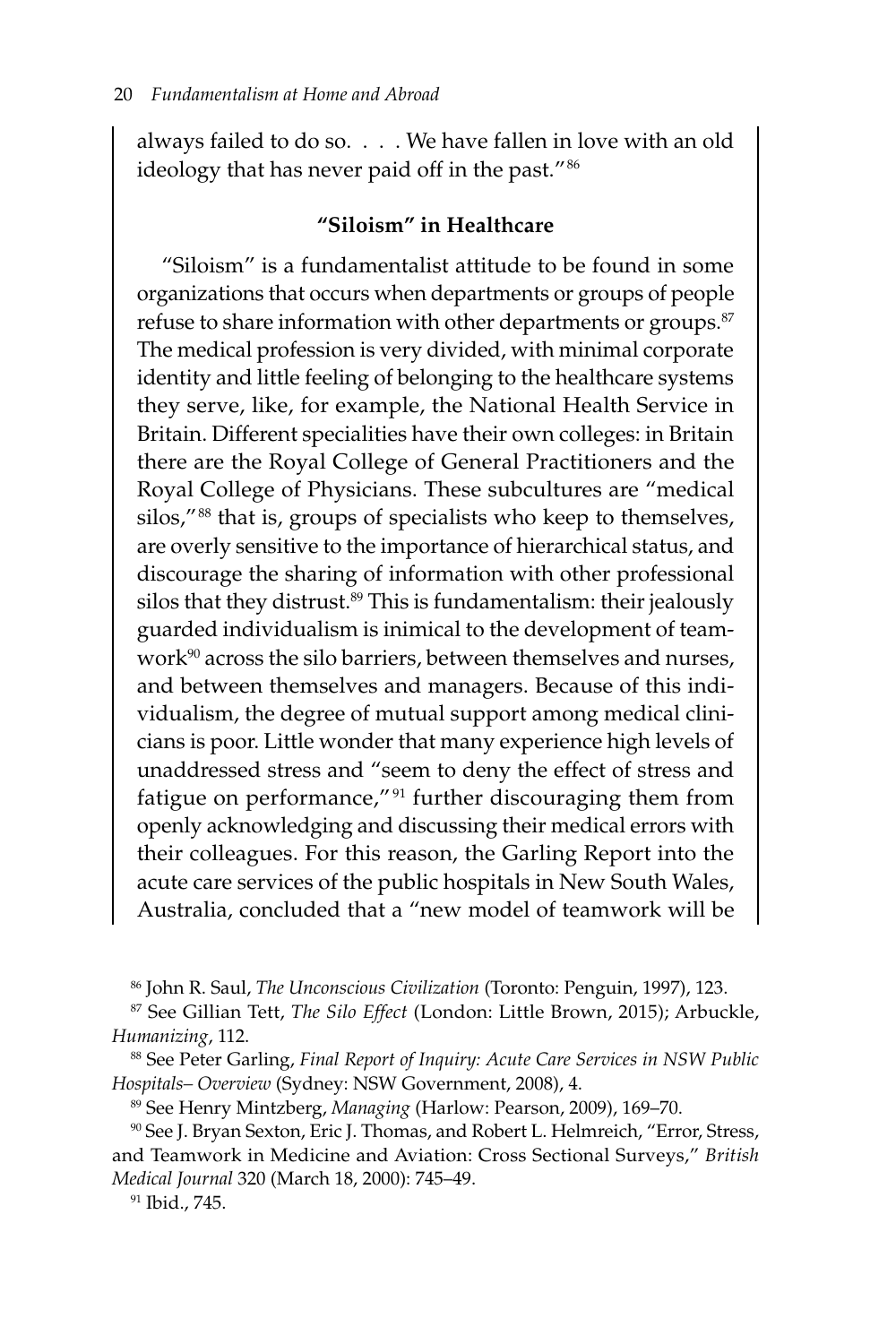required to replace the old individual and independent 'silos' of professional care." 92

#### *Types of Fundamentalism*

#### **Separatists**

Some fundamentalist groups, for example, Mennonites, Amish, and Hutterites in the United States, Hijra wa Takfir in Egypt, and Hasidic Jews in Israel and the United States, aim to separate from the wider society to greater or lesser degrees for fear that their traditions will be undermined. The Amish people, whose religious roots go back to the Anabaptists, must obey the regulations of their church, the rules that embrace most aspects of daily life, including dress styles and bans or restrictions on the use of power-line electricity, telephones, automobiles. In their lifestyle and religion they see themselves as the authentic heirs of Christianity. The Amish, however, "have lived with industrialized America for centuries, [and] they have moderated its influence on their personal lives, their families, their communities, and their values." 93

#### **Activists**

As noted above, active fundamentalists seek to infiltrate and use the executive and legislative power of a political authority either through democratic processes or recourse to extreme violence. Two types of activists, therefore, can be identified: democratic and violent fundamentalists.

# *"Democratic" Fundamentalists* <sup>94</sup>

"Democratic" fundamentalists, for example, the Moral Majority or Tea Party in the United States, are prepared to work through democratic political and legislative processes to achieve their goals. However, many American fundamentalists who romanticize their

<sup>92</sup> See Garland, *Overview*, 4.

<sup>93</sup> See John A. Hostetler, *Amish Society*, 4th ed. (Johns Hopkins Press, 1993), 3.

<sup>94</sup> See Arbuckle, *Violence, Society*, 197–98.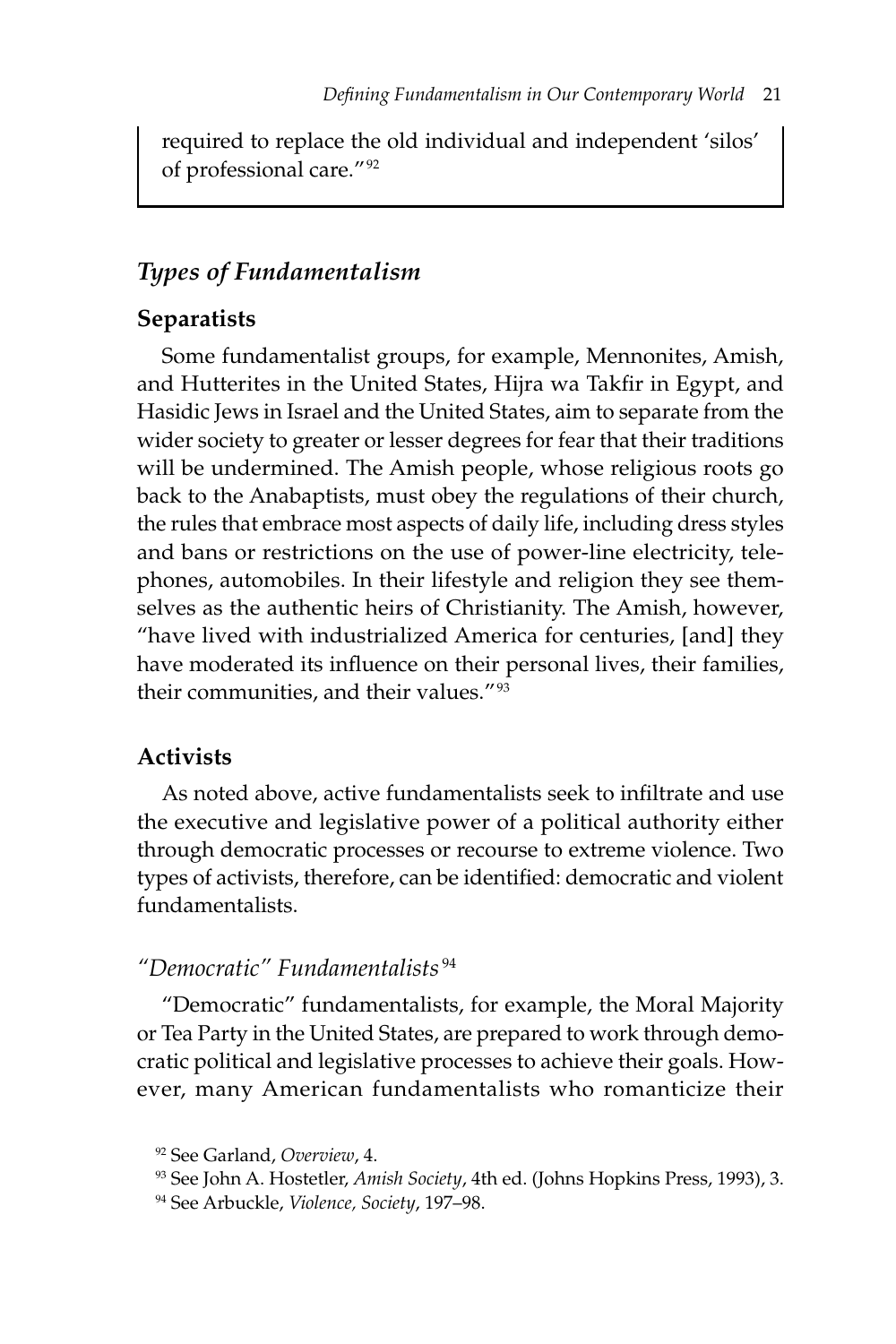republic's democratically minded founders often vigorously support foreign wars and even terrorism in order to impose or protect American values of democracy, for example, the American covert and overt interventions in Nicaragua, Guatemala, and El Salvador.

In the United States, fundamentalist Evangelicals were traditionally seen as "anti-political soul-savers who waited for the second coming of Christ, wanted to live decent lives and be left alone except when they would convert others."<sup>95</sup> This dramatically changed in 1979 when Evangelical fundamentalist Jerry Falwell recognized that "in spite of everything we are going to turn the nation back to God . . . the national crisis [is] growing quickly out of hand."<sup>96</sup> The cultural traumas that catalysed Falwell and his followers into action during the 1960s and 1970s were:

- 1. The Expressive Revolution in the 1960s radically challenged traditional American values, and the conventional understanding of family and society: the rise of feminists, "hippies," anti-institutional behaviour of students in universities, anti-war activists, secular humanism, $97$  even gays and atheists. $98$
- 2. In 1962 the US Supreme Court declared school-sponsored prayer unconstitutional. Public outrage was immediate and widespread. For millions of Americans, the Court had "kicked God out of the schools" to use a phrase common at the time.<sup>99</sup>
- 3. The US Supreme Court decision in 1973 to legalize abortion rights.
- 4. The struggle over the Equal Rights Amendment beginning in the late 1970s.
- 5. The military defeat in Vietnam.

95 Martin E. Marty, "The New Christian Right," *The Tablet* (April 23, 1988): 462. The theme of fundamentalism in the United States is more fully explained in chapter 3.

96 Jerry Falwell, *Strength for the Journey* (New York: Simon and Schuster, 1987), 358.

 $97$  Timothy L. Haye, a virulent anti-Catholic evangelical preacher and writer, detailed these issues in his book, *The Battle for the Mind: A Subtle Warfare* (Old Tappan, NJ: Fleming H. Revell, 1980).

98 See Eller, *Introducting Anthropology*, 289.

99 See Steven K. Green, *The Bible, the School, and the Constitution: The Clash that Shaped Modern Church-State Doctrine* (New York: Oxford University Press, 2012).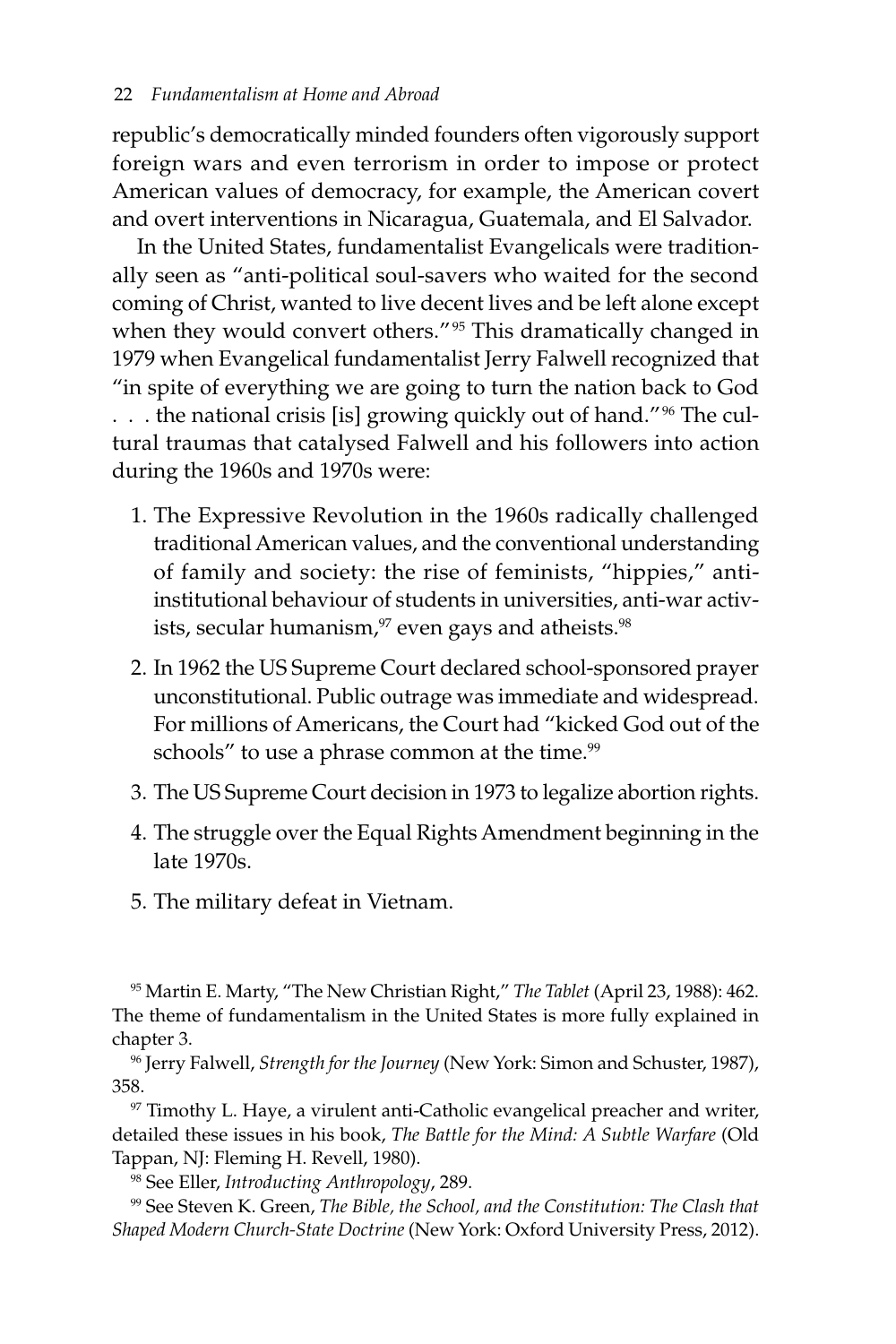As political theorist William E. Connolly writes, these events helped to consolidate the Southern Baptist Church during the 1960s "through a common feeling of betrayal and resentment." 100 Falwell believed that "the moral degeneration of America had gone so far as to demand an active response." 101 Organized political action was seen as the only way to achieve the traditional aims of fundamentalist Evangelicals. Thus Falwell formed the Moral Majority dominated by traditional Protestant fundamentalists, but at the same time the movement attracted Protestants of all kinds, Jews, and Roman Catholics. Its platform was sharply focused: pro-life, pro-traditional family/ morality, pro-American, pro-national defense, and pro-Israel. Falwell believed that God entered actively in history. Events such as the AIDS scourge were God's judgement against America's sexual immorality, and that America's choice as a Christian nation, and indeed its very existence as a Christian nation, depended on Christian political activism.

Christians such as these understand history as a struggle between Christ and anti-Christ, through which the latter seeks the erosion of American sovereignty particularly through international financial regimes, leading to a violent struggle in which they will be called upon to bear witness and from whose horrible devastation they will be delivered. America's power, they contend, depends on the Christianization of the nation-state.<sup>102</sup>

Other fundamentalist movements followed. Christian Reconstructionism, a radical Calvinist Presbyterian movement, aimed to institute a religious society and religious government in the United States: it advocated "ultra-conservative economic theory and calls for a theocracy that would include a reinstitution of Old Testament civil

100 William E. Connolly, *The Ethos of Pluralization* (Minneapolis: University of Minnesota Press, 1995), 110.

<sup>101</sup> Steve Bruce, The Rise and Fall of the New Christian Right: Conservative Protes*tant Politics in America 1978–1988* (Oxford: Clarendon Press, 1990), 17.

<sup>102</sup> Roger Friedland, "The Constitution of Religious Political Violence: Institution, Culture, and Power," in *The Oxford Handbook of Cultural Sociology*, ed. Jeffrey C. Alexander, Ronald N. Jacobs, and Philip Smith (New York: Oxford University Press, 2012), 451.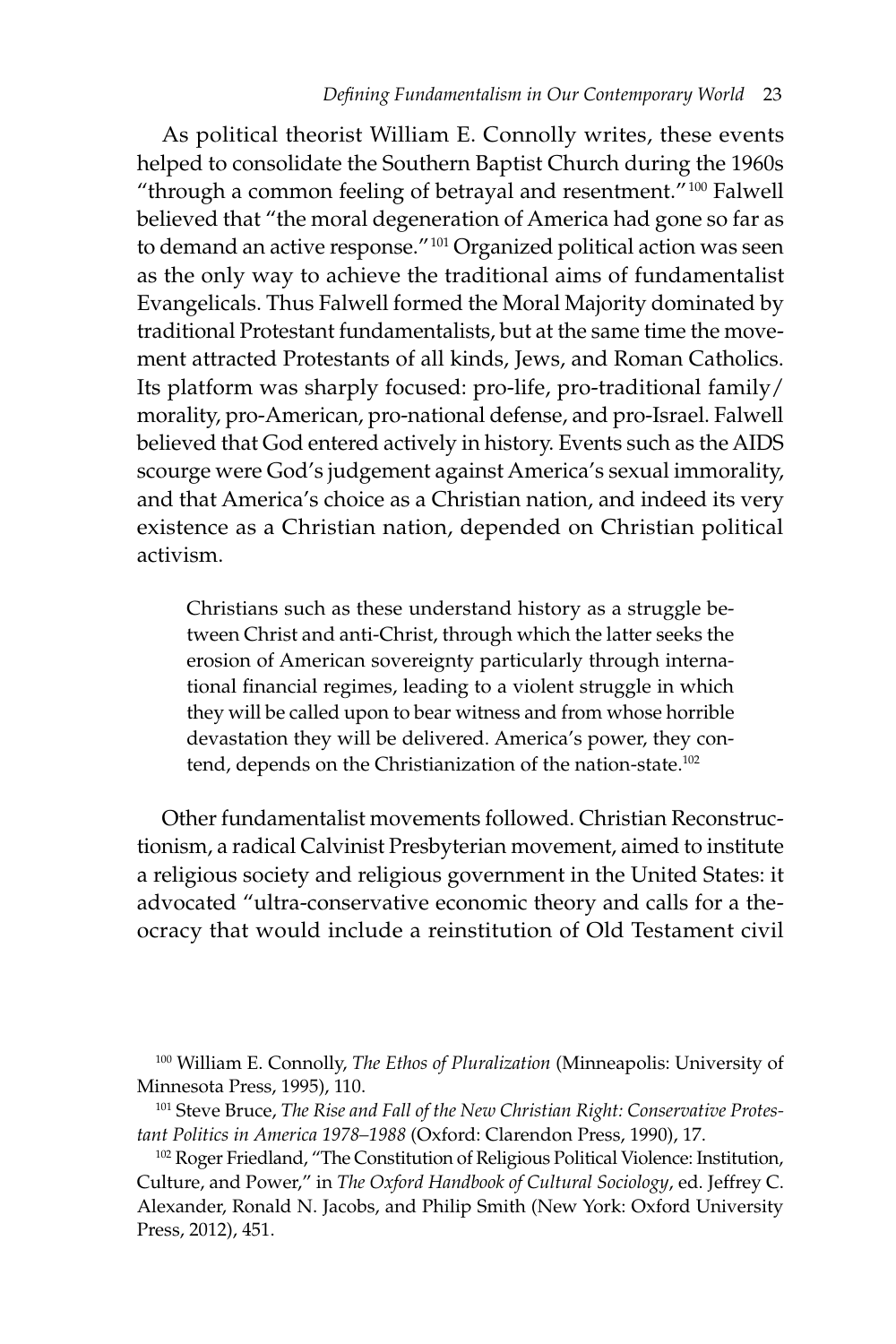law."<sup>103</sup> One of the founders of the movement, Rousas J. Rushdoony (1916–2001), declared: "The law is therefore the law for Christian man and Christian society. Nothing is more deadly or more derelict than the notion that the Christian is at liberty with respect to the kind of law he can have."<sup>104</sup> By "law," Rushdoony meant the ancient Hebrew law. Reconstructionists, despite their radical economic and theological roots, helped to develop early critiques of secular humanism that deeply influenced the emergence of the Christian Right.105 At the same time, the New Right,<sup>106</sup> emerged in the political scene as an ideological political movement with distinctive values, a strong emphasis on maintaining the American way of life and America as the world's capitalist superpower, and with clear-cut answers to contemporary social and economic challenges. The Moral Majority supported the New Right, giving it religious legitimation; the revitalized conservative ideology was pronounced to be God's will for America. It became a religious and patriotic duty to support laissez-faire market capitalism and decreasing aid to the poor.

Senator Barry Goldwater, an early leader of the New Right, confidently declared that "extremism in defense of liberty is no vice."<sup>107</sup> The presidencies of Ronald Reagan and George H. W. Bush were deeply influenced by this political philosophy, for example, in their secret weapon sales to Iran and their undeclared war on the Nicaraguan government. President Bush, when he pardoned officials for their involvement in these activities, claimed that they had been inspired by patriotism that made their deeds pure.108 Niccolo

103 See Marsden, *Fundamentalism and American Culture*, 248. Reconstructionists demanded that women return to their ancient inferior status; the banning of any religion that refuses to accept Mosaic law; the criminalization of abortion, punishable by death. The movement has almost ceased to exist.

104 Rousas J. Rushdoony, *The Institutes of Biblical Law* (Nutley, NJ: Craig Press, 1973), 8–9. The movement has declined.

105 See Marsden, *Fundamentalism and American Culture*, 248.

106 See Bruce, *The Rise and Fall*, 25–49; Pippa Norris, *Radical Right: Voters and Parties in the Electoral Market* (New York: Cambridge University Press, 2005), 72–73.

107 Barry Goldwater, cited by Theodore White, *The Making of the President 1964* (Toronto: Signet Books, 1965), 261.

108 See S. L. Sutherland, "Retrospection and Democracy," in *Cruelty and Deception: The Controversy over Dirty Hands in Politics*, ed. Paul Rynard and David P. Shugarman (Orchard Park: Broadway Press, 2000), 218–20.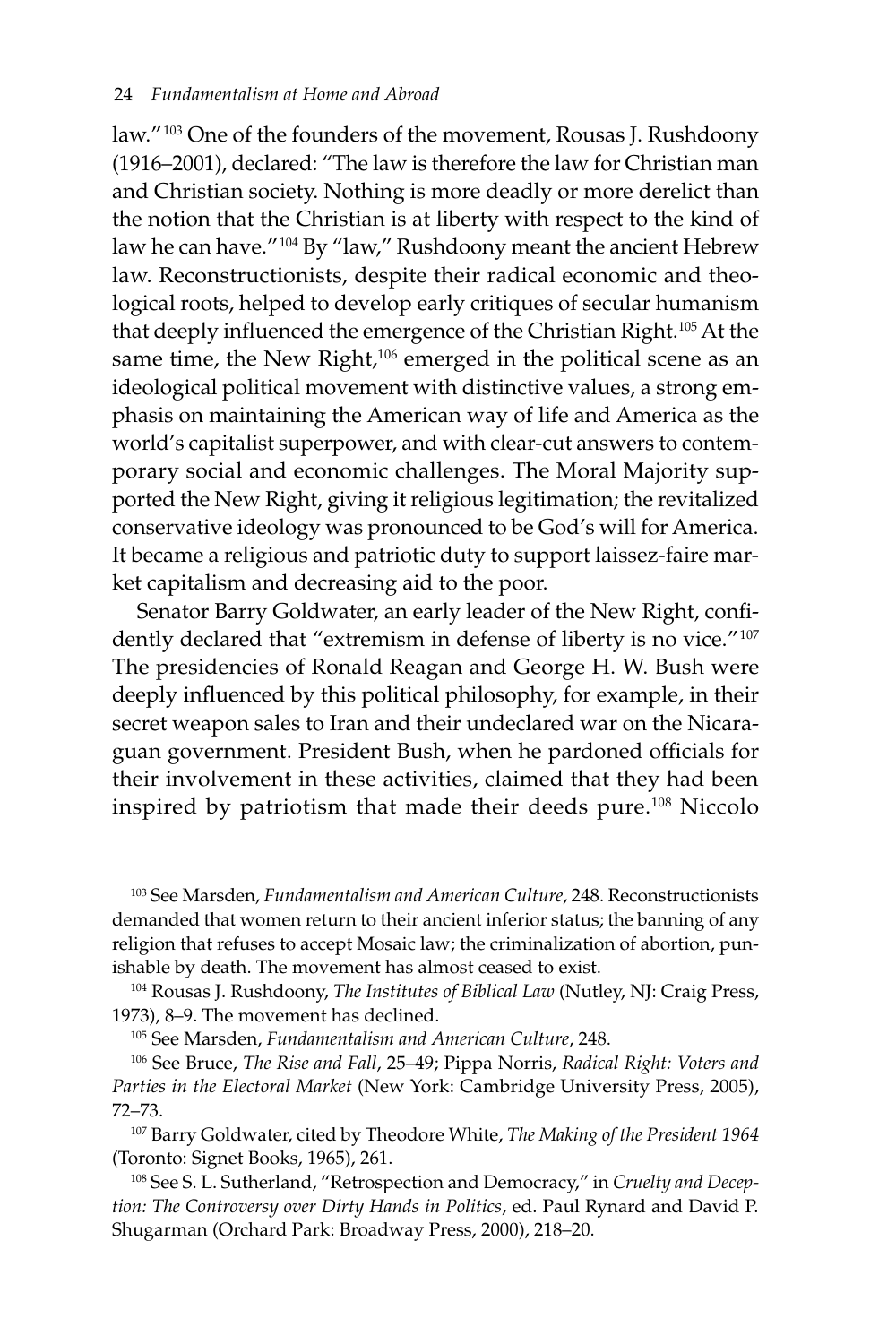Machiavelli, the fifteenth-century political philosopher, would have agreed with this political fundamentalism: "You should adopt wholeheartedly the policy most likely to save your homeland's life and preserve her liberty." 109

#### *Violent Fundamentalists* <sup>110</sup>

Violence can range from manipulating facts and truth to physical assault on people and property. Fundamentalists who commit themselves to physical violence believe they are living in exceptional times that threaten their beliefs, and this permits them to suspend normal requirements of their religion, such as respect for human rights.

#### **Christian Identity Movement**<sup>111</sup>

The Christian Identity Movement is a loose association of diverse groups including: Anglo-Israelites, white supremacists, John Birch Society, some militia movements, and the Ku Klux Klan.112 Its membership claims that Caucasian people are the spiritual and literal descendants of the ten lost tribes of ancient Israel; for some members blacks and Jews are the greatest threats to white Christian civilization.<sup>113</sup> These virulent racist groups, which are prone to physical violence, have in common the belief that the end of the world is to be preceded by a cleansing war, during which all non-whites will be killed. Predictions differ about the signs of Christ's second coming and Armageddon. They include race war or a Jewish-supported United Nations takeover of the United States. Many followers advocate physical struggle against what they describe as the forces of evil, for example, Timothy McVeigh, the convicted bomber of the

- 111 See Juergensmeyer, *Terror in the Mind*, 30–35.
- 112 See Keller, *Introducing Anthropology*, 291–92.
- 113 See Nancy T. Ammerman, "North American Protestant Fundamentalism," in *Fundamentalisms Observed*, ed. Marty and Appleby, 35.

<sup>109</sup> Niccollo Machiavelli, *Selected Political Writings*, ed. David Wooton (Indianapolis: Hackett, 1994), 215.

<sup>110</sup> See Arbuckle, *Violence, Society*, 198–200.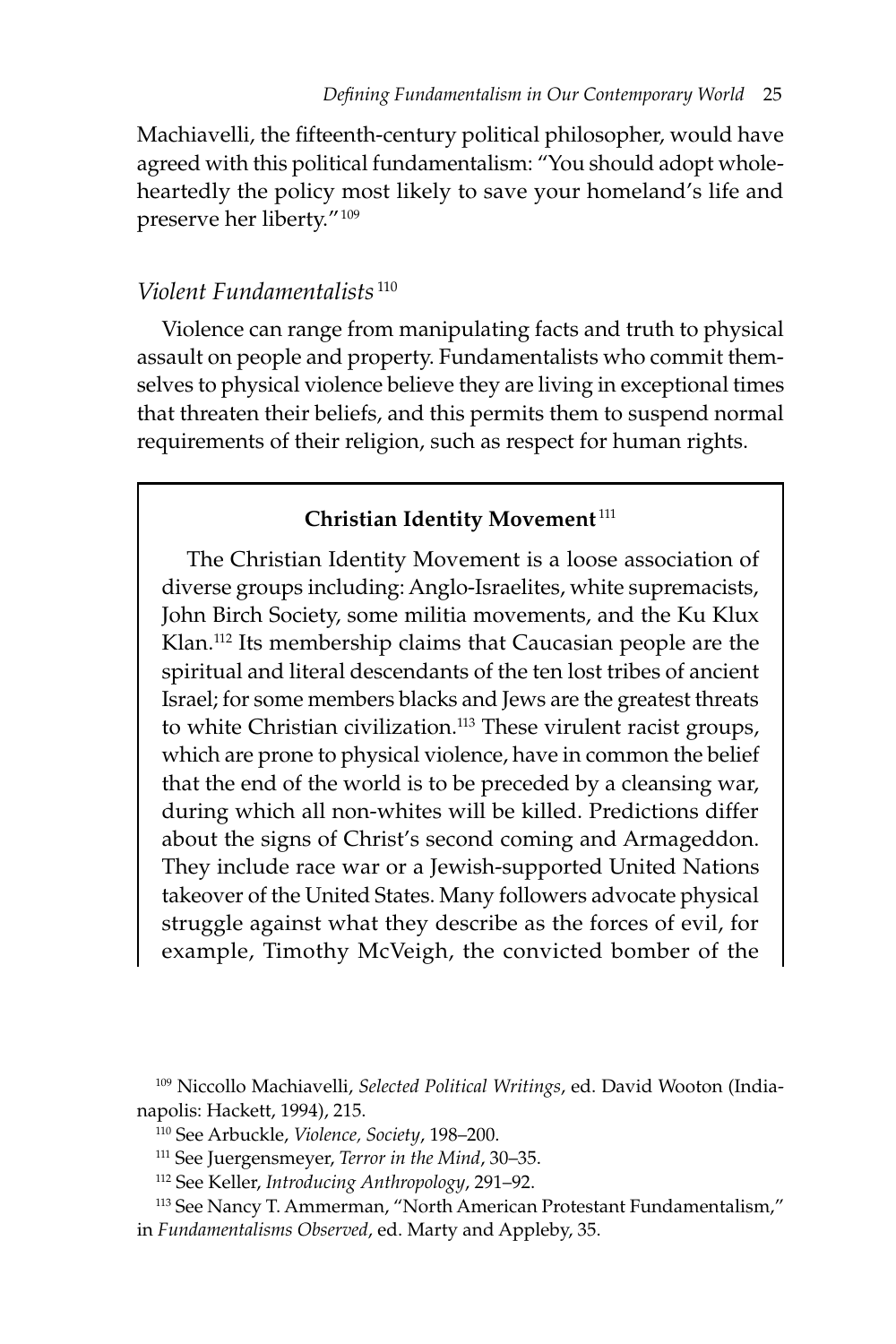Oklahoma City federal building in 1995, was influenced by Christianity Identity thinking.114

Toward the end of his life, Ayatollah Khomeini explained why Islamic fundamentalists are able to use terrorism even though this is normally against Shia beliefs. He claimed that since the very survival of the Islamic Republic of Iran was threatened, parts of the Islamic law were to be bypassed in favor of the supreme jurist's (i.e., Khomeini's) decisions.115 In this way he justified the establishment of state terrorism in Iran and his support of Islamic terrorists in other parts of the world. Likewise, the fundamentalist Taliban in Afghanistan, and "pro-lifers" who kill abortionists or blow-up medical buildings, all claim that exceptional times demand ruthless responses. White supremacists in the United States, who destroy property and kill, assert that the laws of the land no longer apply to them, for governments are corrupt and evil. God is calling them to be his special prophets and all previous laws are suspended.

Fundamentalist sects, impassioned by desires for apocalyptic redemption, either turn their violence on themselves, for example, when nine hundred died in a mass suicide-murder spree in Jonestown, Guyana, in 1978; or they turn their violence on the innocent. The examples of the latter are many: Aum Shinriko in his subway attack in Tokyo in 1995,116 the terrorist bomb attack in downtown Oklahoma City in the same year by Timothy McVeigh and Terry Nichols, and the terrorist assaults in New York and Washington, DC, and the 2016 terrorist offensives in London, Paris, and Brussels.

Terrorism is "criminal behavior designed primarily to generate fear in the community, or a substantial segment of it, for political purposes." 117 In addition to the political purpose the motivation of terrorist organizations may be nationalist (e.g., Basque Nationalism,

114 See Juergensmeyer, *Terror in the Mind*, 31. Religious terrorists are obsessed with an apocalyptic vision and claim that they are fighting in the final battle against evil: "a cosmic conflict, which allows for no compromise as [they] are dealing with demonic forces, and which permits [them] to dispense with everyday moral norms." McTernan, *Violence in God's Name*, 34.

115 See Appleby, *The Ambivalence of the Sacred*, 89.

116 Ibid., 104.

117 Chalmers Johnson, *Revolutionary Change* (Stanford: Stanford University Press, 1982), 154.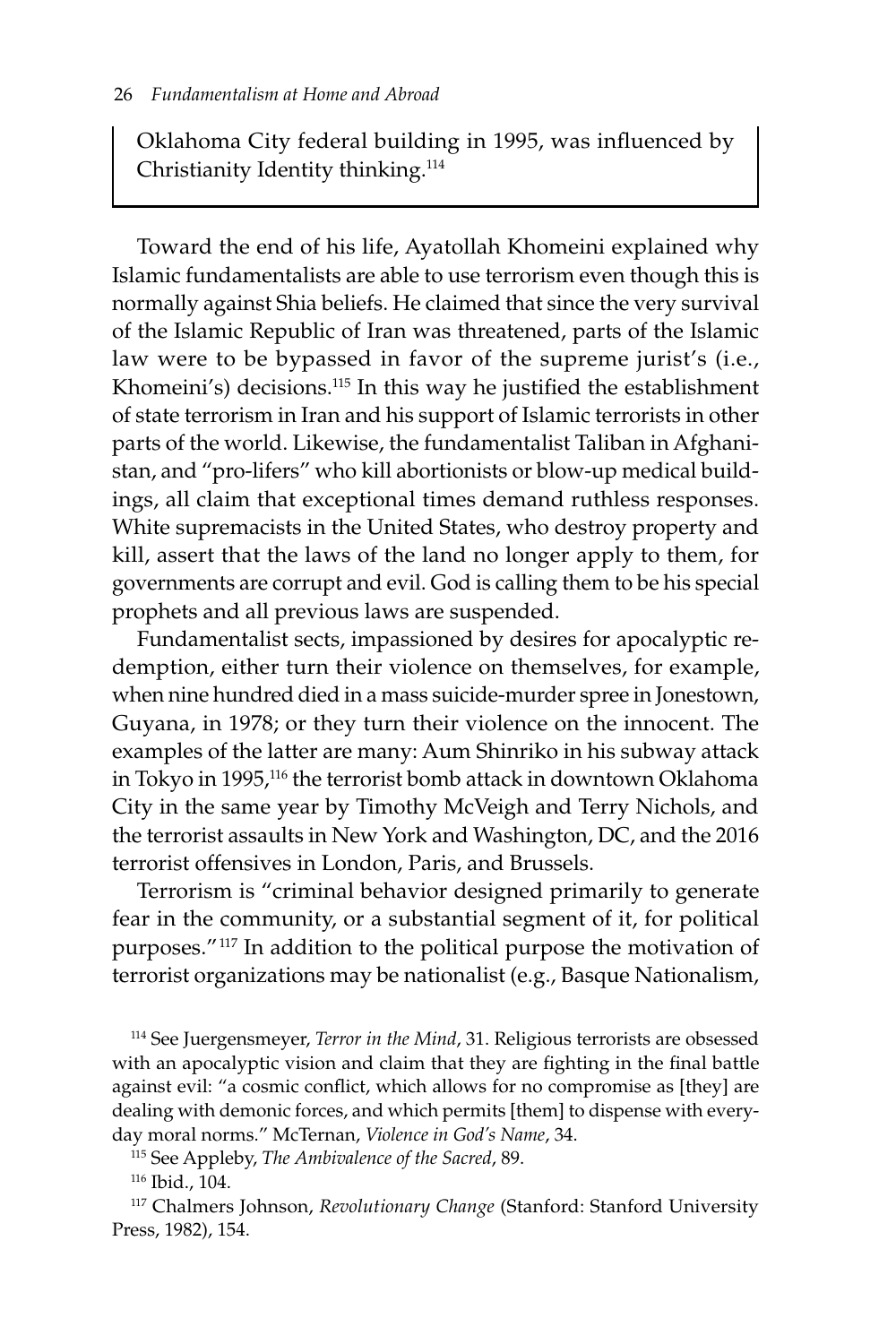the Irish Republican Army), ideological (e.g., the Red Brigade in Italy in the 1970s and early 1980s), or religious (e.g., the Taliban, Hamas, Hezbollah—the Lebanese Shia movement). All of these movements have one thing in common, namely, to create enough fear in the population to force governments to make desired political changes.<sup>118</sup> Terrorists see themselves as the victims for they fear that their identity is endangered in a world that is "stifling, chaotic and dangerously out of control." 119 Terrorist movements have existed for centuries sometimes involving thousands of members, but in recent times, there has been a radical change in their character. Now, given the increasing availability of sophisticated technology, a small group or individuals, difficult to infiltrate or detect, can terrorize thousands and even millions of people.120

Political terrorists aim at instrumental and primary targets. For example, in the case of the attacks on the World Trade Center in New York and the Pentagon, the primary target was the people of the United States, while the instrumental target was the people trapped in the planes and buildings. Today terrorism has become a ritual filled with powerful symbolism for local and global audiences. It has at least three strategic objectives:

- 1. To gain publicity for the terrorists' cause;
- 2. To show that a government cannot protect the people;
- 3. To force the government to overreact by turning the situation into a military one with the aim of so restricting a population's freedom so that people will eventually turn against their government and impel it to submit to the terrorists' demands.<sup>121</sup>

With the availability of weapons of mass destruction and advanced technology, terrorists can now imagine a further aim, namely to paralyze and undermine a nation's economic infra-structure, even the global economy itself. The dramatic terrorist attacks in the United

<sup>118</sup> See Bruce Hoffman, *Inside Terrorism* (New York: Colombia University Press, 1998), 43.

<sup>119</sup> Juergensmeyer, *Terror in the Mind*, 190.

<sup>120</sup> See Laqueur, *The New Terrorism*, 4–6; Jason Burke, *The New Threat: The Past, Present, and Future of Islamic Militancy* (New York: The New Press, 2015), 25–16, 233–34.

<sup>121</sup> See Johnson, *Revolutionary Change*, 156–68.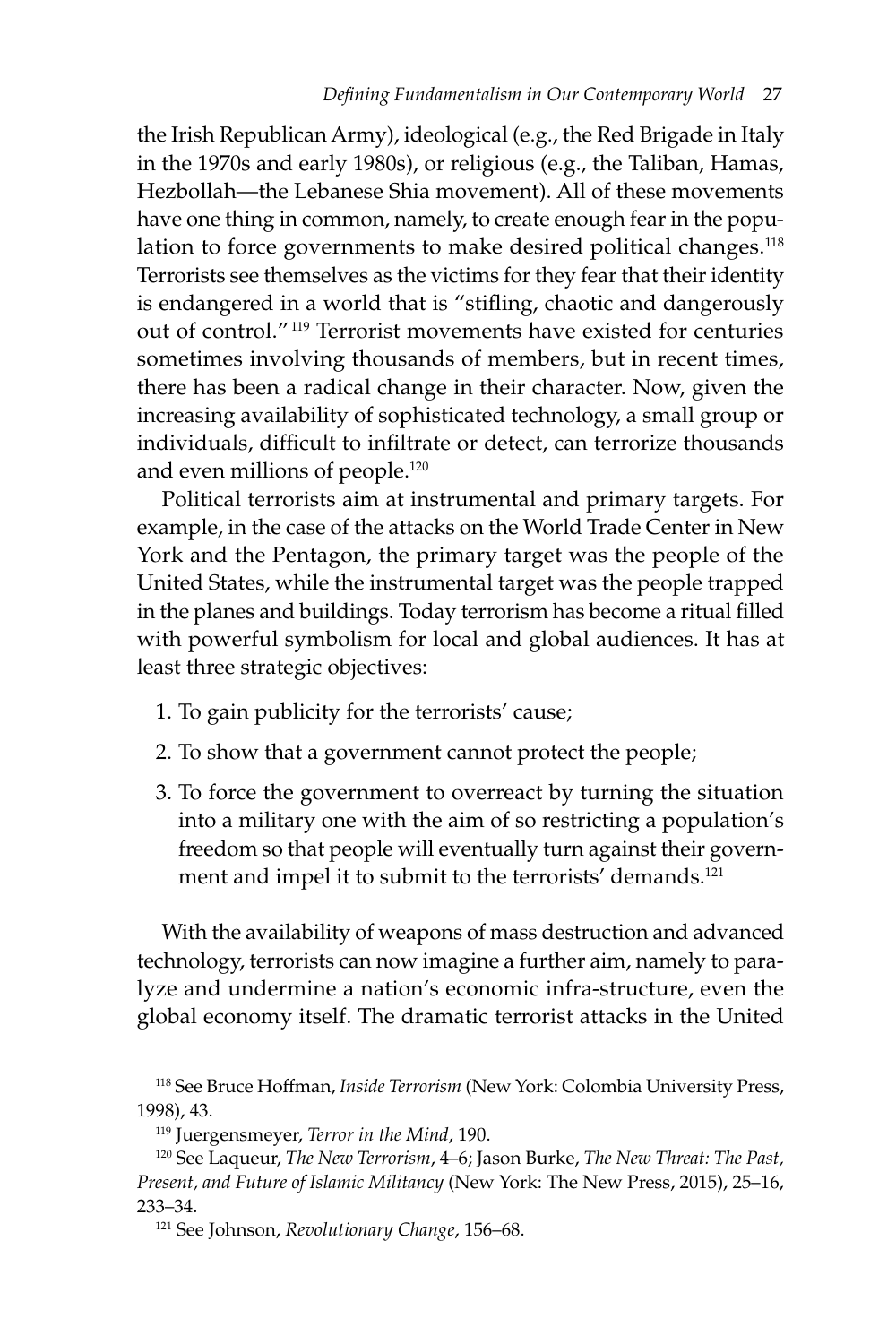States, France, England, Belgium and elsewhere illustrate that this aim is now a real possibility.

# *Summary Points*

- We are seeing something akin to a global epidemic of fundamentalism both religious and political.<sup>122</sup>
- All individuals, cultures, and religions have a capacity for fundamentalism.
- Fundamentalism is a form of organized institutional or civic religious anger in reaction to secularization, political changes, and globalization; it often intimidates or coerces people to achieve its ends.
- There are two broad categories of fundamentalist movements: separatist—they aim to separate from the wider society; activist they seek to co-opt the executive and legislative power either through democratic processes or recourse to extreme violence.
- Violent fundamentalists, for example, Islamic extremists, use terrorism for their purposes. They claim that the killing of innocent people is justified because there is no other way to protect their sacred heritage, which they believe is in danger of annihilation.

# *Discussion Questions*

- 1. What points in this chapter do you feel relate to your experience? Why?
- 2. Pope Francis writes, "Where profits alone count, there can be no thinking about the rhythms of nature, its phases of decay and regeneration, or the complexity of ecosystems which may be gravely upset by human intervention." 123 What form of funda-

<sup>122</sup> See Lifton, *The Protean Self*, 11, 160–89.

<sup>123</sup> Pope Francis, *On Care*, par. 139.